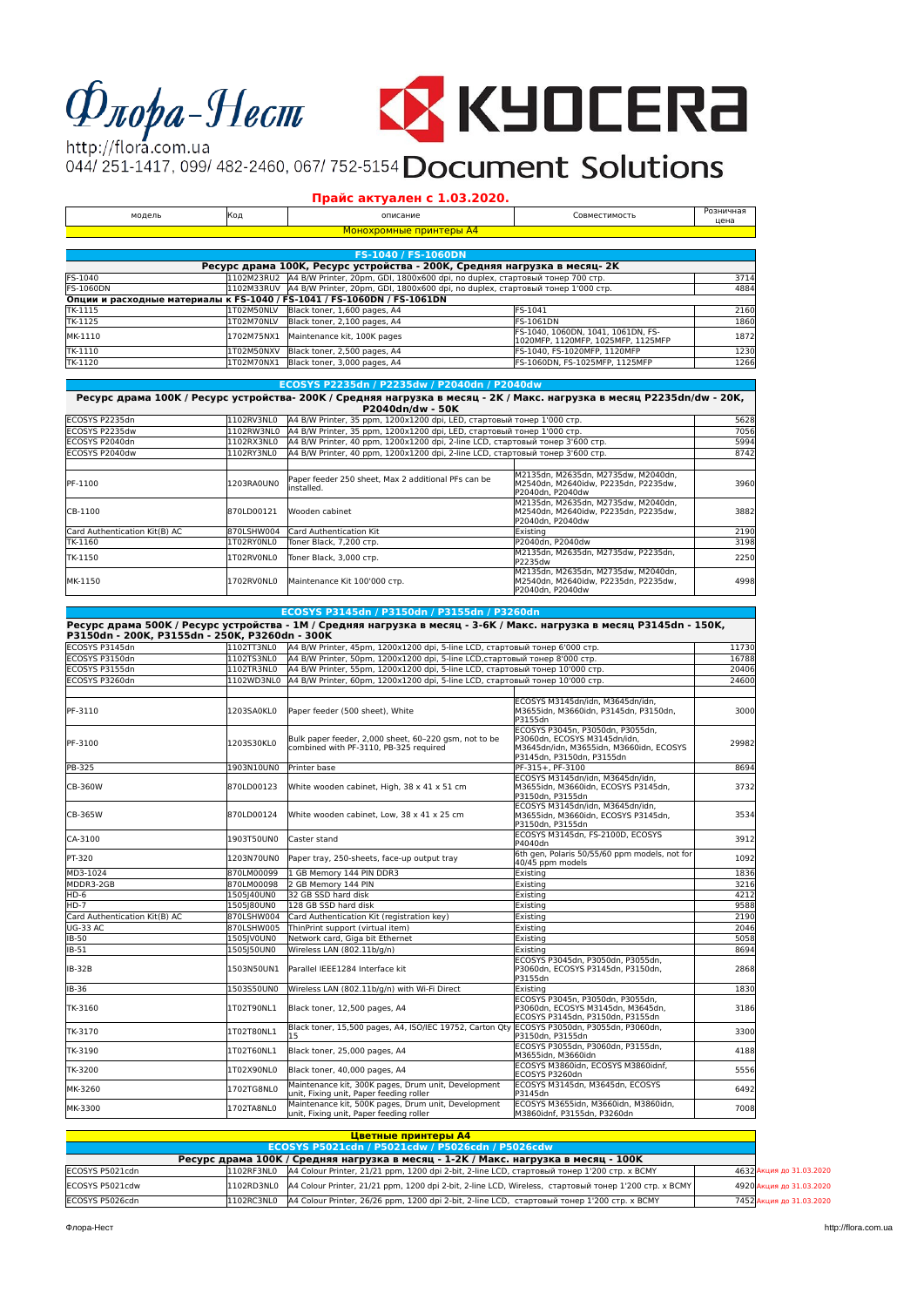| ECOSYS P5026cdw                | 1102RB3NL0 | A4 Colour Printer, 26/26 ppm, 1200 dpi 2-bit, 2-line LCD, Wireless, стартовый тонер 1'200 стр. х ВСМҮ |                                                           |      | 8352 Акция до 31.03.2020 |
|--------------------------------|------------|-------------------------------------------------------------------------------------------------------|-----------------------------------------------------------|------|--------------------------|
|                                |            |                                                                                                       |                                                           |      |                          |
| PF-5110                        | 1203R60UN0 | Paper feeder, 250 sheets, 60-163 gsm                                                                  | M5521cdn/cdw, M5526cdn/cdw,<br>P5021cdn/cdw, P5026cdn/cdw | 3960 |                          |
| MM3-1G                         | 870LM00101 | 1GB memory                                                                                            | M5521cdn/cdw, M5526cdn/cdw,<br>P5021cdn/cdw, P5026cdn/cdw | 1110 |                          |
| MM3-512MB                      | 870LM00100 | 512MB memory                                                                                          | M5521cdn/cdw, M5526cdn/cdw,<br>P5021cdn/cdw, P5026cdn/cdw | 978  |                          |
| <b>UG-33 AC</b>                | 870LSHW005 | ThinPrint support (virtual item)                                                                      | Existing                                                  | 2046 |                          |
| Card Authentication Kit (B) AC | 870LSHW004 |                                                                                                       | Existina                                                  | 2190 |                          |
| CB-510                         | 870LD00122 | Wooden cabinet                                                                                        | M5521cdn/cdw, M5526cdn/cdw,<br>P5021cdn/cdw, P5026cdn/cdw | 4020 |                          |
| TK-5230K                       | 1T02R90NL0 | Black toner: 2,600 стр.                                                                               | M5521cdn/cdw, P5021cdn/cdw                                | 1968 |                          |
| TK-5230C                       | 1T02R9CNL0 | Cyan toner: 2,200 стр.                                                                                | M5521cdn/cdw, P5021cdn/cdw                                | 2898 |                          |
| TK-5230M                       | 1T02R9BNL0 | Magenta toner: 2,200 стр.                                                                             | M5521cdn/cdw, P5021cdn/cdw                                | 2898 |                          |
| TK-5230Y                       | 1T02R9ANL0 | Yellow toner: 2,200 стр.                                                                              | M5521cdn/cdw, P5021cdn/cdw                                | 2898 |                          |
| <b>TK-5220K</b>                | 1T02R90NL1 | Black toner: 1,200 стр.                                                                               | M5521cdn/cdw, P5021cdn/cdw                                | 1548 |                          |
| TK-5220C                       | 1T02R9CNL1 | Cyan toner: 1,200 стр.                                                                                | M5521cdn/cdw. P5021cdn/cdw                                | 1986 |                          |
| TK-5220M                       | 1T02R9BNL1 | Magenta toner: 1,200 стр.                                                                             | M5521cdn/cdw, P5021cdn/cdw                                | 1986 |                          |
| TK-5220Y                       | 1T02R9ANL1 | Yellow toner: 1,200 стр.                                                                              | M5521cdn/cdw, P5021cdn/cdw                                | 1986 |                          |
| TK-5240K                       | 1T02R70NL0 | Black toner: 4,000 стр.                                                                               | M5526cdn/cdw, P5026cdn/cdw                                | 1878 |                          |
| TK-5240C                       | 1T02R7CNL0 | Cyan toner: 3,000 стр.                                                                                | M5526cdn/cdw, P5026cdn/cdw                                | 2790 |                          |
| TK-5240M                       | 1T02R7BNL0 | Magenta toner: 3,000 стр.                                                                             | M5526cdn/cdw, P5026cdn/cdw                                | 2790 |                          |
| TK-5240Y                       | 1T02R7ANL0 | Yellow toner: 3,000 стр.                                                                              | M5526cdn/cdw, P5026cdn/cdw                                | 2790 |                          |

|                               |            | ECOSYS P6230cdn / P6235cdn / P7240cdn                                                                                                                                                            |                                                                                                                          |                           |  |
|-------------------------------|------------|--------------------------------------------------------------------------------------------------------------------------------------------------------------------------------------------------|--------------------------------------------------------------------------------------------------------------------------|---------------------------|--|
|                               |            | Drum lifetime: P6230cdn, P6235cdn - 200K P7240cdn - 300K / Machine design lifetime: P6230cdn, P6235cdn - 600K, P7240cdn -<br>900K / Monthly average volume - 2,2K - 4K / Monthly Max Duty - 150K |                                                                                                                          |                           |  |
| ECOSYS P6230cdn               | 1102TV3NL1 | A4 Colour Printer, 30/30pm, 600 dpi multibit, 2-line LCD, стартовый тонер ВК х 3.5К, СМҮ х 2,5К                                                                                                  |                                                                                                                          | 7776 Акция до 31.03.2020  |  |
| ECOSYS P6235cdn               | 1102TW3NL1 |                                                                                                                                                                                                  | A4 Colour Printer, 35/35pm, 600 dpi multibit, 2-line LCD, стартовый тонер ВК х 6К, СМҮ х 5К<br>12354 Акция до 31.03.2020 |                           |  |
| ECOSYS P7240cdn (в проект)    | 1102TX3NL0 | A4 Colour Printer, 40/40pm, 600 dpi multibit, 2-line LCD, стартовый тонер ВК х 8К, СМҮ х 6К                                                                                                      |                                                                                                                          | 28434 Акция до 31.03.2020 |  |
|                               |            |                                                                                                                                                                                                  |                                                                                                                          |                           |  |
| PF-5100                       | 1203PK0KL0 | Paper feeder, 500 sheets, 60-220 gsm                                                                                                                                                             | M6x30cdn/M6x35cidn,<br>ECOSYSP6130cdn/P6035cdn/P7040cdn,<br>TASKalfa 350ci                                               | 5748                      |  |
| MS-5100                       | 1903R90UN0 | Convenient Stapler, 20 sheets, 1500 staples inc.                                                                                                                                                 | M6x30cdn/M6x35cidn, TASKalfa 350ci                                                                                       | 6534                      |  |
| CB-5100H                      | 870LD00108 | Black wooden cabinet, 39 x 53 x 50 cm                                                                                                                                                            | M6x30cdn/M6x35cidn,<br>ECOSYSP6130cdn/P6035cdn/P7040cdn.<br>TASKalfa 350ci                                               | 3630                      |  |
| CB-5100L                      | 870LD00109 | Black wooden cabinet, 39 x 53 x 37 cm                                                                                                                                                            | M6x30cdn/M6x35cidn.<br>ECOSYSP6130cdn/P6035cdn/P7040cdn.<br>TASKalfa 350ci                                               | 3384                      |  |
| MD3-1024                      | 870LM00099 | 1 GB Memory 144 PIN DDR3                                                                                                                                                                         | Existing                                                                                                                 | 1836                      |  |
| MDDR3-2GB                     | 870LM00098 | DDR3 memory 2 GB                                                                                                                                                                                 |                                                                                                                          | 3216                      |  |
| $HD-6$                        | 1505 40UN0 | 32 GB SSD hard disk                                                                                                                                                                              | Existing                                                                                                                 | 4212                      |  |
| $HD-7$                        | 1505 80UN0 | 128 GB SSD hard disk                                                                                                                                                                             | Existing                                                                                                                 | 9588                      |  |
| IB-36                         | 1503S50UN0 | Wireless LAN (802.11b/g/n) with Wi-Fi Direct                                                                                                                                                     | Existing                                                                                                                 | 1830                      |  |
| IB-50                         | 1505JV0UN0 | Network card, Giga bit Ethernet                                                                                                                                                                  | Existina                                                                                                                 | 5058                      |  |
| $IB-51$                       | 1505J50UN0 | Wireless LAN (802.11b/g/n)                                                                                                                                                                       | Existing                                                                                                                 | 8694                      |  |
| <b>UG-33 AC</b>               | 870LSHW005 | ThinPrint Option                                                                                                                                                                                 | Existing                                                                                                                 | 2046                      |  |
| PCL Barcode SD                | 870LS97016 | SD version of PCL Barcode Flash ver 3.0                                                                                                                                                          | Existina                                                                                                                 | 3570                      |  |
| KYOmulticode SD 3             | 870LS97018 | <b>SD version of KYOmulticode</b>                                                                                                                                                                | Existing                                                                                                                 | 8328                      |  |
| Data Security Kit (E) AC      | 870LSHW003 | Data security kit                                                                                                                                                                                | Existing                                                                                                                 | 8232                      |  |
| Card Authentication Kit(B) AC | 870LSHW004 | Card Authentication Kit                                                                                                                                                                          | Existing                                                                                                                 | 2190                      |  |
| $SH-13$                       | 1903R90UN1 | Staples for MS-5100, 2 x 1500 staples                                                                                                                                                            | MS-5100 (Mebius MFP)                                                                                                     | 804                       |  |
| <b>TK-5270K</b>               | 1T02TV0NL0 | Black toner: 8,000 стр.                                                                                                                                                                          | ECOSYS M6230cidn, M6630cidn, P6230cdn                                                                                    | 3714                      |  |
| TK-5270C                      | 1T02TVCNL0 | Cvan toner: 6.000 стр.                                                                                                                                                                           | ECOSYS M6230cidn, M6630cidn, P6230cdn                                                                                    | 4440                      |  |
| <b>TK-5270M</b>               | 1T02TVBNL0 | Magenta toner: 6,000 стр.                                                                                                                                                                        | ECOSYS M6230cidn, M6630cidn, P6230cdn                                                                                    | 4440                      |  |
| <b>TK-5270Y</b>               | 1T02TVANL0 | Yellow toner: 6,000 стр.                                                                                                                                                                         | ECOSYS M6230cidn, M6630cidn, P6230cdn                                                                                    | 4440                      |  |
| <b>TK-5280K</b>               | 1T02TW0NL0 | Black toner: 13,000 стр.                                                                                                                                                                         | ECOSYS M6230cidn, M6630cidn, P6230cdn                                                                                    | 5268                      |  |
| <b>TK-5280C</b>               | 1T02TWCNL0 | Cyan toner: 11,000 стр.                                                                                                                                                                          | ECOSYS M6230cidn, M6630cidn, P6230cdn                                                                                    | 6732                      |  |
| <b>TK-5280M</b>               | 1T02TWBNL0 | Magenta toner: 11,000 стр.                                                                                                                                                                       | ECOSYS M6230cidn, M6630cidn, P6230cdn                                                                                    | 6732                      |  |
| <b>TK-5280Y</b>               | 1T02TWANL0 | Yellow toner: 11,000 стр.                                                                                                                                                                        | ECOSYS M6230cidn, M6630cidn, P6230cdn                                                                                    | 6732                      |  |
| TK-5290K                      | 1T02TX0NL0 | Black toner: 17,000 стр.                                                                                                                                                                         | P7240cdn                                                                                                                 | 5124                      |  |
| <b>TK-5290C</b>               | 1T02TXCNL0 | Cyan toner: 13,000 стр.                                                                                                                                                                          | P7240cdn                                                                                                                 | 5670                      |  |
| <b>TK-5290M</b>               | 1T02TXBNL0 | Magenta toner: 13,000 стр.                                                                                                                                                                       | P7240cdn                                                                                                                 | 5670                      |  |
| <b>TK-5290Y</b>               | 1T02TXANL0 | Yellow toner: 13,000 стр.                                                                                                                                                                        | P7240cdn                                                                                                                 | 5670                      |  |
| MK-5140                       | 1702NR8NL0 | Maintenance Kit (200K) for print engine                                                                                                                                                          | P6230cdn. ECOSYS M6230cidn/M6630cidn                                                                                     | 11100                     |  |
| MK-5150                       | 1702NS8NL0 | Maintenance Kit (200K) for print engine                                                                                                                                                          | P6235cdn                                                                                                                 | 16872                     |  |
| MK-5155                       | 1702NS8NL1 | Maintenance Kit (200K) for print engine                                                                                                                                                          | M6235cidn/M6635cidn                                                                                                      | 16872                     |  |
| MK-5290                       | 1702TX8NL0 | Maintenance Kit (300K) for print engine                                                                                                                                                          | P7240cdn                                                                                                                 | 29832                     |  |
|                               |            |                                                                                                                                                                                                  |                                                                                                                          |                           |  |

#### **Монохромные принтеры A3**

| <b>ECOSYS P4040dn</b>                                                                                  |            |                                                                             |                  |       |  |
|--------------------------------------------------------------------------------------------------------|------------|-----------------------------------------------------------------------------|------------------|-------|--|
| Ресурс драма 500К, Ресурс устройства - 1М, Средняя нагрузка в месяц- 5К, Макс. нагрузка в месяц - 150К |            |                                                                             |                  |       |  |
| ECOSYS P4040dn                                                                                         | 1102P73NL0 | A3 B/W Printer, 40pm, 1200x1200 dpi, 5-line LCD, стартовый тонер 7'500 стр. |                  | 43218 |  |
|                                                                                                        |            |                                                                             |                  |       |  |
| PF-4100                                                                                                | 1203PN8NL0 | Paper feeder, 500 sheets, 60-120 gsm                                        | ECOSYS P4040dn   | 9330  |  |
| PT-4100                                                                                                | 1203PROUNO | Face-up output tray, 250 sheets                                             | ECOSYS P4040dn   | 1266  |  |
| MDDR2-1024                                                                                             | 870LM00090 | DDR2 Memory, 1GB                                                            | Existing         | 3006  |  |
| HD-6                                                                                                   | 1505140UN0 | 32 GB SSD hard disk                                                         | Existing         | 4212  |  |
| HD-7                                                                                                   | 1505 80UN0 | 128 GB SSD hard disk                                                        | Existing         | 9588  |  |
| Data Security Kit (E) AC                                                                               | 870LSHW003 | Data security kit                                                           | Existing         | 8232  |  |
| Card Authentication Kit(B) AC                                                                          | 870LSHW004 | Card Authentication Kit                                                     | Existing         | 2190  |  |
| <b>IB-32</b>                                                                                           | 1503N50UN0 | Parallel interface                                                          | Existing         | 3162  |  |
| <b>IB-50</b>                                                                                           | 1505IV0UN0 | Network card, Giga bit Ethernet                                             | Existing         | 5058  |  |
| IB-51                                                                                                  | 1505J50UN0 | Wireless LAN (802.11b/g/n)                                                  | <b>IExisting</b> | 8694  |  |
| lug-33 AC                                                                                              | 870LSHW005 | ThinPrint Option                                                            | Existing         | 2046  |  |
| PCL Barcode SD                                                                                         | 870LS97016 | SD version of PCL Barcode Flash ver 3.0                                     | Existing         | 3570  |  |
| KYOmulticode SD 3                                                                                      | 870LS97018 | <b>SD version of KYOmulticode</b>                                           | Existing         | 8328  |  |
| TK-7300                                                                                                | 1T02P70NL0 | Black toner, 15,000 pages, A4                                               | ECOSYS P4040dn   | 3168  |  |
| MK-7300                                                                                                | 1702P78NL0 | Maintenance kit. 500K pages                                                 | ECOSYS P4040dn   | 22920 |  |

| <b>ECOSYS P4060dn</b> |                                                                                                         |                                                                                                               |                                                                                                                                                                                            |        |  |  |
|-----------------------|---------------------------------------------------------------------------------------------------------|---------------------------------------------------------------------------------------------------------------|--------------------------------------------------------------------------------------------------------------------------------------------------------------------------------------------|--------|--|--|
|                       | Ресурс драма 600К, Ресурс устройства - 4М, Средняя нагрузка в месяц- 15К, Макс. нагрузка в месяц - 300К |                                                                                                               |                                                                                                                                                                                            |        |  |  |
| IECOSYS P4060dn       | 1102RS3NL0                                                                                              | A3 B/W Printer, 60 ppm, 3in1, 1200 x 1200 dpi, 10.1"<br>Touch Panel. No starter toner. Top cassette up to A4R |                                                                                                                                                                                            | 110706 |  |  |
|                       |                                                                                                         |                                                                                                               |                                                                                                                                                                                            |        |  |  |
| <b>IPF-7100</b>       | 1203RB3NL0                                                                                              | Paper feeder, 500 x 2 sheets, 52 - 300 gsm                                                                    | TASKalfa 2552ci/3252ci/4052ci/5052ci/6052ci, <br>TASKalfa 4002i/5002i/6002i, ECOSYS<br>IP8060cdn. TASKalfa<br>2553ci/3253ci/4053ci/5053ci/6053ci, TASKalfal<br>5003i/6003i, ECOSYS P4060dn | 19110  |  |  |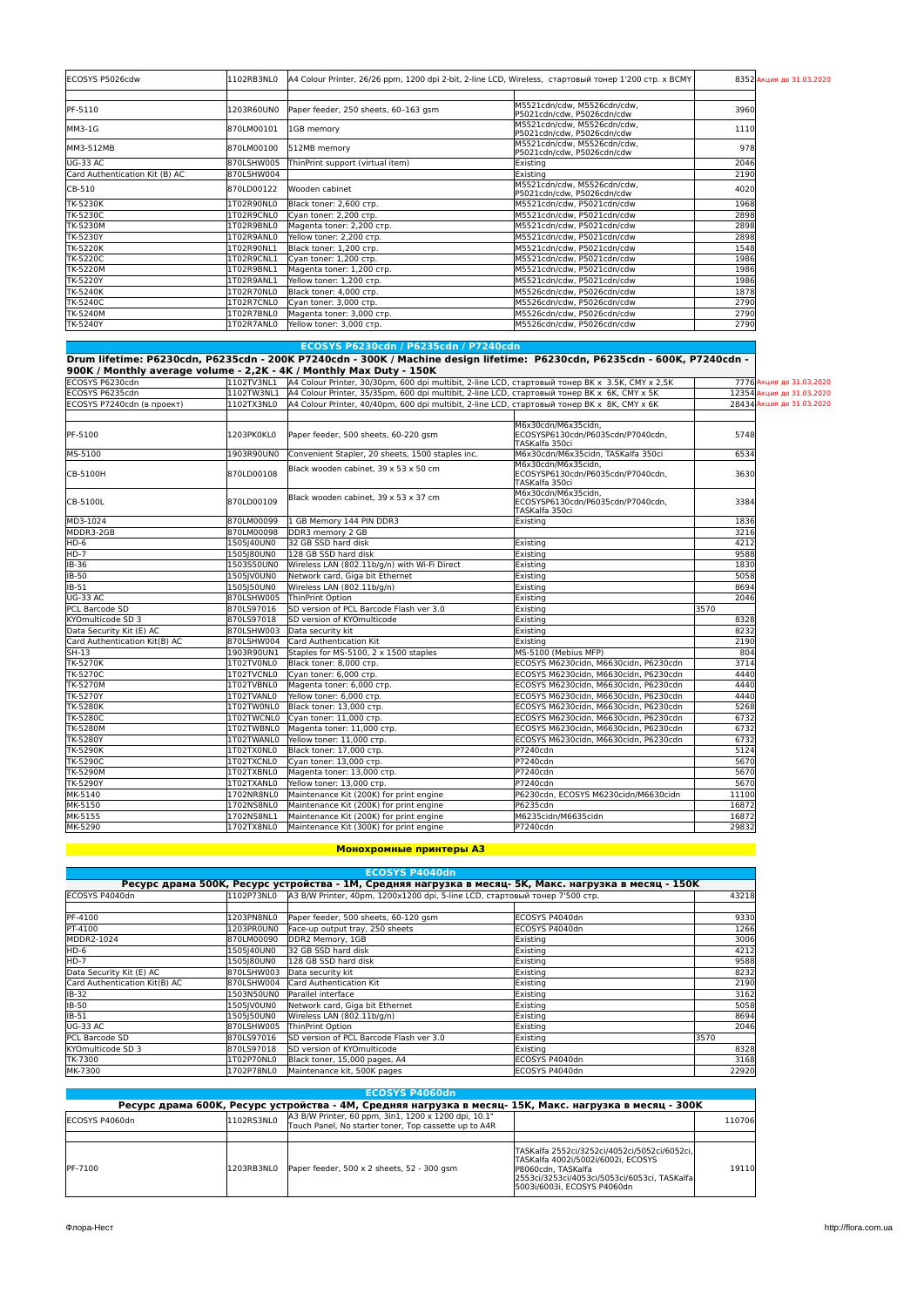| PF-7110                            | 1203RC3NL0               | Paper feeder, 1,500 x 2 sheets, 52 - 300 gsm                                                                                         | TASKalfa 2552ci/3252ci/4052ci/5052ci/6052ci,<br>TASKalfa 4002i/5002i/6002i, ECOSYS<br>P8060cdn, TASKalfa<br>2553ci/3253ci/4053ci/5053ci/6053ci, TASKalfa<br>5003i/6003i, ECOSYS P4060dn                                                                      | 31038         |
|------------------------------------|--------------------------|--------------------------------------------------------------------------------------------------------------------------------------|--------------------------------------------------------------------------------------------------------------------------------------------------------------------------------------------------------------------------------------------------------------|---------------|
| PF-7120                            | 1203RL3NL0               | Side deck, 3,000 sheets, 52 - 300 gsm, PF-7100 or PF-<br>7110 required                                                               | TASKalfa 2552ci/3252ci/4052ci/5052ci/6052ci,<br>TASKalfa 4002i/5002i/6002i, ECOSYS<br>P8060cdn, TASKalfa<br>2553ci/3253ci/4053ci/5053ci/6053ci, TASKalfa<br>5003i/6003i, ECOSYS P4060dn                                                                      | 26706         |
| CB-7110M                           | 870LD00116               | Cabinet, metal                                                                                                                       | TASKalfa 2552ci/3252ci/4052ci/5052ci/6052ci,<br>TASKalfa 4002i/5002i/6002i, ECOSYS<br>P8060cdn, TASKalfa<br>2553ci/3253ci/4053ci/5053ci/6053ci, TASKalfa<br>5003i/6003i, ECOSYS P4060dn                                                                      | 4314          |
| CB-7100W                           | 870LD00115               | Cabinet, wooden                                                                                                                      | TASKalfa 2552ci/3252ci/4052ci/5052ci/6052ci,<br>TASKalfa 4002i/5002i/6002i, ECOSYS<br>P8060cdn, TASKalfa<br>2553ci/3253ci/4053ci/5053ci/6053ci, TASKalfa<br>5003i/6003i, ECOSYS P4060dn                                                                      | 4116          |
| ST-7100                            | 870LD00120               | 2 additional stabilizers for CB-7100W                                                                                                | CB-7100W                                                                                                                                                                                                                                                     | 246           |
| DF-7120                            | 1203RV3NL0               | Document finisher, 1,000 sheets, 50-sheet stapling, 3<br>positions, AK-7100 required                                                 | TASKalfa 2552ci/3252ci/4052ci/5052ci/6052ci,<br>TASKalfa 4002i/5002i/6002i, TASKalfa<br>3011i/3511i, ECOSYS P8060cdn, TASKalfa<br>2553ci/3253ci/4053ci/5053ci/6053ci, TASKalfa<br>5003i/6003i, ECOSYS P4060dn                                                | 23370         |
| AK-7100                            | 1703RG0UN0               | Attachment kit for DF-7110, DF-7120 and DF-7130<br>100 sheets, 52 - 300g/m2 as output tray                                           | DF-7110, DF-7120, DF-7130                                                                                                                                                                                                                                    | 2166          |
| DF-7110                            | 1203RW3NL0               | Document finisher. 4.000 + 200+100 sheets. 65-sheet<br>stapling, 3 positions, AK-7110 required                                       | TASKalfa 2552ci/3252ci/4052ci/5052ci/6052ci,<br>TASKalfa 4002i/5002i/6002i, TASKalfa 7052ci/<br>8052ci. TASKalfa 7002i/8002i. ECOSYS<br>P8060cdn, TASKalfa<br>2553ci/3253ci/4053ci/5053ci/6053ci, TASKalfa<br>5003i/6003i, ECOSYS P4060dn                    | 36714         |
| PH-7C                              | 1203NK3NL0               | Punch unit for DF-7110, DF-7120, 2 or 4 hole                                                                                         | DF-770, DF-790, DF-770(B), DF-790(B), DF-<br>770(C), DF-790(C), DF-770(D), DF-791, DF-<br>7120                                                                                                                                                               | 15390         |
| MT-730(B)                          | 1203N00UN1               | Mail box sorter, 7 bins, for DF-7110                                                                                                 | DF-7110, DF-790, DF-790(B), DF-790(C), DF-<br>791                                                                                                                                                                                                            | 17760         |
| <b>BF-730</b>                      | 1203ND3NL0               | Booklet folding and tri-folding unit for DF-7110, 16-sheet<br>booklet (64 pages)                                                     | DF-7110, DF-790(C)                                                                                                                                                                                                                                           | 23400         |
| IS-7100                            | 1203RN0UN0               | Job separator, 100 sheets                                                                                                            | TASKalfa 2552ci/3252ci/4052ci/5052ci/6052ci,<br>TASKalfa 4002i/5002i/6002i, ECOSYS<br>P8060cdn, TASKalfa<br>2553ci/3253ci/4053ci/5053ci/6053ci, TASKalfa<br>5003i/6003i, ECOSYS P4060dn                                                                      | 3882          |
| Banner Guide 10                    | 1203RPOUNO               | Banner paper feeding guide, 10 sheets                                                                                                | TASKalfa 2552ci/3252ci/4052ci/5052ci/6052ci,<br>TASKalfa 4002i/5002i/6002i, TASKalfa 2553ci/<br>3253ci/4053ci/5053ci/6053ci, TASKalfa 5003i/<br>6003i, ECOSYS P4060dn                                                                                        | 4146          |
| Card Authentication Kit(B) AC      | 870LSHW004               | Card Authentication Kit                                                                                                              | Existing                                                                                                                                                                                                                                                     | 2190          |
| <b>UG-33 AC</b><br><b>UG-34 AC</b> | 870LSHW005<br>870LSHW006 | ThinPrint support (virtual item)<br>IBM proprinter, Epson LQ-850, LinePrinter emulation                                              | Existing<br>Existing                                                                                                                                                                                                                                         | 2046<br>11136 |
| NK-7100                            | 1903RT0UN1               | Numeric keypad                                                                                                                       | TASKalfa 2552ci/3252ci/4052ci/5052ci/6052ci,<br>TASKalfa 4002i/5002i/6002i, TASKalfa<br>3011i/3511i, TASKalfa 7052ci/8052ci,<br>TASKalfa 7002i/8002i, ECOSYS P8060cdn,<br>TASKalfa 2553ci/3253ci/4053ci/5053ci/6053ci,<br>ECOSYS P4060dnTASKalfa 5003i/6003i | 1536          |
| IB-35                              | 1503RROUNO               | Direct Wi-Fi interface                                                                                                               | TASKalfa 2552ci/3252ci/4052ci/5052ci/6052ci,<br>TASKalfa 4002i/5002i/6002i, TASKalfa<br> 3011i/3511i, TASKalfa<br>2553ci/3253ci/4053ci/5053ci/6053ci, TASKalfa<br>5003i/6003i, , ECOSYS P4060dn                                                              | 5280          |
| IB-50                              | 1505JV0UN0               | Giga bit Ethernet                                                                                                                    | Existing                                                                                                                                                                                                                                                     | 5058          |
| IB-51                              | 1505150UN0               | Wireless LAN (802.11b/g/n)                                                                                                           | Existing<br>TASKalfa 2552ci/3252ci/4052ci/5052ci/6052ci,                                                                                                                                                                                                     | 8694          |
| <b>KPC-12</b>                      | 870LD00118               | Paper clamp for standard cassettes, PF-7100/PF-7120                                                                                  | TASKalfa 4002i/5002i/6002i, ECOSYS<br>P8060cdn, TASKalfa<br>2553ci/3253ci/4053ci/5053ci/6053ci, TASKalfa<br>5003i/6003i, ECOSYS P4060dn                                                                                                                      | 3354          |
| <b>KPC-13</b>                      | 870LD00119               | Paper Clamp only for PF-7110                                                                                                         | TASKalfa 2552ci/3252ci/4052ci/5052ci/6052ci,<br>TASKalfa 4002i/5002i/6002i, ECOSYS<br>P8060cdn, TASKalfa<br>2553ci/3253ci/4053ci/5053ci/6053ci, TASKalfa<br>5003i/6003i, ECOSYS P4060dn                                                                      | 3354          |
| TK-6330                            | 1T02RS0NL0               | Black toner, 32,000 pages, A4, ISO/IEC 19752                                                                                         | New, ECOSYS P4060dn                                                                                                                                                                                                                                          | 3042          |
| WT-8500                            | 1902ND0UN0               | 40,000 sheets (in accordance with 5% coverage, b/w :<br>colour = 7:3.) An empty (used) BK toner container can be<br>used as WT-8500. | TASKalfa 2552ci/3252ci/4052ci/5052ci/6052ci,<br>TASKalfa 4002i/5002i/6002i. TASKalfa 2553ci/<br>3253ci/4053ci/5053ci/6053ci, TASKalfa 5003i/<br>6003i, ECOSYS P4060dn                                                                                        | 312           |
| SH-10                              | 1903JY0000               | Staple cartridge, 5000 x 3 staples for DF-7100, DF-7120,<br>BF-730                                                                   | DF-5100/5110/5120, BF-710, BF-720, BF-730,<br>DF-710, DF-760/760(B), DF-780/780(B), DF-<br>7100, DF-7120<br>DF-770/770(B)/770(D), DF-470                                                                                                                     | 1104          |
| SH-12                              | 1903NB0UN0               | Staple cartridge for DF-7110                                                                                                         | DF-790/790(B)/790(C), DF-791, DF-7110                                                                                                                                                                                                                        | 1860          |
| MK-6335                            | 1702VK0KL0               | Drum BK, Developer BK, Fuser, Middle Transfer, Second<br>transfer, Filter, 600K pages                                                | TASKalfa 4002i/5002i/6002i, TASKalfa<br>5003i/6003i, ECOSYS P4060dn                                                                                                                                                                                          | 26826         |

| <b>FS-9130DN / FS-9530DN</b> |                                                                                                           |                                                                                                  |                                                                              |       |  |  |
|------------------------------|-----------------------------------------------------------------------------------------------------------|--------------------------------------------------------------------------------------------------|------------------------------------------------------------------------------|-------|--|--|
|                              | Ресурс драма 500К, Ресурс устройства - 1.5М, Средняя нагрузка в месяц- 30К, Макс. нагрузка в месяц - 300К |                                                                                                  |                                                                              |       |  |  |
| <b>FS-9130DN (в проект)</b>  | 1102GZ3NL1                                                                                                | A3 B/W Printer, 40pm, 1800х600 dpi, 2-line LCD, стартовый тонер 20'000 стр.                      |                                                                              | 85398 |  |  |
| FS-9530DN (в проект)         | 1102G13NL0                                                                                                |                                                                                                  | lA3 B/W Printer, 51pm, 1800х600 dpi, 2-line LCD, стартовый тонер 20'000 стр. |       |  |  |
| <b>PF-700</b>                | 1203143NL0                                                                                                | Paper feeder, 500 x 2 sheets, 60-105 gsm                                                         | FS-9130DN/9530DN, KM-3050/4050/5050 and<br>lothers                           | 30126 |  |  |
| <b>PF-750</b>                | 1205H03NL1                                                                                                | Paper feeder, 3.000 sheets, 60-105 gsm                                                           | FS-9130DN/9530DN, KM-3050/4050/5050                                          | 41400 |  |  |
| CB-700                       | 870LD00030                                                                                                | Cabinet, wooden                                                                                  | FS-9130DN/9530DN. KM-3050/4050/5050                                          | 4116  |  |  |
| CB-710                       | 870LD00043                                                                                                | Cabinet, metal                                                                                   | FS-9130DN/9530DN. KM-3050/4050/5050                                          | 4758  |  |  |
| $DF-710(B)$                  | 1203IY0UN3                                                                                                | Document finisher. $3.000 + 200 + 50$ sheets. 50-sheet<br>stapling, 3 positions, AK-705 required | FS-9130DN/9530DN, KM-3050/4050/5050                                          | 68490 |  |  |
| AK-705                       | 1703IY0U20                                                                                                | Adapter kit. for DF-710. DF-730                                                                  |                                                                              | 1908  |  |  |
| <b>BF-710</b>                | 1203110UN0                                                                                                | Booklet folding and stapling, 16-sheet booklet (64 pages)                                        |                                                                              | 45702 |  |  |
| PH-5C                        | 1203KA3NL0                                                                                                | Punch unit. 2 or 4 hole                                                                          |                                                                              | 19878 |  |  |
| MT-710                       | 1203 20UN1                                                                                                | Mailbox, 7 bins, for DF-710                                                                      |                                                                              | 23640 |  |  |
| HD-5A                        | 1503MG0KL0                                                                                                | Hard disc. 40GB                                                                                  | Existing                                                                     | 13212 |  |  |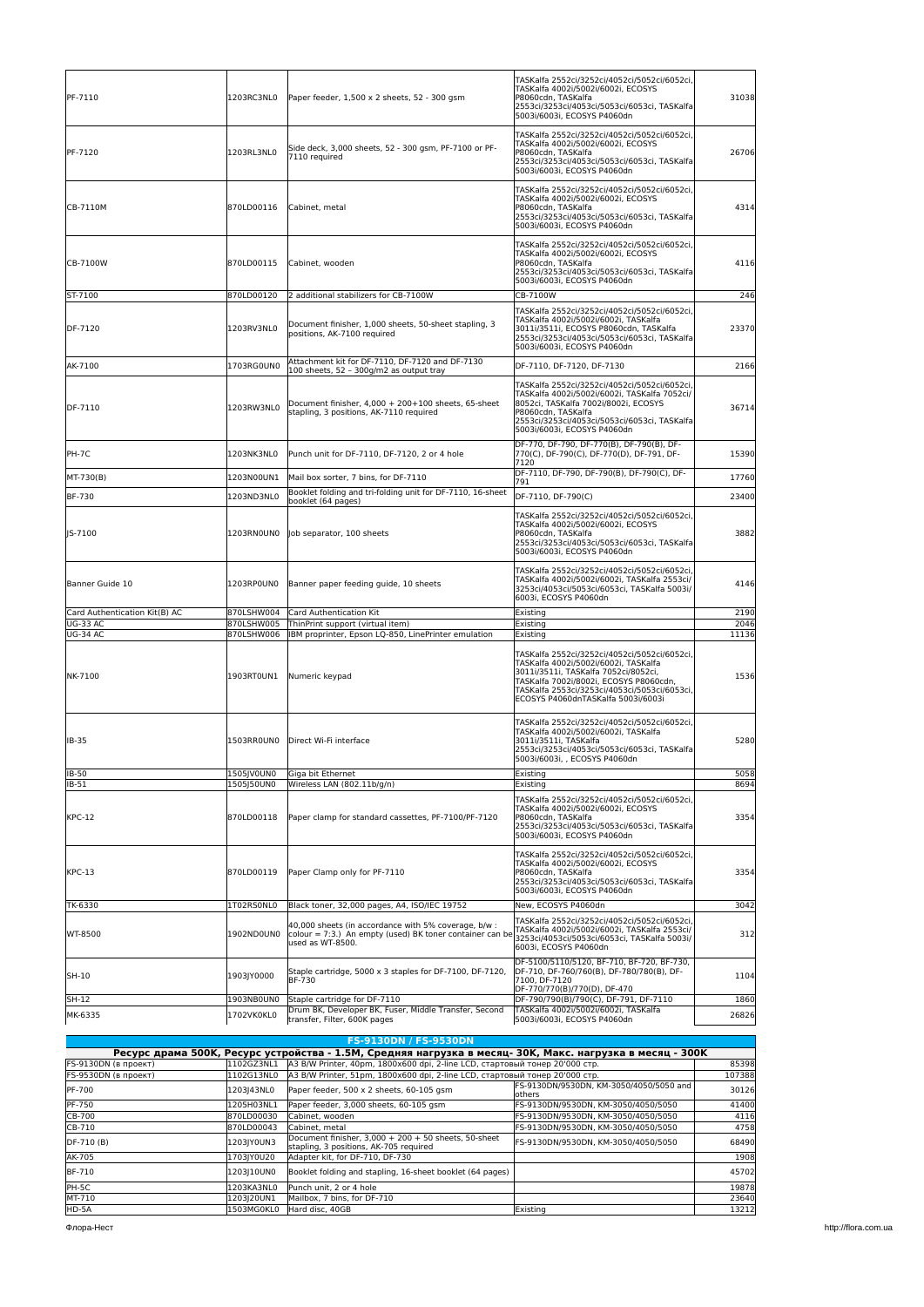| DATA SECURITY KIT(C) | 1503KP0UN0 | Data security kit                  | Existing         | 12630 |
|----------------------|------------|------------------------------------|------------------|-------|
| $IB-23$              | 1503K00000 | Network Interface, 100BaseTX       | Existing         | 5028  |
| <b>PS1109</b>        | 870LN00065 | Gigabit Ethernet                   | Existing         | 6378  |
| <b>PS159</b>         | 870LN00066 | Wireless LAN                       | Existing         | 8646  |
| <b>PS129</b>         | 870LN00067 | <b>Optical Ethernet</b>            | Existina         | 13176 |
| <b>PS1129</b>        | 870LN00068 | Optical Gigabit Ethernet           | Existina         | 17340 |
| SH-10                | 1903IY0000 | Staple cartridge, 5000 x 3 staples | Existina         | 1104  |
| TK-710               | 1T02G10EU0 | Black toner, 40,000 pages, A4      | FS-9130DN/9530DN | 5394  |
| MK-710               | 1702G13EU1 | Maintenance kit, 500K pages        | FS-9130DN/9530DN | 36066 |

### **Цветные принтеры A3**

|                               |                          | <b>ECOSYS P8060cdn</b>                                                                                                              |                                                                                                                                                                                                                                                                       |              |
|-------------------------------|--------------------------|-------------------------------------------------------------------------------------------------------------------------------------|-----------------------------------------------------------------------------------------------------------------------------------------------------------------------------------------------------------------------------------------------------------------------|--------------|
|                               |                          | Ресурс драма 600К, Ресурс устройства - 1.8М, Средняя нагрузка в месяц- 15К, Макс. нагрузка в месяц - 200К                           |                                                                                                                                                                                                                                                                       |              |
| ECOSYS P8060CDN (в проект)    | 1102RR3NL0               | A3 Colour Printer, 60/55pm, 1200 dpi 2-bit, 9" touch panel, with starter toners BK x 15K, CMY x 10K                                 |                                                                                                                                                                                                                                                                       | 103506       |
| PF-7100                       | 1203RB3NL0               | Paper feeder, 500 x 2 sheets, 52 - 300 gsm                                                                                          | TASKalfa 2552ci/3252ci/4052ci/5052ci/6052ci,<br>TASKalfa 4002i/5002i/6002i, ECOSYS<br>P8060cdn                                                                                                                                                                        | 19110        |
| PF-7110                       | 1203RC3NL0               | Paper feeder, 1,500 x 2 sheets, 52 - 300 qsm                                                                                        | TASKalfa 2552ci/3252ci/4052ci/5052ci/6052ci,<br>TASKalfa 4002i/5002i/6002i, ECOSYS<br>P8060cdn                                                                                                                                                                        | 31038        |
| PF-7120                       | 1203RL3NL0               | Side deck, 3,000 sheets, 52 - 300 gsm, PF-7100 or PF-<br>7110 required                                                              | TASKalfa 2552ci/3252ci/4052ci/5052ci/6052ci,<br>TASKalfa 4002i/5002i/6002i, ECOSYS<br>P8060cdn                                                                                                                                                                        | 26706        |
| CB-7100W                      | 870LD00115               | Cabinet, metal                                                                                                                      | TASKalfa 2552ci/3252ci/4052ci/5052ci/6052ci,<br>TASKalfa 4002i/5002i/6002i, ECOSYS<br>P8060cdn                                                                                                                                                                        | 4116         |
| CB-7110M                      | 870LD00116               | Cabinet, metal                                                                                                                      | TASKalfa 2552ci/3252ci/4052ci/5052ci/6052ci,<br>TASKalfa 4002i/5002i/6002i, ECOSYS<br>P8060cdn                                                                                                                                                                        | 4314         |
| ST-7100                       | 870LD00120               | 2 additional stabilizers for CB-7100W                                                                                               | CB-7100W                                                                                                                                                                                                                                                              | 246          |
| DF-7120                       | 1203RV3NL0               | Document finisher, 1,000 sheets, 50-sheet stapling, 3<br>positions, AK-7100 required                                                | TASKalfa 2552ci/3252ci/4052ci/5052ci/6052ci,<br>TASKalfa 4002i/5002i/6002i, TASKalfa<br>3011i/3511i, ECOSYS P8060cdn                                                                                                                                                  | 23370        |
| AK-7100                       | 1703RG0UN0               | Attachment kit for DF-7110 and DF-7120<br>100 sheets, 52 - 300g/m2 as output tray                                                   | DF-7110, DF-7120                                                                                                                                                                                                                                                      | 2166         |
| DF-7110                       | 1203RW3NL0               | Document finisher. 4.000 + 200+100 sheets. 65-sheet<br>stapling, 3 positions, AK-7100 required                                      | TASKalfa 2552ci/3252ci/4052ci/5052ci/6052ci,<br>TASKalfa 4002i/5002i/6002i, TASKalfa 7052ci/<br>8052ci, TASKalfa 7002i/8002i, ECOSYS<br>P8060cdn                                                                                                                      | 36714        |
| PH-7C                         | 1203NK3NL0               | Punch unit for DF-770(B) and DF-790(B)                                                                                              |                                                                                                                                                                                                                                                                       | 15390        |
| MT-730(B)                     | 1203N00UN1               | Mailbox sorter, 7 bins, for DF-790(B)                                                                                               | DF-790, DF-790(B), DF-790©, DF-7110                                                                                                                                                                                                                                   | 17760        |
| BF-730                        | 1203ND3NL0               | Booklet folding and tri-folding unit for DF-790(B)                                                                                  | DF-790, DF-790(B), DF-790©, DF-7110                                                                                                                                                                                                                                   | 23400        |
| IS-7100                       | 1203RNOUNO               | Job separator, 100 sheets                                                                                                           | TASKalfa 2552ci/3252ci/4052ci/5052ci/6052ci,<br>TASKalfa 4002i/5002i/6002i, ECOSYS<br>P8060cdn                                                                                                                                                                        | 3882         |
| Banner Guide 10               | 1203RP0UN0               | Banner paper feeding guide, 10 sheets                                                                                               | TASKalfa 3050ci/3550ci/4550ci/5550ci,<br>TASKalfa 3051ci/3551ci/4551ci/5551ci.<br>TASKalfa 3500i/4500i/5500i, TASKalfa<br>3501i/4501i/5501i, TASKalfa 6550ci/7550ci,<br>TASKalfa 6551ci/7551ci, TASKalfa<br>6500i/8000i, TASKalfa 6501i/8001i, FS-<br>C8600DN/C8650DN | 4146         |
| Data Security Kit(E) AC       | 870LSHW003               | Data security kit                                                                                                                   | Existing                                                                                                                                                                                                                                                              | 8232         |
| Card Authentication Kit(B) AC | 870LSHW004               | Card Authentication Kit                                                                                                             | Existing                                                                                                                                                                                                                                                              | 2190         |
| <b>UG-33 AC</b>               | 870LSHW005               | ThinPrint support (virtual item)                                                                                                    | Existing                                                                                                                                                                                                                                                              | 2046         |
| <b>UG-34</b>                  | 1503NX0UN0               | IBM proprinter, Epson LQ-850, LinePrinter emulation                                                                                 | Existing                                                                                                                                                                                                                                                              | 11472        |
| NK-7100                       | 1903RT0UN0               | Numeric keypad                                                                                                                      | TASKalfa 2552ci/3252ci/4052ci/5052ci/6052ci,<br>TASKalfa 4002i/5002i/6002i, TASKalfa<br>3011i/3511i, TASKalfa 7052ci/8052ci,<br>TASKalfa 7002i/8002i, ECOSYS P8060cdn                                                                                                 | 1536         |
| IB-35                         | 1503RR0UN0               | Direct Wi-Fi interface                                                                                                              | TASKalfa 2552ci/3252ci/4052ci/5052ci/6052ci,<br>TASKalfa 4002i/5002i/6002i, TASKalfa<br>3011i/3511i, ECOSYS P8060cdn                                                                                                                                                  | 5280         |
| IB-50                         | 1505JV0UN0               | Network card, Giga bit Ethernet                                                                                                     | Existing                                                                                                                                                                                                                                                              | 5058         |
| IB-51<br><b>KPC-12</b>        | 1505J50UN0<br>870LD00118 | Wireless LAN (802.11b/g/n)<br>Paper clamp for standard cassettes, PF-7100/PF-7120                                                   | Existing<br>TASKalfa 2552ci/3252ci/4052ci/5052ci/6052ci,<br>TASKalfa 4002i/5002i/6002i, ECOSYS                                                                                                                                                                        | 8694<br>3354 |
|                               |                          |                                                                                                                                     | P8060cdn<br>TASKalfa 2552ci/3252ci/4052ci/5052ci/6052ci,                                                                                                                                                                                                              |              |
| <b>KPC-13</b>                 | 870LD00119               | Paper Clamp only for PF-7110                                                                                                        | TASKalfa 4002i/5002i/6002i, ECOSYS<br>P8060cdn                                                                                                                                                                                                                        | 3354         |
| <b>TK-8800K</b>               | 1T02RR0NL0               | Black toner, 30,000 pages, A4                                                                                                       | ECOSYS P8060cdn                                                                                                                                                                                                                                                       | 5652         |
| <b>TK-8800C</b>               | 1T02RRCNL1               | Cyan toner, 20,000 pages, A4                                                                                                        | ECOSYS P8060cdn                                                                                                                                                                                                                                                       | 7338         |
| <b>TK-8800M</b>               | 1T02RRBNL1               | Magenta toner, 20,000 pages, A4y 20                                                                                                 | ECOSYS P8060cdn                                                                                                                                                                                                                                                       | 7338         |
| <b>TK-8800Y</b>               | 1T02RRANL1               | Yellow toner, 20,000 pages, A4                                                                                                      | ECOSYS P8060cdn                                                                                                                                                                                                                                                       | 7338         |
| WT-8500                       | 1902ND0UN0               | 40,000 sheets (in accordance with 5% coverage, b/w :<br>colour = 7:3.) An empty (used) BK toner container can b<br>used as WT-8500. | TASKalfa 2552ci/3252ci/4052ci/5052ci/6052ci,<br>TASKalfa 4002i/5002i/6002i, ECOSYS<br>P8060cdn                                                                                                                                                                        | 312          |
| SH-10                         | 1903JY0000               | Staple cartridge, 5000 x 3 staples                                                                                                  | DF-5100/5110/5120, BF-710, BF-720, BF-730,<br>DF-710, DF-760/760(B), DF-780/780(B), DF-<br>7100, DF-7120<br>DF-770/770(B)/770(D), DF-470                                                                                                                              | 1104         |
| SH-12                         | 1903NB0UN0               | Staple cartridge 5000 x 3 staples                                                                                                   | DF-790/790(B)/790(C), DF-791, DF-7110                                                                                                                                                                                                                                 | 1860         |
| MK-8515A                      | 1702ND7UN0               | Drum BK, Developer BK, Fuser, Middle Transfer, Second                                                                               | TASKalfa 4052ci/5052ci/6052ci, ECOSYS                                                                                                                                                                                                                                 | 40230        |
| MK-8515B                      | 1702ND0UN0               | transfer, Filter, 600K pages<br>Drum C M Y, Developer, C M Y, 600K pages                                                            | P8060cdn<br>TASKalfa 4052ci/5052ci/6052ci, ECOSYS<br>P8060cdn                                                                                                                                                                                                         | 33528        |
|                               |                          |                                                                                                                                     |                                                                                                                                                                                                                                                                       |              |

#### **Монохромные МФУ A4**

|                   |            | <b>FS-1020MFP / FS-1120MFP / FS1025MFP / FS-1125MFP</b>                                                                                      |                              |      |
|-------------------|------------|----------------------------------------------------------------------------------------------------------------------------------------------|------------------------------|------|
|                   |            | Ресурс драма 100К, Ресурс устройства - 200К, Средняя нагрузка в месяц- 2К, Макс. нагрузка в месяц - 20К                                      |                              |      |
| IFS-1020MFP       | 1102M43RU2 | A4 B/W MFP, 20 ppm, 3in1, GDI, 1800x600 dpi, 2 digit LED, Platen cover, no duplex, стартовый тонер<br>700 стр                                |                              | 5784 |
| IFS-1025MFP       | 1102M63RU2 | A4 B/W MFP, 25 ppm, 3in1, GDI, 1800x600 dpi, 2 digit LED, 40-sheet simplex DP std, стартовый тонер<br>1000 стр                               |                              | 7446 |
| FS-1120MFP        | 1102M53RUV | A4 B/W MFP, 20 ppm, 4in1, GDI, 1800x600 dpi, 2 digit LED, 40-sheet simplex DP std, no duplex, with<br>starter toner 1K, for non-EU countries |                              |      |
| <b>FS-1125MFP</b> | 1102M73RUV | A4 B/W MFP, 25 ppm, 4in1, GDI, 1800x600 dpi, 2 digit LED, 40-sheet simplex DP std, with starter toner                                        |                              |      |
| TK-1110           | 1T02M50NXV | Black toner, 2,500 pages, A4                                                                                                                 | FS-1040. FS-1020MFP. 1120MFP | 1230 |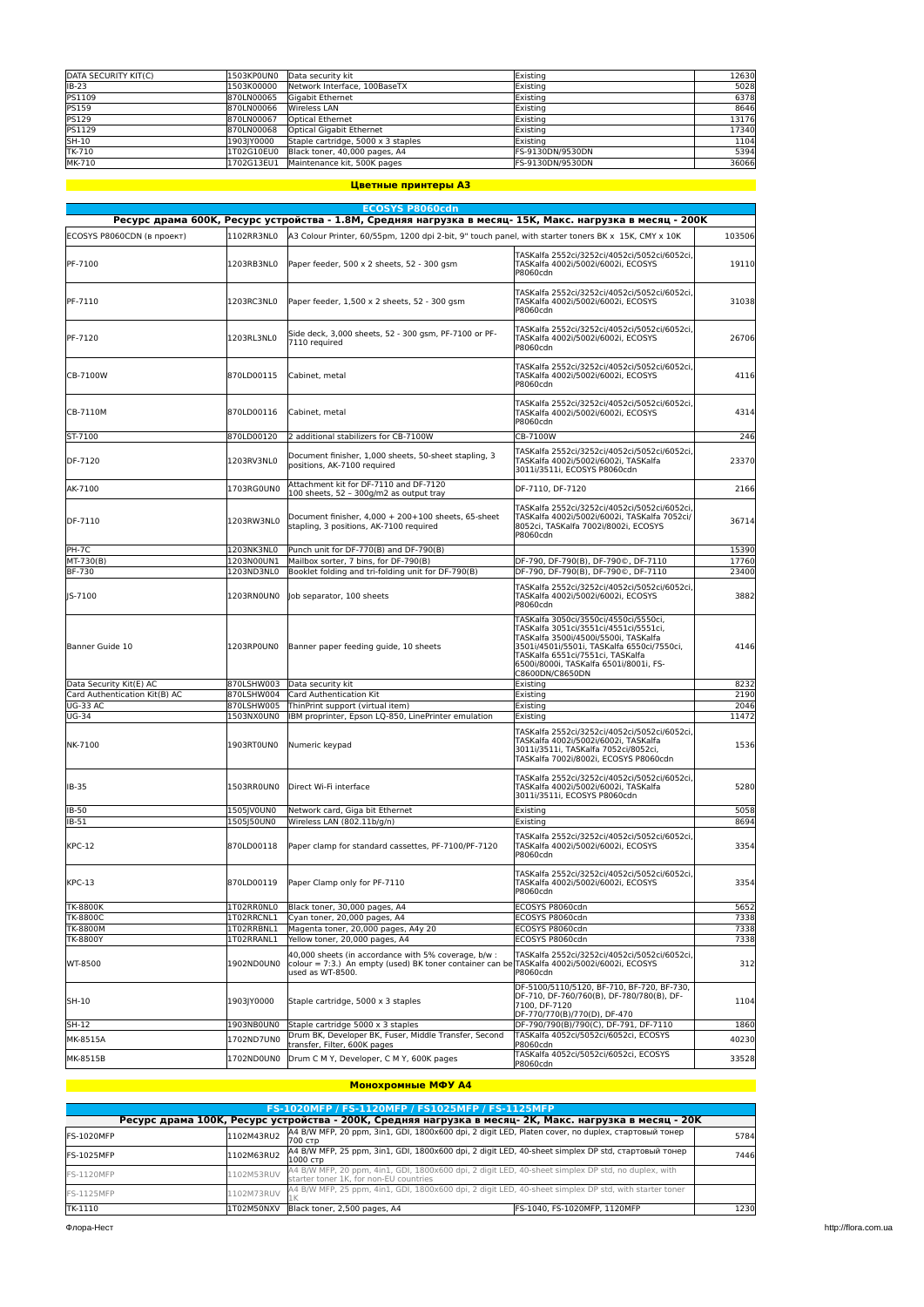| TK-1120 | 1T02M70NX1 | Black toner, 3,000 pages, A4 | FS-1060DN, FS-1025MFP, 1125MFP                                           | 1266 |
|---------|------------|------------------------------|--------------------------------------------------------------------------|------|
| MK-1110 | 1702M75NXV | Maintenance kit, 100K pages  | FS-1040, 1060DN, 1041, 1061DN, FS-<br>1020MFP. 1120MFP. 1025MFP. 1125MFP | 1872 |

|                                                  |            | ECOSYS M2135dn / M2635dn / M2735dw / M2040dn / M2540dn / M2640idw                                                               |                                                                                                        |       |
|--------------------------------------------------|------------|---------------------------------------------------------------------------------------------------------------------------------|--------------------------------------------------------------------------------------------------------|-------|
| M2735dw - 20K / M2040dn, M2540dn, M2640idw - 50K |            | Ресурс драма 100К, Ресурс устройства - 200К, Средняя нагрузка в месяц-4К, Макс. нагрузка в месяц M2135dn, M2635dn,              |                                                                                                        |       |
| ECOSYS M2135dn                                   | 1102S03NL0 | A4 B/W MFP, 35 ppm, 3in1, 1200x1200 dpi, 5-line LCD, 50-sheet simplex DP (ADF) std, стартовый<br>тонер 1000 стр                 |                                                                                                        | 9366  |
| IECOSYS M2635dn                                  | 1102S13NL0 | A4 B/W MFP, 35 ppm, 4in1, 1200x1200 dpi, 5-line LCD, 50-sheet simplex DP (ADF) std, стартовый<br>тонер 1000 стр                 |                                                                                                        | 11064 |
| IECOSYS M2735dw                                  | 1102SG3NL0 | A4 B/W MFP, 35 ppm, 4in1, 1200x1200 dpi, 4.3" touch panel, 50-sheet simplex DP (ADF) std, Wireless,<br>стартовый тонер 1000 стр |                                                                                                        | 12318 |
| ECOSYS M2040dn                                   | 1102S33NL0 | A4 B/W MFP, 40 ppm, 3in1, 1200x1200 dpi, 5-line LCD, 50-sheet Dual-scan DP std, стартовый тонер<br>3600 стр                     |                                                                                                        | 11238 |
| ECOSYS M2540dn                                   | 1102SH3NL0 | A4 B/W MFP, 40 ppm, 4in1, 1200x1200 dpi, 5-line LCD, 50-sheet Dual-scan DP std, стартовый тонер<br>3600 стр                     |                                                                                                        | 12990 |
| ECOSYS M2640idw                                  | 1102S53NL0 | A4 B/W MFP, 40 ppm, 4in1, 1200x1200 dpi, 4.3" touch panel, 50-sheet Dual-scan DP std, HyPAS,<br>стартовый тонер 3600 стр        |                                                                                                        | 18222 |
| PF-1100                                          | 1203RA0UNO | Paper feeder 250 sheet. Max 2 additional PFs can be<br>installed.                                                               | ECOSYS M2135dn. M2635dn. M2735dw.<br>M2040dn, M2540dn, M2640idw, P2235dn,<br>P2235dw. P2040dn. P2040dw | 3960  |
| $CR-1100$                                        | 870LD00121 | Wooden cabinet                                                                                                                  | ECOSYS M2135dn. M2635dn. M2735dw.<br>M2040dn, M2540dn, M2640idw, P2235dn,<br>P2235dw. P2040dn. P2040dw | 3978  |
| MDDR3-1G                                         | 870LM00097 | 1 GB Memory 144 PIN                                                                                                             | Existing                                                                                               | 1686  |
| Card Authentication Kit(B) AC                    | 870LSHW004 | Card Authentication Kit                                                                                                         | Existina                                                                                               | 2190  |
| TK-1170                                          | 1T02S50NL0 | Toner Black, 7,200 pages                                                                                                        | ECOSYS M2040dn, M2540dn, M2640idw                                                                      | 2712  |
| TK-1150                                          | 1T02RV0NL0 | Toner Black, 3,000 pages                                                                                                        | ECOSYS M2135dn, M2635dn, M2735dw,<br>P2235dn. P2235dw                                                  | 2250  |
| MK-1150                                          | 1702RV0NL0 | Maintenance Kit (100K) pages                                                                                                    | ECOSYS M2135dn, M2635dn, M2735dw,<br>M2040dn. M2540dn. M2640idw. P2235dn.<br>P2235dw. P2040dn. P2040dw | 4998  |

# **ECOSYS M3145dn / M3645dn / M3145idn / M3645idn / M3655idn / M3860idn / M3860idnf** Pecypc драма: M3145dn\_idn, 3645dn\_idn - 300K, M3655idn\_3860idn\_idnf - 500K / Ресурс МФУ- 1M / Ср.нагрузка в месяц:<br>M3145dn\_idn, 3645dn\_idn - 3K; 36550idn - 5K, 3860idn\_idnf - 6K / Макс.нагрузка в месяц M3145dn\_idn, 3645dn

| ECOSYS M3145dn                | 1102TF3NL0  | A4 B/W MFP, 45 ppm, 3in1, 1200x1200 dpi, 5-line LCD, 75-sheet reversing DP std, with starter toner                       |                                                                                                                                                                                                                                | 20904 |
|-------------------------------|-------------|--------------------------------------------------------------------------------------------------------------------------|--------------------------------------------------------------------------------------------------------------------------------------------------------------------------------------------------------------------------------|-------|
| ECOSYS M3645dn (проект)       | 1102TG3NL0  | A4 B/W MFP, 45 ppm, 4in1, 1200x1200 dpi, 5-line LCD,75-sheet reversing DP std, with starter toner                        |                                                                                                                                                                                                                                | 31104 |
| ECOSYS M3145idn (проект)      | 1102V23NL0  | A4 B/W MFP, 45 ppm, 3in1, HyPAS capable, 1200x1200 dpi, 7" Touch Panel, 75-sheet reversing DP std,<br>with starter toner |                                                                                                                                                                                                                                | 35016 |
| ECOSYS M3645idn               | 1102V33NL0  | A4 B/W MFP, 45 ppm, 4in1, HyPAS, 1200x1200 dpi, 7" Touch Panel, 75-sheet reversing DP std, with<br>starter toner         |                                                                                                                                                                                                                                | 29340 |
| ECOSYS M3655idn               | 1102TB3NL0  | A4 B/W MFP, 55 ppm, 4in1, HyPAS, 1200x1200 dpi, 7" Touch Panel, 100-sheet reversing DP std, with<br>starter toner        |                                                                                                                                                                                                                                | 33966 |
| ECOSYS M3860idn               | 1102X93NL0  | A4 B/W MFP, 60 ppm, 4in1, HyPAS, 1200x1200 dpi, 7" Touch Panel, 100-sheet reversing DP std, with<br>starter toner        |                                                                                                                                                                                                                                | 60522 |
| ECOSYS M3860idnf              | 1102WF3NL0  | A4 B/W MFP, 60 ppm, 4in1, HyPAS, 1200x1200 dpi, 7" Touch Panel, 100-sheet reversing DP std, with<br>starter toner        |                                                                                                                                                                                                                                | 79086 |
| PF-3110                       | 1203SA0KL0  | Paper feeder (500 sheet), White                                                                                          | ECOSYS M3145dn/idn, M3645dn/idn,<br>M3655idn, M3660idn, ECOSYS P3145dn,<br>P3150dn, P3155dn                                                                                                                                    | 3000  |
| PT-320                        | 1203N70UN0  | Face-up output tray (250 sheet)                                                                                          | <b>ECOSYS</b><br>M3655idn/M3660idn/M3860idn/M3860idnf                                                                                                                                                                          | 1092  |
| MS-5100B                      | 1903R90UN2  | Manual stapler                                                                                                           | <b>ECOSYS</b><br>M3655idn/M3660idn/M3860idn/M3860idnf                                                                                                                                                                          | 6240  |
| <b>CB-360W</b>                | 870LD00123  | White wooden cabinet, High, 38 x 41 x 51 cm                                                                              | ECOSYS M3145dn/idn. M3645dn/idn.<br>M3655idn, M3660idn, ECOSYS P3145dn,<br>P3150dn, P3155dn                                                                                                                                    | 3732  |
| <b>CB-365W</b>                | 870LD00124  | White wooden cabinet, Low, 38 x 41 x 25 cm                                                                               | ECOSYS M3145dn/idn, M3645dn/idn,<br>M3655idn, M3660idn, ECOSYS P3145dn,<br>P3150dn, P3155dn                                                                                                                                    | 3534  |
| CA-3100                       | 1903T50UN0  | Caster stand                                                                                                             | ECOSYS M3145dn, FS-2100D, ECOSYS<br>P4040dn                                                                                                                                                                                    | 3798  |
| MD3-1024                      | 870LM00099  | 1 GB Memory 144 PIN DDR3                                                                                                 | Existing                                                                                                                                                                                                                       | 1836  |
| MDDR3-2GB                     | 870LM00098  | 2 GB Memory 144 PIN                                                                                                      |                                                                                                                                                                                                                                | 3216  |
| $HD-6$                        | 1505140UN0  | 32 GB SSD hard disk                                                                                                      | Existina                                                                                                                                                                                                                       | 4212  |
| $HD-7$                        | 1505180UN0  | 128 GB SSD hard disk                                                                                                     | Existing                                                                                                                                                                                                                       | 9588  |
| HD-14                         | 1503T30UN0  | 320 GB for easy document management                                                                                      | ECOSYS M3860idnf                                                                                                                                                                                                               | 7392  |
| $IB-36$                       | 1503S50UN0  | Wireless LAN (802.11b/g/n) with Wi-Fi Direct                                                                             | Existing                                                                                                                                                                                                                       | 1830  |
| IB-50                         | 1505JV0UN0  | Network card, Giga bit Ethernet                                                                                          | Existing                                                                                                                                                                                                                       | 5058  |
| IB-51                         | 1505J50UN0  | Wireless LAN (802.11b/g/n)                                                                                               | Existing                                                                                                                                                                                                                       | 8694  |
| UG-33 AC                      | 870LSHW005  | ThinPrint support (virtual item)                                                                                         | Existing                                                                                                                                                                                                                       | 2046  |
| UG-35                         | 1503T40UN0  | TPM (trusted platform module)                                                                                            | ECOSYS M3860idnf                                                                                                                                                                                                               | 3444  |
| Data Security Kit(E) AC       | 870LSHW003  | Data security kit                                                                                                        | Existina                                                                                                                                                                                                                       | 8232  |
| Scan Extension Kit (A)        | 870LSHW007  | Scan to searchable PDF solution (embedded OCR)                                                                           | Includes HD-6, HD-7 or SD-card, HyPAS only.                                                                                                                                                                                    | 8190  |
| Card Reader Holder 10         | 1702P60UN1  | Integrated Card Reader Holder - only for HyPAS models                                                                    | Existing                                                                                                                                                                                                                       | 1050  |
| <b>IC Card Readers</b>        | local items | Various Card authentication systems incl. Card Authentication registration key                                           |                                                                                                                                                                                                                                |       |
| Card Authentication Kit(B) AC | 870LSHW004  | Card Authentication Kit                                                                                                  | Existing                                                                                                                                                                                                                       | 2199  |
| TK-3160                       | 1T02T90NL1  | Black toner, 12,500 pages, A4                                                                                            | ECOSYS P3045n, P3050dn, P3055dn,<br>P3060dn, ECOSYS M3145dn, M3645dn,<br>ECOSYS P3145dn, P3150dn, P3155dn                                                                                                                      | 3186  |
| TK-3060                       | 1T02V30NL0  | Black toner: 14,500 pages A4                                                                                             | ECOSYS M3145idn, M3645idn                                                                                                                                                                                                      | 2958  |
| TK-3190                       | 1T02T60NL1  | Black toner, 25,000 pages, A4                                                                                            | ECOSYS P3055dn. P3060dn. P3155dn.<br>M3655idn, M3660idn                                                                                                                                                                        | 4188  |
| TK-3200                       | 1T02X90NL0  | Black toner, 40,000 pages, A4                                                                                            | ECOSYS M3860idn, ECOSYS M3860idnf,<br>ECOSYS P3260dn                                                                                                                                                                           | 5394  |
| MK-3260                       | 1702TG8NL0  | Maintenance kit, 300K pages, Drum unit, Development<br>unit, Fixing unit, Paper feeding roller                           | ECOSYS M3145dn, M3645dn, ECOSYS<br>P3145dn                                                                                                                                                                                     | 6492  |
| MK-3060                       | 1702V38NL0  | Maintenance kit. 300K pages                                                                                              | ECOSYS M3145idn, M3645idn                                                                                                                                                                                                      | 6492  |
| MK-3300                       | 1702TA8NL0  | Maintenance kit, 500K pages, Drum unit, Development<br>unit, Fixing unit, Paper feeding roller                           | ECOSYS M3655idn, M3660idn, M3860idn,<br>M3860idnf, P3155dn, P3260dn                                                                                                                                                            | 7008  |
| MK-3140                       | 1702P60UN0  | Maintenance Kit for DP. 200K pages, MK it: feed roller,<br>pickup roller, separation pad                                 | ECOSYS M3x40dn, M3x40idn, M3550idn,<br>M3560idn, ECOSYS M6x30cdn, ECOSYS<br>M6035cidn, ECOSYS M6535cidn, ECOSYS<br>M6x30cidn, TASKalfa 350ci, ECOSYS 3x45dn,<br>ECOSYS 3x45idn, TASKalfa 306ci/307ci/356ci/<br>406ci (DP-5100) | 1986  |
| MK-5200                       | 1703R40UN0  | Maintenance kit for DP-5110, 200K pages, MK it: feed<br>roller, pickup roller, separation pad                            | ECOSYS M3655idn, M3660idn, ECOSYS<br>M6235cidn, M6635cidn, TASKalfa 351ci,<br>ECOSYS M3860idn, ECOSYS M3860idnf, DP-<br>5110 (TASKalfa 356ci/406ci)                                                                            | 1902  |
| $SH-13$                       |             | 1903R90UN1 Staples for MS-5100, 2 x 1500 staples                                                                         | MS-5100 (Mebius MFP)                                                                                                                                                                                                           | 804   |

#### **Цветные МФУ A4**

|  | <b>HOCINOIC MAY MA</b> |  |  |
|--|------------------------|--|--|
|  |                        |  |  |
|  |                        |  |  |
|  |                        |  |  |
|  |                        |  |  |
|  |                        |  |  |
|  |                        |  |  |
|  |                        |  |  |

**ECOSYS M5521cdn / M5521cdw / M5526cdn / M5526cdw Ресурс драма 100K / Ресурс устройства - 100K / Ср.нагрузка в месяц - 1K / Макс.нагрузка в месяц - 4K** ECOSYS M5521cdn 1102RA3NL0 7086 Акция до 31.03.2020 A4 Colour MFP, 21/21 ppm, 4in1, 1200 dpi 2 bit, 5-line LCD, 50-sheet simplex DP (ADF) std, with starter toners 1200 pages x BCMY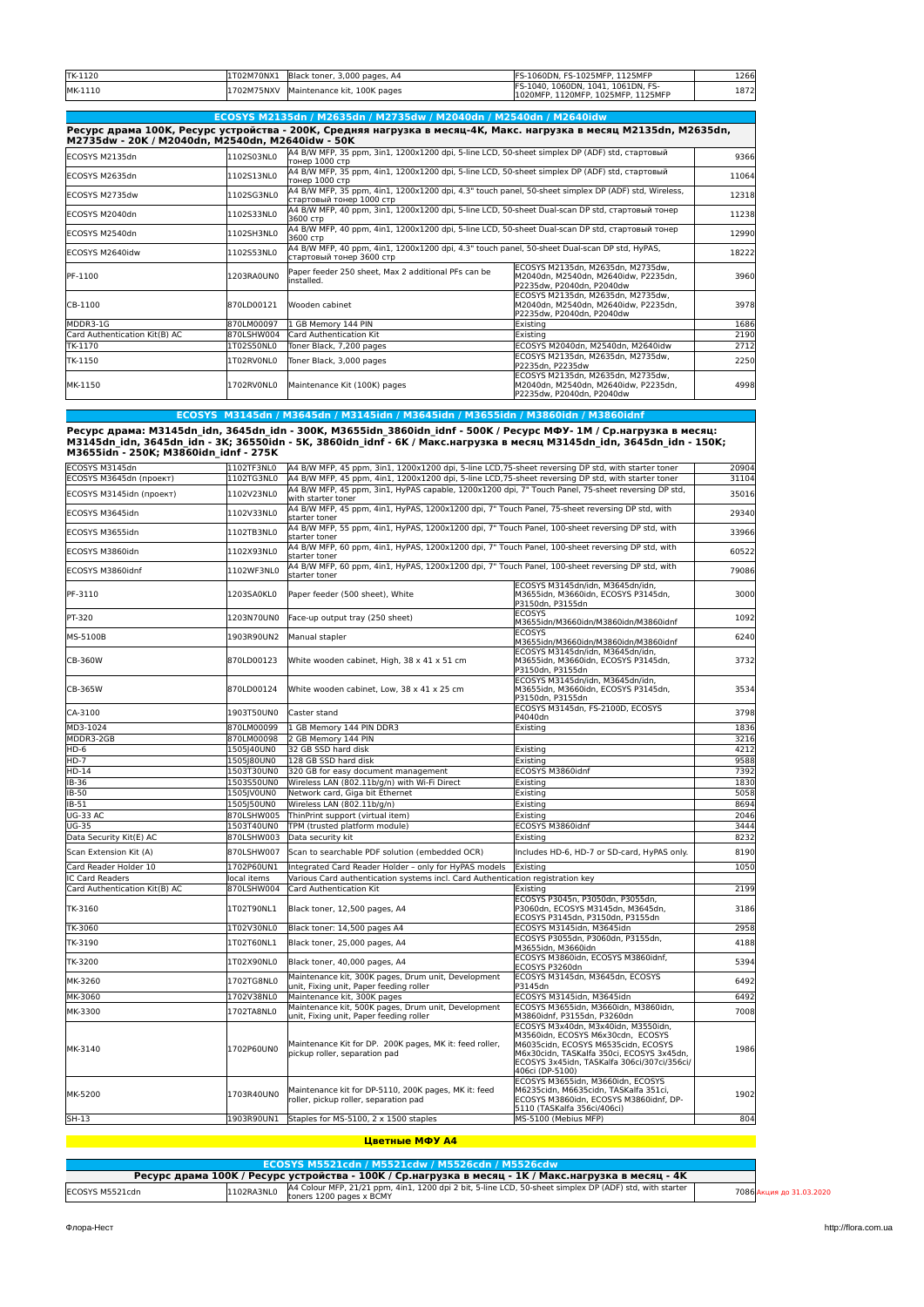| ECOSYS M5521cdw                | 1102R93NL0 | with starter toners 1200 pages x BCMY                                            | A4 Colour MFP, 21/21 ppm, 4in1, 1200 dpi 2 bit, 5-line LCD, 50-sheet simplex DP (ADF) std, Wireless,   |      | 7806 Акция до 31.03.2020  |
|--------------------------------|------------|----------------------------------------------------------------------------------|--------------------------------------------------------------------------------------------------------|------|---------------------------|
| ECOSYS M5526cdn                | 1102R83NL0 | starter toners 1200 pages x BCMY                                                 | A4 Colour MFP, 26/26 ppm, 4in1, 1200 dpi 2 bit, 4.3" touch panel, 50-sheet Dual Scan DP std, with      |      | 9582 Акция до 31.03.2020  |
| ECOSYS M5526cdw                | 1102R73NL0 | with starter toners 1200 pages x BCMY                                            | A4 Colour MFP, 26/26 ppm, 4in1, 1200 dpi 2 bit, 4.3" touch panel, 50-sheet dual Scan DP std, Wireless, |      | 10326 Акция до 31.03.2020 |
| PF-5110                        | 1203R60UN0 | Paper feeder, 250 sheets, 60-163 gsm                                             | M5521cdn/cdw. M5526cdn/cdw.<br>P5021cdn/cdw. P5026cdn/cdw                                              | 3960 |                           |
| MM3-1G                         | 870LM00101 | 1GB memory                                                                       | M5521cdn/cdw. M5526cdn/cdw.<br>P5021cdn/cdw. P5026cdn/cdw                                              | 1110 |                           |
| MM3-512MB                      | 870LM00100 | 512MB memory                                                                     | M5521cdn/cdw. M5526cdn/cdw.<br>P5021cdn/cdw. P5026cdn/cdw                                              | 978  |                           |
| <b>UG-33 AC</b>                | 870LSHW005 | ThinPrint support (virtual item)                                                 | Existing                                                                                               | 2046 |                           |
| Card Authentication Kit (B) AC | 870LSHW004 | Card Authentication Kit                                                          | Existina                                                                                               | 2190 |                           |
| CB-510                         | 870LD00122 |                                                                                  | M5521cdn/cdw. M5526cdn/cdw.<br>P5021cdn/cdw, P5026cdn/cdw                                              | 4020 |                           |
| Pantone Office A4              | 870LS97030 | Pantone Office for A4 devices per PC, for colour matching in PPT and Word        |                                                                                                        | 1428 |                           |
| Pantone Office A4/A3           | 870LS97031 | Pantone Office for A4 and A3 devices per PC, for colour matching in PPT and Word |                                                                                                        | 4284 |                           |
| TK-5230K                       | 1T02R90NL0 | Black toner: 2,600 стр.                                                          | M5521cdn/cdw, P5021cdn/cdw                                                                             | 1968 |                           |
| <b>TK-5230C</b>                | 1T02R9CNL0 | Cyan toner: 2,200 стр.                                                           | M5521cdn/cdw. P5021cdn/cdw                                                                             | 2898 |                           |
| <b>TK-5230M</b>                | 1T02R9BNL0 | Magenta toner: 2,200 стр.                                                        | M5521cdn/cdw, P5021cdn/cdw                                                                             | 2898 |                           |
| TK-5230Y                       | 1T02R9ANL0 | Yellow toner: 2,200 стр.                                                         | M5521cdn/cdw. P5021cdn/cdw                                                                             | 2898 |                           |
| <b>TK-5220K</b>                | 1T02R90NL1 | Black toner: 1,200 pages A4                                                      | M5521cdn/cdw. P5021cdn/cdw                                                                             | 1548 |                           |
| <b>TK-5220C</b>                | 1T02R9CNL1 | lCvan toner: 1.200 стр.                                                          | M5521cdn/cdw. P5021cdn/cdw                                                                             | 1986 |                           |
| <b>TK-5220M</b>                | 1T02R9BNL1 | Magenta toner: 1,200 стр.                                                        | M5521cdn/cdw. P5021cdn/cdw                                                                             | 1986 |                           |
| TK-5220Y                       | 1T02R9ANL1 | Yellow toner: 1,200 стр.                                                         | M5521cdn/cdw. P5021cdn/cdw                                                                             | 1986 |                           |
| <b>TK-5240K</b>                | 1T02R70NL0 | Black toner: 4.000 CTD.                                                          | M5526cdn/cdw. P5026cdn/cdw                                                                             | 1878 |                           |
| TK-5240C                       | 1T02R7CNL0 | Cyan toner: 3,000 стр.                                                           | M5526cdn/cdw. P5026cdn/cdw                                                                             | 2790 |                           |
| <b>TK-5240M</b>                | 1T02R7BNL0 | Magenta toner: 3,000 стр.                                                        | M5526cdn/cdw, P5026cdn/cdw                                                                             | 2790 |                           |
| <b>TK-5240Y</b>                | 1T02R7ANL0 | Yellow toner: 3.000 стр.                                                         | M5526cdn/cdw. P5026cdn/cdw                                                                             | 2790 |                           |

| ECOSYS M6230cidn / M6630cidn / M6235cidn / M6635cidn                                                                |  |
|---------------------------------------------------------------------------------------------------------------------|--|
| Drum lifetime 200K / Machine design lifetime - 600K / Monthly average volume M6230cidn, M6630cidn -2.2K; M6235cidn, |  |

| M6635cidn - 3K / Monthly Max Duty - 100K |            |                                                                                                                                                         |                                                                                   |       |                           |
|------------------------------------------|------------|---------------------------------------------------------------------------------------------------------------------------------------------------------|-----------------------------------------------------------------------------------|-------|---------------------------|
| ECOSYS M6230cidn                         | 1102TY3NL0 | A4 Colour MFP, 30/30 ppm, 3in1, HyPAS capable, 600 dpi multibit, 7" Touch Panel, 75-sheet Reverse DP<br>std, with starter toners Bk - 3.5K CMY - 2.5K   |                                                                                   |       | 14142 Акция до 31.03.2020 |
| ECOSYS M6630cidn                         | 1102TZ3NL0 | A4 Colour MFP, 30/30 ppm, 4in1, HyPAS capable, 600 dpi multibit, 7" Touch Panel, 75-sheet reversing<br>DP std, with starter toners Bk - 3.5K CMY - 2.5K |                                                                                   |       | 16950 Акция до 31.03.2020 |
| ECOSYS M6235cidn                         | 1102V03NL0 | A4 Colour MFP, 35/35 ppm, 3in1, HyPAS capable, 600 dpi multibit, 7' Touch Panel, 100-sheet Dual DP<br>std, with starter toners Bk - 6K CMY - 5K         |                                                                                   |       | 21018 Акция до 31.03.2020 |
| ECOSYS M6635cidn                         | 1102V13NL0 | A4 Colour MFP, 35/35 ppm, 4in1, HyPAS capable, 600 dpi multibit, 7' Touch Panel, 100-sheet Dual DP<br>std, with starter toners Bk - 6K CMY - 5K         |                                                                                   |       | 24252 Акция до 31.03.2020 |
| PF-5100                                  | 1203PK0KL0 | Paper feeder, 500 sheets, 60-220 qsm                                                                                                                    | ECOSYS M6x30cdn/M6x35cidn,<br>ECOSYSP6130cdn/P6035cdn/P7040cdn,<br>TASKalfa 350ci | 5748  |                           |
| MS-5100                                  | 1903R90UN0 | Convenient Stapler, 20 sheets, 1500 staples included                                                                                                    | ECOSYS M6x30cdn/M6x35cidn, TASKalfa<br>350ci                                      | 6534  |                           |
| CB-5100H                                 | 870LD00108 | Black wooden cabinet, 39 x 53 x 50 cm                                                                                                                   | ECOSYS M6x30cdn/M6x35cidn.<br>ECOSYSP6130cdn/P6035cdn/P7040cdn,<br>TASKalfa 350ci | 3630  |                           |
| CB-5100L                                 | 870LD00109 | Black wooden cabinet, 39 x 53 x 37 cm                                                                                                                   | ECOSYS M6x30cdn/M6x35cidn,<br>ECOSYSP6130cdn/P6035cdn/P7040cdn,<br>TASKalfa 350ci | 3384  |                           |
| MD3-1024                                 | 870LM00099 | 1 GB Memory 144 PIN DDR3                                                                                                                                | Existing                                                                          | 1836  |                           |
| MDDR3-2GB                                | 870LM00098 | DDR3 memory 2 GB                                                                                                                                        | Existing                                                                          | 3216  |                           |
| HD-6                                     | 1505 40UN0 | 32 GB SSD hard disk                                                                                                                                     | Existing                                                                          | 4212  |                           |
| $HD-7$                                   | 1505180UN0 | 128 GB SSD hard disk                                                                                                                                    | Existing                                                                          | 9588  |                           |
| IB-36                                    | 1503S50UN0 | Wireless LAN (802.11b/g/n) with Wi-Fi Direct                                                                                                            | Existing                                                                          | 1830  |                           |
| <b>IB-50</b>                             | 1505JV0UN0 | Network card, Giga bit Ethernet                                                                                                                         | Existing                                                                          | 5058  |                           |
| IB-51                                    | 1505J50UN0 | Wireless LAN (802.11b/g/n)                                                                                                                              | Existing                                                                          | 8694  |                           |
| UG-33 AC                                 | 870LSHW005 | ThinPrint support (virtual item)                                                                                                                        | Existing                                                                          | 2046  |                           |
| PCL Barcode SD                           | 870LS97016 | SD version of PCL Barcode Flash ver 3.0                                                                                                                 | Existing                                                                          | 3570  |                           |
| KYOmulticode SD 3                        | 870LS97018 | SD version of KYOmulticode                                                                                                                              | Existing                                                                          | 8328  |                           |
| Data Security Kit (E) AC                 | 870LSHW003 | Data security kit                                                                                                                                       | Existing                                                                          | 8232  |                           |
| Scan Extension Kit (A)                   | 870LSHW007 | Scan to searchable PDF solution (embedded OCR)                                                                                                          | MFP only                                                                          | 8190  |                           |
| Card Reader Holder 10                    | 1702P60UN1 | Integrated Card Reader Holder - only for HyPAS models                                                                                                   | Existina                                                                          | 1050  |                           |
| Card Authentication Kit(B) AC            | 870LSHW004 | Card Authentication Kit                                                                                                                                 | Existing                                                                          | 2190  |                           |
| $SH-13$                                  | 1903R90UN1 | Staples for MS-5100, 2 x 1500 staples                                                                                                                   | MS-5100 (Mebius MFP)                                                              | 804   |                           |
| <b>TK-5270K</b>                          | 1T02TV0NL0 | Black toner: 8,000 стр.                                                                                                                                 | ECOSYS M6230cidn, M6630cidn, P6230cdn                                             | 3714  |                           |
| <b>TK-5270C</b>                          | 1T02TVCNL0 | Cyan toner: 6,000 стр.                                                                                                                                  | ECOSYS M6230cidn, M6630cidn, P6230cdn                                             | 4440  |                           |
| <b>TK-5270M</b>                          | 1T02TVBNL0 | Magenta toner: 6,000 стр.                                                                                                                               | ECOSYS M6230cidn, M6630cidn, P6230cdn                                             | 4440  |                           |
| <b>TK-5270Y</b>                          | 1T02TVANL0 | Yellow toner: 6,000 стр.                                                                                                                                | ECOSYS M6230cidn, M6630cidn, P6230cdn                                             | 4440  |                           |
| <b>TK-5280K</b>                          | 1T02TW0NL0 | Black toner: 13,000 стр.                                                                                                                                | ECOSYS M6230cidn, M6630cidn, P6230cdn                                             | 5268  |                           |
| TK-5280C                                 | 1T02TWCNL0 | Cyan toner: 11,000 стр.                                                                                                                                 | ECOSYS M6230cidn, M6630cidn, P6230cdn                                             | 6732  |                           |
| <b>TK-5280M</b>                          | 1T02TWBNL0 | Magenta toner: 11,000 стр.                                                                                                                              | ECOSYS M6230cidn, M6630cidn, P6230cdn                                             | 6732  |                           |
| TK-5280Y                                 | 1T02TWANL0 | Yellow toner: 11,000 стр.                                                                                                                               | ECOSYS M6230cidn, M6630cidn, P6230cdn                                             | 6732  |                           |
| TK-5290K                                 | 1T02TX0NL0 | Black toner: 17,000 pages A4                                                                                                                            | ECOSYS P7240cdn                                                                   | 5124  |                           |
| TK-5290C                                 | 1T02TXCNL0 | Cyan toner: 13,000 pages A4                                                                                                                             | ECOSYS P7240cdn                                                                   | 5670  |                           |
| TK-5290M                                 | 1T02TXBNL0 | Magenta toner: 13,000 pages A4                                                                                                                          | ECOSYS P7240cdn                                                                   | 5670  |                           |
| TK-5290Y                                 | 1T02TXANL0 | Yellow toner: 13,000 pages A4                                                                                                                           | ECOSYS P7240cdn                                                                   | 5670  |                           |
| MK-5140                                  | 1702NR8NL0 | Maintenance Kit (200K) for print engine                                                                                                                 | ECOSYS P6230cdn. ECOSYS<br>M6230cidn/M6630cidn                                    | 11100 |                           |
| MK-5150                                  | 1702NS8NL0 | Maintenance Kit (200K) for print engine                                                                                                                 | ECOSYS P6235cdn                                                                   | 16872 |                           |
| MK-5155                                  | 1702NS8NL1 | Maintenance Kit (200K) for print engine                                                                                                                 | ECOSYS M6235cidn/M6635cidn                                                        | 16872 |                           |
| MK-5290                                  | 1702TX8NL0 | Maintenance Kit (300K) for print engine                                                                                                                 | ECOSYS P7240cdn                                                                   | 29832 |                           |

|                 |            | TASKalfa 308ci                                                                                                                                 |                                        |       |
|-----------------|------------|------------------------------------------------------------------------------------------------------------------------------------------------|----------------------------------------|-------|
|                 |            | Drum lifetime - 200K / Machine design lifetime - 600K / Monthly average volume - 3K / Monthly Max Duty - 100K                                  |                                        |       |
| lTASKalfa 308ci | 1102WL3NL0 | A4 Colour MFP, 30/30 ppm, 3 in 1, 600 dpi multi-bit,<br>4.3" Touch Panel, HyPAS capable, 3in1, 75-sheet<br>reversing DP std. No starter toner. | lNew                                   | 41874 |
| FAX System 11   | 1503RH3NL0 | Super G3 fax, network fax                                                                                                                      | TASKalfa 306ci/307ci/308ci             | 3168  |
| PF-5120         | 1203PS8NL0 | Paper feeder, 500 sheets, 60-220 gsm                                                                                                           | TASKalfa 306ci/307ci/308ci/356ci/406ci | 7674  |
| PF-5130         | 1203PZ8NL0 | Paper feeder, 500 x 2 sheets, 60-220 qsm, PF-5120<br>required                                                                                  | TASKalfa 306ci/307ci/308ci/356ci/406ci | 13494 |
| PF-5140         | 1203PT8NL0 | Paper feeder, 2,000 sheets, 60-220 gsm, PF-5120<br>required                                                                                    | TASKalfa 306ci/307ci/308ci/356ci/406ci | 21918 |
| CB-5110L        | 870LD00111 | Wooden cabinet with storage capacity, 34 cm high                                                                                               | TASKalfa 306ci/307ci/308ci/356ci/406ci | 4068  |
| CB-5110H        | 870LD00110 | Wooden cabinet with storage capacity, 50 cm high                                                                                               | TASKalfa 306ci/307ci/308ci/356ci/406ci | 4314  |
| ST-5110         | 870LD00114 | 2 additional stabilizers for CB-5110H/L                                                                                                        | CB-5110H/L                             | 306   |
| CB-5120L        | 870LD00113 | Metal cabinet with storage capacity, 34 cm high                                                                                                | TASKalfa 306ci/307ci/308ci/356ci/406ci | 3582  |
| CB-5120H        | 870LD00112 | Metal cabinet with storage capacity, 50 cm high                                                                                                | TASKalfa 306ci/307ci/308ci/356ci/406ci | 3822  |
| DT-5100         | 1902R60UN1 | Document tray, To place originals or USB keyboard                                                                                              | TASKalfa 306ci/307ci/308ci/356ci/406ci | 1518  |
| IS-5100         | 1203R50UN0 | lob separator, 100 sheets                                                                                                                      | TASKalfa 306ci/307ci/308ci/356ci/406ci | 2742  |
| MT-5100         | 1203R00NL0 | 5-bin Mailbox sorter, 100-sheet x 5 + 500-sheet, AK-5100<br>required                                                                           | TASKalfa 306ci/307ci/308ci/356ci/406ci | 12162 |
| AK-5100         | 1703PY0UN0 | Required for DF-5110. DF-5120 or MT-5100                                                                                                       | DF-5110. DF-5120. MT-5100              | 2184  |
| DF-5100         | 1203PX3NL0 | Internal document finisher, 300 sheets. 50-sheet staple.<br>3 positions                                                                        | TASKalfa 306ci/307ci/308ci/356ci/406ci | 13704 |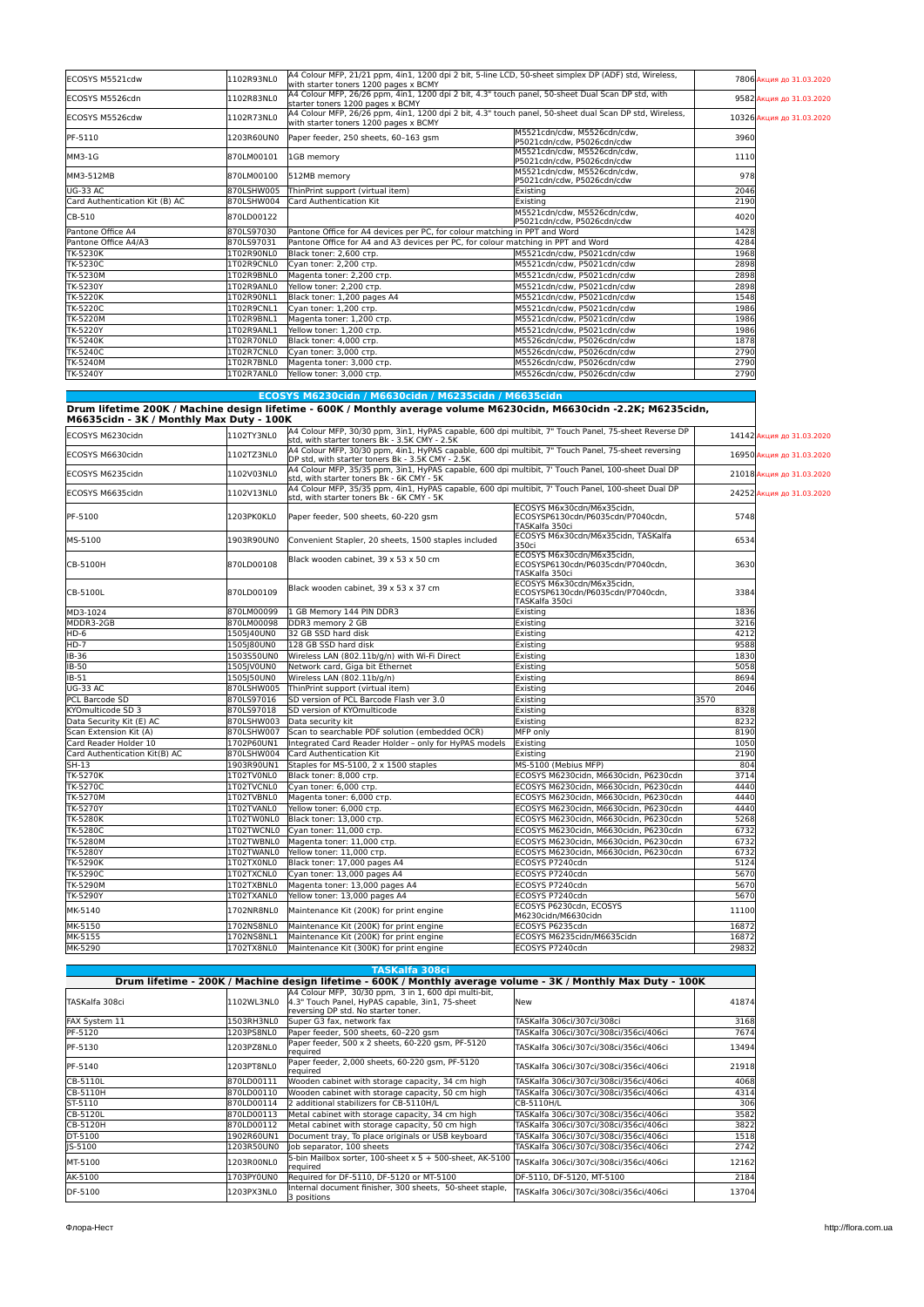| MD3-1024                      | 870LM00099   | 1 GB Memory 144 PIN                                                                                                                                                                                           | Existing, MDDR3-1G (870LM00097) can be<br>lused too. For item unification                                                                                                                    | 1836        |
|-------------------------------|--------------|---------------------------------------------------------------------------------------------------------------------------------------------------------------------------------------------------------------|----------------------------------------------------------------------------------------------------------------------------------------------------------------------------------------------|-------------|
| HD-6                          | 1505 40UN0   | 32 GB SSD hard disk                                                                                                                                                                                           | Existing                                                                                                                                                                                     | 4212        |
| HD-7                          | 1505180UN0   | 128 GB SSD hard disk                                                                                                                                                                                          | Existing                                                                                                                                                                                     | 9588        |
| Data Security Kit(E) AC       | 870LSHW003   | Data security kit                                                                                                                                                                                             | Existing                                                                                                                                                                                     | 8232        |
| Card Authentication Kit(B) AC | 870LSHW004   | Card Authentication Kit                                                                                                                                                                                       | Existina                                                                                                                                                                                     | 2190        |
| Card Reader Holder 11         | 1702R60UN1   | Card reader holder                                                                                                                                                                                            | TASKalfa 306ci/307ci/308ci/356ci/406ci                                                                                                                                                       | 834         |
| UG-33 AC                      | 870LSHW005   | ThinPrint support (virtual item)                                                                                                                                                                              | Existing                                                                                                                                                                                     | 2046        |
| <b>IB-35</b>                  | 1503RROUNO   | Direct Wi-Fi interface                                                                                                                                                                                        | TASKalfa 2552ci/3252ci/4052ci/5052ci/6052ci,<br>TASKalfa 4002i/5002i/6002i. TASKalfa<br>3011i/3511i, TASKalfa<br>2553ci/3253ci/4053ci/5053ci/6053ci, TASKalfa<br>5003i/6003i, TASKalfa 308ci | 5280        |
| <b>IB-50</b>                  | 1505JV0UN0   | Gigabit Ethernet                                                                                                                                                                                              | Existing                                                                                                                                                                                     | 5058        |
| <b>IB-51</b>                  | 1505150UN0   | Wireless interface                                                                                                                                                                                            | Existina                                                                                                                                                                                     | 8694        |
| $KPC-11$                      | 870LD00117   | Paper clamp                                                                                                                                                                                                   | TASKalfa 306ci/356ci/406ci                                                                                                                                                                   | 3222        |
| UG-UxB                        | no item code | USB 2.0 (Hi-Speed) interface. A cover to be opened by a<br>technician.                                                                                                                                        |                                                                                                                                                                                              | $\mathbf 0$ |
| TK-5195K                      | 1T02R40NL0   | Black toner: 15,000 pages A4, 5%, for TASKalfa 306ci,<br>Carton Qty 15                                                                                                                                        | TASKalfa 306ci/307ci/308ci                                                                                                                                                                   | 2046        |
| TK-5195Y                      | 1T02R4ANL0   | Yellow toner: 7,000 pages A4, 5%, for TASKalfa 306ci,<br>Carton Qty 20                                                                                                                                        | TASKalfa 306ci/307ci/308ci                                                                                                                                                                   | 3498        |
| TK-5195M                      | 1T02R4BNL0   | Magenta toner: 7,000 pages A4, 5%, for TASKalfa 306ci,<br>Carton Otv 20                                                                                                                                       | TASKalfa 306ci/307ci/308ci                                                                                                                                                                   | 3498        |
| TK-5195C                      | 1T02R4CNL0   | Cyan toner: 7,000 pages A4, 5%, for TASKalfa 306ci,<br>Carton Otv 20                                                                                                                                          | TASKalfa 306ci/307ci/308ci                                                                                                                                                                   | 3498        |
| WT-5190                       | 1902R60UN0   | Waste toner tank, 44,000 sheets, (in accordance with 5%<br>coverage; $b/w : colour = 7:3$ )                                                                                                                   | TASKalfa 306ci/307ci/308ci/356ci                                                                                                                                                             | 444         |
| SH-10                         | 1903JY0000   | Staple cartridge, 5000 x 3 staples                                                                                                                                                                            | DF-5100/5110/5120, BF-710, BF-720, BF-730,<br>DF-710, DF-760/760(B), DF-780/780(B), DF-<br>7100, DF-7120<br>DF-770/770(B)/770(D), DF-470                                                     | 1104        |
| <b>MK-5355A</b>               | 1702WL8NL0   | Maintenance kit for TASKalfa 308ci, 200K pages. MK kit<br>Black: Drum unit Black. Development unit Black.<br>Fuser unit, Primary transfer belt unit, Secondary transfer<br>roller, feed roller, retard roller | TASKalfa 308ci                                                                                                                                                                               | 14382       |
| MK-5195B                      | 1702R40UN0   | Maintenance kit for TASKalfa 306ci, 200K pages, MK kit<br>Colour: Drum unit C/M/Y, Development unit C/M/Y                                                                                                     | TASKalfa 306ci/307ci/308ci                                                                                                                                                                   | 16890       |
| MK-3140                       | 1702P60UN0   | Maintenance Kit for DP. 200K pages, MK it: feed roller,<br>pickup roller, separation pad                                                                                                                      | TASKalfa 306ci/307ci/308ci/356ci/406ci (DP-<br>5100), ECOSYS M3040dn, M3540dn,<br>M3040idn. M3540idn. M3550idn. M3560idn.<br>ECOSYS M6030cdn/M6530cdn, ECOSYS<br>M6035cidn/M6535cidn         | 1986        |

|                                |            | <b>TASKalfa 352ci</b>                                                                                                 |                                                                                                                                                                                                                                                           |       |
|--------------------------------|------------|-----------------------------------------------------------------------------------------------------------------------|-----------------------------------------------------------------------------------------------------------------------------------------------------------------------------------------------------------------------------------------------------------|-------|
|                                |            | Drum lifetime 200K / Machine design lifetime - 600K / Monthly average volume - 2.5K / Monthly Max Duty - 100K         |                                                                                                                                                                                                                                                           |       |
| TASKalfa 352ci (проект)        | 1102ZL3NL0 | A4 Colour MFP, 35/35 ppm, 4in1, 1200 x 1200dpi, 7"<br>touch panel, 100-sheet Dual Scan DP std, with starter<br>toners |                                                                                                                                                                                                                                                           | 44592 |
| PF-5100                        | 1203PK0KL0 | Paper feeder, 500 sheets, 60-220 qsm, Max 3 units                                                                     | ECOSYS M6x30cdn/M6x35cidn.<br>ECOSYSP6130cdn/P6035cdn/P7040cdn,<br>TASKalfa 350ci, TASKalfa 351ci                                                                                                                                                         | 5748  |
| MS-5100                        | 1903R90UN0 | Convenient Stapler, 20 sheets, 1500 staples included                                                                  | ECOSYS M6x30cdn/M6x35cidn, TASKalfa<br>350ci, TASKalfa 351ci                                                                                                                                                                                              | 804   |
| CB-5100H                       | 870LD00108 | Black wooden cabinet, 39 x 53 x 50 cm                                                                                 | ECOSYS M6x30cdn/M6x35cidn.<br>ECOSYSP6130cdn/P6035cdn/P7040cdn,<br>TASKalfa 350ci, TASKalfa 351ci                                                                                                                                                         | 3630  |
| CB-5100L                       | 870LD00109 | Black wooden cabinet, 39 x 53 x 37 cm                                                                                 | ECOSYS M6x30cdn/M6x35cidn.<br>ECOSYSP6130cdn/P6035cdn/P7040cdn.<br>TASKalfa 350ci, TASKalfa 351ci                                                                                                                                                         | 3384  |
| Scan Extension Kit (A)         | 870LSHW007 | Scan to searchable PDF solution (embedded OCR)                                                                        | TASKalfa 2551ci, TASKalfa<br>3051ci/3551ci/4551ci/5551ci. TASKalfa 3501i/<br>4501i/5501i, TASKalfa 356ci/406ci, TASKalfa<br>2552ci/3252ci/4052ci/5052ci/6052ci, TASKalfa<br>4002i/5002i/6002i, ECOSYS<br>M4125idn/M4132idn. ECOSYS<br>M8124cidn/M8130cidn | 8190  |
| MD3-1024                       | 870LM00099 | 1 GB Memory 144 PIN DDR3                                                                                              | Existing, MDDR3-1G (870LM00097) can be<br>used too. For item unification                                                                                                                                                                                  | 1836  |
| MDDR3-2GB                      | 870LM00098 | DDR3 memory 2 GB                                                                                                      |                                                                                                                                                                                                                                                           | 3216  |
| HD-6                           | 1505 40UN0 | 32 GB SSD hard disk                                                                                                   | Existing                                                                                                                                                                                                                                                  | 4212  |
| $HD-7$                         | 1505 80UN0 | 128 GB SSD hard disk                                                                                                  | Existing                                                                                                                                                                                                                                                  | 9588  |
| Data Security Kit (E)          | 870LSHW003 | Data security kit                                                                                                     | Existing                                                                                                                                                                                                                                                  | 8232  |
| Card Authentication Kit (B) AC | 870LSHW004 | Card Authentication Kit                                                                                               | Existina                                                                                                                                                                                                                                                  | 2190  |
| Card Reader Holder 10          | 1702P60UN1 | Integrated Card Reader Holder - only for HyPAS models                                                                 | Existina                                                                                                                                                                                                                                                  | 1050  |
| UG-33 AC                       | 870LSHW005 | ThinPrint support (virtual item)                                                                                      | Existing                                                                                                                                                                                                                                                  | 2046  |
| IB-36                          | 1503S50UN0 | Wireless LAN (802.11b/g/n) with Wi-Fi Direct                                                                          | Existing                                                                                                                                                                                                                                                  | 1830  |
| <b>IB-50</b>                   | 1505IV0UN0 | Network card, Giga bit Ethernet                                                                                       | Existina                                                                                                                                                                                                                                                  | 5058  |
| IB-51                          | 1505J50UN0 | Wireless LAN (802.11b/g/n)                                                                                            | Existina                                                                                                                                                                                                                                                  | 8694  |
| TK-5345K                       | 1T02ZL0NL0 | Black toner: 17,000 pages A4, 5%, Carton Qty 15                                                                       | TASKalfa 352ci                                                                                                                                                                                                                                            | 2070  |
| <b>TK-5345C</b>                | 1T02ZLCNL0 | Cyan toner: 9,000 pages A4, 5%, Carton Qty 15                                                                         | TASKalfa 352ci                                                                                                                                                                                                                                            | 4038  |
| <b>TK-5345M</b>                | 1T02ZLBNL0 | Magenta toner: 9,000 pages A4, 5%, Carton Qty 15                                                                      | TASKalfa 352ci                                                                                                                                                                                                                                            | 4038  |
| TK-5345Y                       | 1T02ZLANL0 | Yellow toner: 9,000 pages A4, 5%, Carton Qty 15                                                                       | TASKalfa 352ci                                                                                                                                                                                                                                            | 4038  |
| SH-13                          | 1903R90UN1 | Staples for MS-5100, 2 x 1500 staples                                                                                 | MS-5100 (all Mebius/ Mebius E MFP)                                                                                                                                                                                                                        | 804   |
| MK-5200                        | 1703R40UN0 | Maintenance Kit (200K) for DP                                                                                         | TASKalfa 351ci. ECOSYS M6235cidn.<br>M6635cidn, DP-5110 (TASKalfa 356ci/406ci),<br>TASKalfa 352ci                                                                                                                                                         | 1902  |
| MK-5155                        | 1702NS8NL3 | Maintenance Kit (200K) for print engine                                                                               | ECOSYS M6x35cidn (Mebius, Mebius E).<br>TASKalfa 350ci, TASKalfa 351ci, TASKalfa<br>352ci                                                                                                                                                                 | 16872 |

|                        |            | TASKalfa 358ci / 408ci / 506ci                                                                                                    |                                                                                                                                                                                                                                                                                           |       |
|------------------------|------------|-----------------------------------------------------------------------------------------------------------------------------------|-------------------------------------------------------------------------------------------------------------------------------------------------------------------------------------------------------------------------------------------------------------------------------------------|-------|
|                        |            | :i/506ci - 300K / Machine design lifetime TA358ci - 600K, TA408ci/506ci - 900K / Monthly average volume - 6K / Monthly Max Duty - |                                                                                                                                                                                                                                                                                           |       |
| TASKalfa 358ci         | 1102V43NL0 | A4 Colour MFP, 35/35 ppm, 3 in 1, 1200 x 1200 dpi,<br>7.0" Touch Panel, New UI, HyPAS capable, No starter<br>ltoner               |                                                                                                                                                                                                                                                                                           | 52146 |
| TASKalfa 408ci         | 1102V53NL0 | A4 Colour MFP, 40/40 ppm, 3 in 1, 1200 x 1200 dpi, 7.0"<br>Touch Panel, New UI, HyPAS capable, No starter toner.                  |                                                                                                                                                                                                                                                                                           | 67086 |
| TASKalfa 506ci         |            | A4 Colour MFP, 50/50 ppm, 3 in 1, 1200 x 1200 dpi,<br>1102WH3NL0 7.0" Touch Panel, New UI, HyPAS capable, No starter<br>Itoner    |                                                                                                                                                                                                                                                                                           | 73476 |
| FAX System 10 (X)      | 1503R23NL1 | Super G3 fax, network fax, optional Internet fax, Max 2<br>for dual fax                                                           | TASKalfa 358ci/408ci/508c (not for TASKalfa<br>356ci/406ci)                                                                                                                                                                                                                               | 14370 |
| Internet Fax Kit(A)    | 870LSHW002 | Internet fax option for Fax System 10                                                                                             | Fax System (Q), (S), (S)C, (V), (W), (W)B, 10,<br>10 (X), 12                                                                                                                                                                                                                              | 4572  |
| Scan Extension Kit (A) | 870LSHW007 | Scan to searchable PDF solution (embedded OCR)                                                                                    | TASKalfa 2551ci. TASKalfa<br>3051ci/3551ci/4551ci/5551ci. TASKalfa 3501i/ l<br>4501i/5501i, TASKalfa 356ci/406ci, TASKalfa<br>2552ci/3252ci/4052ci/5052ci/6052ci. TASKalfal<br>4002i/5002i/6002i. TASKalfa 3011i/3511i.<br>TASKalfa 351ci, TASKalfa 352ci, TASKalfa<br>358ci/408ci./508ci | 8190  |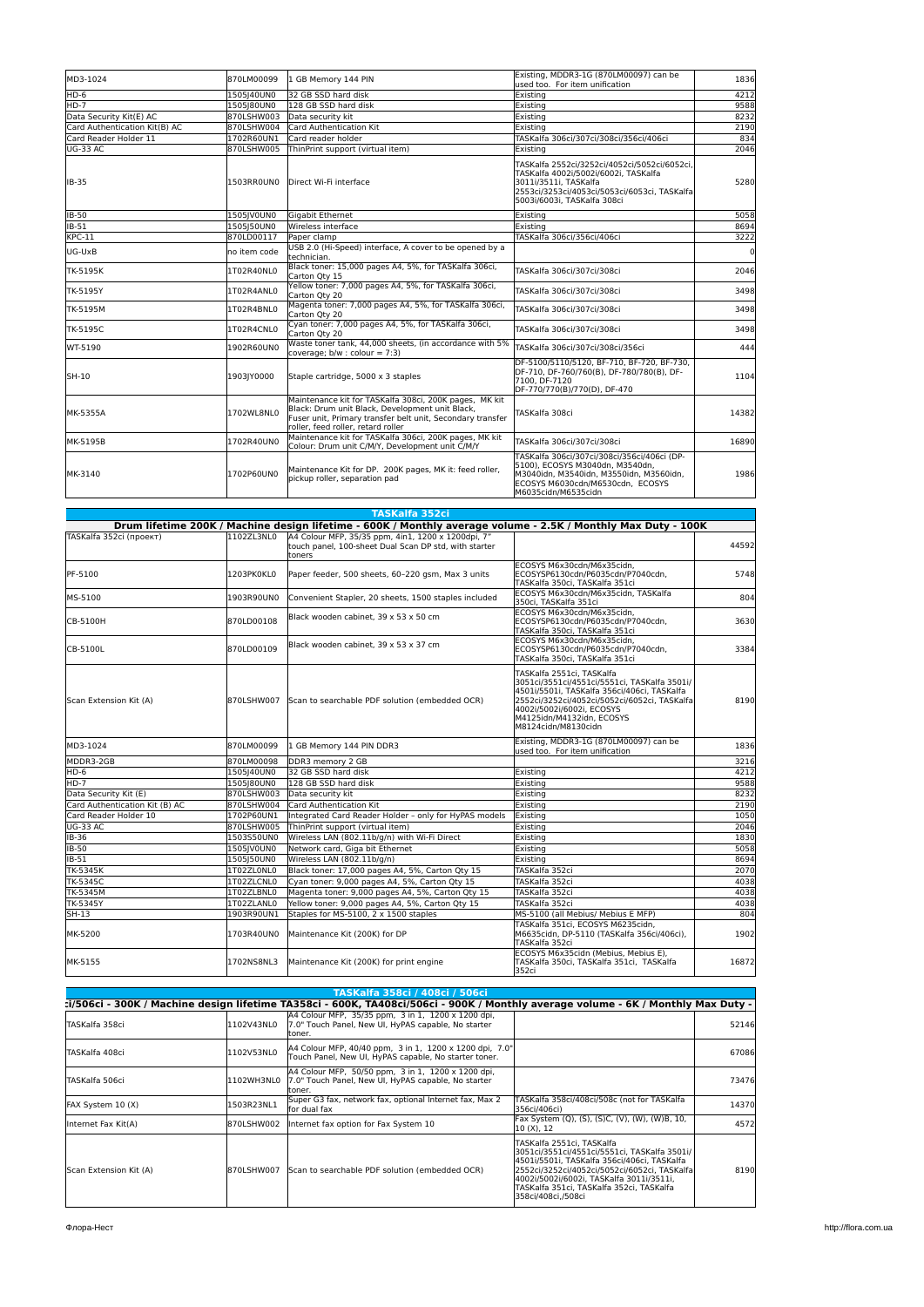| DP-5100                               | 1203R35NL0               | Reversing document processor, 75 sheets, Banner up to<br>1,900 mm                                                                                                                                                    | TASKalfa 356ci/406ci, TASKalfa<br>358ci/408ci/508ci                                                                                                                                         | 10608        |
|---------------------------------------|--------------------------|----------------------------------------------------------------------------------------------------------------------------------------------------------------------------------------------------------------------|---------------------------------------------------------------------------------------------------------------------------------------------------------------------------------------------|--------------|
| DP-5120                               | 1203SK5NL0               | One-path duplex scanning document processor, 100<br>sheets, Banner up to 1,900 mm                                                                                                                                    | TASKalfa 358ci/408ci/508ci                                                                                                                                                                  | 18930        |
| DP-5130 (35-40-50) (DSDP)             | 1203T25NL0               | One-path duplex scanning document processor, 270<br>sheets, Double feed detection, Banner up to 1,900 mm                                                                                                             | TASKalfa 358ci/408ci/508ci                                                                                                                                                                  | 27252        |
| PF-5120                               | 1203PS8NL0               | Paper feeder, 500 sheets, 60-220 gsm                                                                                                                                                                                 | TASKalfa 306ci, 307ci, 308ci, TASKalfa 356ci/                                                                                                                                               | 7674         |
| PF-5130                               | 1203PZ8NL0               | Paper feeder, 500 x 2 sheets, 60-220 gsm, PF-5120                                                                                                                                                                    | 406ci, TASKalfa 358ci/408ci/508ci<br>TASKalfa 306ci, 307ci, 308ci, TASKalfa 356ci/                                                                                                          | 13494        |
| PF-5140                               | 1203PT8NL0               | required<br>Paper feeder, 2,000 sheets, 60-220 gsm, PF-5120                                                                                                                                                          | 406ci, TASKalfa 358ci/408ci/508ci<br>TASKalfa 306ci, 307ci, 308ci, TASKalfa 356ci/                                                                                                          | 21918        |
| CB-5110L                              | 870LD00111               | required<br>Wooden cabinet with storage capacity, 34 cm high                                                                                                                                                         | 406ci, TASKalfa 358ci/408ci/508ci<br>TASKalfa 306ci, 307ci, 308ci, TASKalfa 356ci/                                                                                                          | 4068         |
| CB-5110H                              | 870LD00110               | Wooden cabinet with storage capacity, 50 cm high                                                                                                                                                                     | 406ci, TASKalfa 358ci/408ci/508ci<br>TASKalfa 306ci, 307ci, 308ci, TASKalfa 356ci/                                                                                                          | 4314         |
| ST-5110                               | 870LD00114               | 2 additional stabilizers for CB-5110H/L                                                                                                                                                                              | 406ci, TASKalfa 358ci/408ci/508ci<br>CB-5110H/L                                                                                                                                             | 306          |
| CB-5120L                              | 870LD00113               | Metal cabinet with storage capacity, 34 cm high                                                                                                                                                                      | TASKalfa 306ci, 307ci, 308ci, TASKalfa 356ci/<br>406ci, TASKalfa 358ci/408ci/508ci                                                                                                          | 3582         |
| CB-5120H                              | 870LD00112               | Metal cabinet with storage capacity, 50 cm high                                                                                                                                                                      | TASKalfa 306ci, 307ci, 308ci, TASKalfa 356ci/<br>406ci, TASKalfa 358ci/408ci/508ci                                                                                                          | 3822         |
| DT-5100                               | 1902R60UN1               | Document tray, To place originals or USB keyboard                                                                                                                                                                    | TASKalfa 306ci, 307ci, 308ci, TASKalfa 356ci/<br>406ci, TASKalfa 358ci/408ci/508ci                                                                                                          | 1518         |
| JS-5100                               | 1203R50UN0               | Job separator, 100 sheets                                                                                                                                                                                            | TASKalfa 306ci, 307ci, 308ci, TASKalfa 356ci/<br>406ci, TASKalfa 358ci/408ci/508ci                                                                                                          | 2742         |
| MT-5100                               | 1203R00NL0               | 5-bin Mailbox sorter, 100-sheet x 5 + 500-sheet, AK-5100<br>required                                                                                                                                                 | TASKalfa 306ci, 307ci, 308ci, TASKalfa 356ci/<br>406ci, TASKalfa 358ci/408ci/508ci                                                                                                          | 12162        |
| AK-5100                               | 1703PY0UN0               | Required for DF-5110, DF-5120 or MT-5100                                                                                                                                                                             | DF-5110, DF-5120, MT-5100                                                                                                                                                                   | 2184         |
| DF-5100                               | 1203PX3NL0               | nternal document finisher, 300 sheets, 50-sheet staple,<br>3 positions                                                                                                                                               | TASKalfa 306ci, 307ci, 308ci, TASKalfa 356ci/<br>406ci, TASKalfa 358ci/408ci/508ci                                                                                                          | 13704        |
| DF-5110                               | 1203PV3NL0               | Document finisher, 1,000 sheets, 50-sheet staple, 3<br>positions, AK-5100 required, PF-5120 required, PF-5130 or<br>PF-5140 required                                                                                 | TASKalfa 356ci/406ci, TASKalfa<br>358ci/408ci/508ci                                                                                                                                         | 20436        |
| PH-5110                               | 1203R10UN0               | Punch unit, 2 or 4 hole, for DF-5110                                                                                                                                                                                 | DF-5110                                                                                                                                                                                     | 9036         |
| DF-5120                               | 1203PW3NL0               | Document finisher, 3,000 + 200-sheets, 50-sheet staple.<br>3 positions, manual staple, 2/4 punch std, AK-5100<br>required, PF-5120 required, PF-5130 or PF-5140 required.                                            | TASKalfa 356ci/406ci, TASKalfa<br>358ci/408ci/508ci                                                                                                                                         | 31476        |
| $HD-11(B)$<br>Data Security Kit(E) AC | 1502R50UN1<br>870LSHW003 | 320 GB HDD<br>Data security kit (Free activation)                                                                                                                                                                    | TASKalfa 358ci (not for TASKalfa 356ci)<br>Existing                                                                                                                                         | 5442<br>0    |
| Card Authentication Kit(B) AC         | 870LSHW004               | Card Authentication Kit                                                                                                                                                                                              | Existing                                                                                                                                                                                    | 2190         |
| Card Reader Holder 11                 | 1702R60UN1               | Card reader holder                                                                                                                                                                                                   | TASKalfa 306ci, 307ci, 308ci/356ci/406ci,<br>TASKalfa 358ci/408ci/508ci                                                                                                                     | 834          |
| <b>UG-33 AC</b>                       | 870LSHW005               | ThinPrint support (virtual item)                                                                                                                                                                                     | Existing                                                                                                                                                                                    | 2046         |
| <b>UG-34 AC</b>                       | 870LSHW006               | IBM proprinter, Epson LQ-850, LinePrinter emulation                                                                                                                                                                  | FS-C8500DN. TASKalfa 300i. TASKalfa<br>420i/520i, TASKalfa 552ci, Alphard 1, 2,<br>Jupiter 1, 2, Tomcat, TASKalfa 356ci/406ci<br>(not TASKalfa 306ci)                                       | 11136        |
| IB-50                                 | 1505JV0UN0               | Gigabit Ethernet                                                                                                                                                                                                     | Existing                                                                                                                                                                                    | 5058         |
| IB-51                                 | 1505J50UN0               | Wireless interface                                                                                                                                                                                                   | Existing<br>Existing (This was not available for TASKalfa                                                                                                                                   | 8694         |
| IB-35<br><b>KPC-11</b>                | 1503RR0UN0<br>870LD00117 | Wife direct, Wireless interface<br>Paper clamp                                                                                                                                                                       | 356ci/406ci)<br>TASKalfa 306ci, 307ci, 308ci, TASKalfa 356ci/                                                                                                                               | 5280<br>3222 |
| TK-5205K                              | 1T02R50NL0               | Black toner: 18,000 pages A4, 5%, for TASKalfa 356ci,                                                                                                                                                                | 406ci, 358ci/408ci/508ci<br>TASKalfa 356ci, 358ci                                                                                                                                           | 1494         |
| TK-5205Y                              | 1T02R5ANL0               | Carton Qty 15<br>Yellow toner: 12,000 pages A4, 5%, for TASKalfa 356ci,                                                                                                                                              | TASKalfa 356ci, 358ci                                                                                                                                                                       | 3054         |
| TK-5205M                              | 1T02R5BNL0               | Carton Qty 20<br>Magenta toner: 12,000 pages A4, 5%, for TASKalfa 356ci,                                                                                                                                             | TASKalfa 356ci, 358ci                                                                                                                                                                       | 3054         |
| TK-5205C                              | 1T02R5CNL0               | Carton Qty 20<br>Cyan toner: 12,000 pages A4, 5%, for TASKalfa 356ci,                                                                                                                                                | TASKalfa 356ci, 358ci                                                                                                                                                                       | 3054         |
|                                       | 1T02WH0NL0               | Carton Qty 20<br>Black toner: 24,000 pages A4, 5%, for TASKalfa                                                                                                                                                      |                                                                                                                                                                                             |              |
| TK-5315K                              |                          | 408ci/508ci, Carton Qty 15<br>Yellow toner: 18,000 pages A4, 5%, for TASKalfa                                                                                                                                        | TASKalfa 408ci/508ci                                                                                                                                                                        | 1782         |
| TK-5315Y                              | 1T02WHANL0               | 408ci/508ci, Carton Qty 20<br>Magenta toner: 18,000 pages A4, 5%, for TASKalfa 408ci/                                                                                                                                | TASKalfa 408ci/508ci                                                                                                                                                                        | 4098         |
| TK-5315M                              | 1T02WHBNL0               | 508ci, Carton Qty 20<br>Cyan toner: 18,000 pages A4, 5%, for TASKalfa                                                                                                                                                | TASKalfa 408ci/508ci                                                                                                                                                                        | 4098         |
| TK-5315C                              | 1T02WHCNL0               | 408ci/508ci, Carton Qty 20                                                                                                                                                                                           | TASKalfa 408ci/508ci                                                                                                                                                                        | 4098         |
| WT-5190                               | 1902R60UN0               | Waste toner tank, 44,000 sheets, (in accordance with 5%<br>coverage; b/w : colour = 7:3)                                                                                                                             | TASKalfa 306ci, 308ci, 356ci, 358ci                                                                                                                                                         | 444          |
| WT-5191                               | 1902R60UN2               | Waste toner tank, 44,000 sheets, (in accordance with 5%<br>coverage; $b/w : colour = 7:3$ )                                                                                                                          | TASKalfa 406ci, 408ci, 508ci                                                                                                                                                                | 444          |
| SH-10                                 | 1903JY0000               | Staple cartridge, 5000 x 3 staples                                                                                                                                                                                   | DF-5100/5110/5120, BF-710, BF-720, BF-730,<br>DF-710, DF-760/760(B), DF-780/780(B), DF-<br>7100, DF-7120<br>DF-770/770(B)/770(D), DF-470                                                    | 1104         |
| MK-5365A                              | 1702V48NL1               | Maintenance kit for TASKalfa 358ci, 200K pages, MK kit<br>Black: Drum unit Black, Development unit Black,<br>Fuser unit, Primary transfer belt unit, Secondary transfer<br>roller, feed roller, retard roller        | TASKalfa 358ci (not for TASKalfa 356ci)                                                                                                                                                     | 19494        |
| MK-5205B                              | 1702R50UN0               | Maintenance kit for TASKalfa 356ci, 200K pages, MK kit<br>Colour: Drum unit C/M/Y, Development unit C/M/Y                                                                                                            | TASKalfa 356ci, TASKalfa 358ci                                                                                                                                                              | 22890        |
| MK-5345A                              | 1702WH8NL0               | Maintenance kit for TASKalfa 408ci, 508ci, 300K pages,<br>MK kit Black: Drum unit Black, Development unit Black,<br>Fuser unit, Primary transfer belt unit, Secondary transfer<br>roller, feed roller, retard roller | TASKalfa 408ci, 508ci (not for TASKalfa 406ci)                                                                                                                                              | 25080        |
| MK-5225B                              | 1702WH0KL0               | Maintenance kit for TASKalfa 408ci, 508ci 300K pages, Mk<br>kit Colour: Drum unit C/M/Y, Development unit C/M/Y                                                                                                      | TASKalfa 408ci, 508ci (not for TASKalfa 406ci)                                                                                                                                              | 27720        |
| MK-5200                               | 1703R40UN0               | Maintenance kit for DP-5110, 200K pages, MK it: feed<br>roller, pickup roller, separation pad                                                                                                                        | TASKalfa 356ci/406ci, 358ci/408ci/508ci (DP-<br>5110)                                                                                                                                       | 1902         |
| MK-5230                               | 1703T20UN0               | Maintenance kit for DP-5230, 200K pages, MK it: feed<br>roller, pickup roller, separation pad                                                                                                                        | TASKalfa 358ci/408ci/508ci (DP-5230)                                                                                                                                                        | 1788         |
| MK-3140                               | 1702P60UN0               | Maintenance Kit for DP. 200K pages, MK it: feed roller,<br>pickup roller, separation pad                                                                                                                             | TASKalfa 306ci/307ci/308ci, TASKalfa<br>356ci/406ci/358i/408ci/508ci (DP-5100),<br>ECOSYS M3040dn, M3540dn, M3040idn,<br>M3540idn, M3550idn, M3560idn, ECOSYS<br>M6x30cdn, ECOSYS M6x35cidn | 1986         |

#### **Монохромные МФУ A3**

| TASKalfa 1800         |                                                                                                              |                                                                                                                                                       |                                        |       |  |  |
|-----------------------|--------------------------------------------------------------------------------------------------------------|-------------------------------------------------------------------------------------------------------------------------------------------------------|----------------------------------------|-------|--|--|
|                       | Drum lifetime - 150K / Machine design lifetime - 300K / Monthly average volume - 2K / Monthly Max Duty - 30K |                                                                                                                                                       |                                        |       |  |  |
| TASKalfa 1800         | 1102NC3NL0                                                                                                   | A3 B/W MFP, 18 ppm, 3in1, GDI, 600x600 dpi, Platen cover or DP required, no network possibility, no fax<br>option, with starter toner 3,000 pages, 6% |                                        | 18726 |  |  |
| DP-480                | 1203P76NL0                                                                                                   | Reversing document processor, 50 sheets                                                                                                               | TASKalfa 1800/2200. TASKalfa 1801/2201 | 7116  |  |  |
| Platen Cover (Type H) | 1202NG0UN0                                                                                                   | Platen cover                                                                                                                                          | TASKalfa 1800/2200. TASKalfa 1801/2201 | 1002  |  |  |
| PF-480                | 1203P88NL0                                                                                                   | Paper feeder, 300 sheets, 64-105 asm. Max 3 units                                                                                                     | TASKalfa 1800/2200. TASKalfa 1801/2201 | 6324  |  |  |
| DU-480                | 1203P90UN0                                                                                                   | Duplex unit, 64-105 gsm                                                                                                                               | TASKalfa 1800/2200, TASKalfa 1801/2201 | 3054  |  |  |
| CB-480L               | 870LD00105                                                                                                   | Wooden cabinet low                                                                                                                                    | TASKalfa 1800/2200. TASKalfa 1801/2201 | 3234  |  |  |
| <b>CB-480H</b>        | 870LD00104                                                                                                   | Wooden cabinet high                                                                                                                                   | TASKalfa 1800/2200. TASKalfa 1801/2201 | 3630  |  |  |
| CB-481L               | 870LD00102                                                                                                   | Metal cabinet low                                                                                                                                     | TASKalfa 1800/2200. TASKalfa 1801/2201 | 4068  |  |  |
| CB-481H               | 870LD00101                                                                                                   | Metal cabinet high                                                                                                                                    | TASKalfa 1800/2200. TASKalfa 1801/2201 | 4314  |  |  |
| TK-4105               | ITO2NGONLO                                                                                                   | Black toner, 15,000 pages, A4, 6%                                                                                                                     | TASKalfa 1800/2200. TASKalfa 1801/2201 | 1962  |  |  |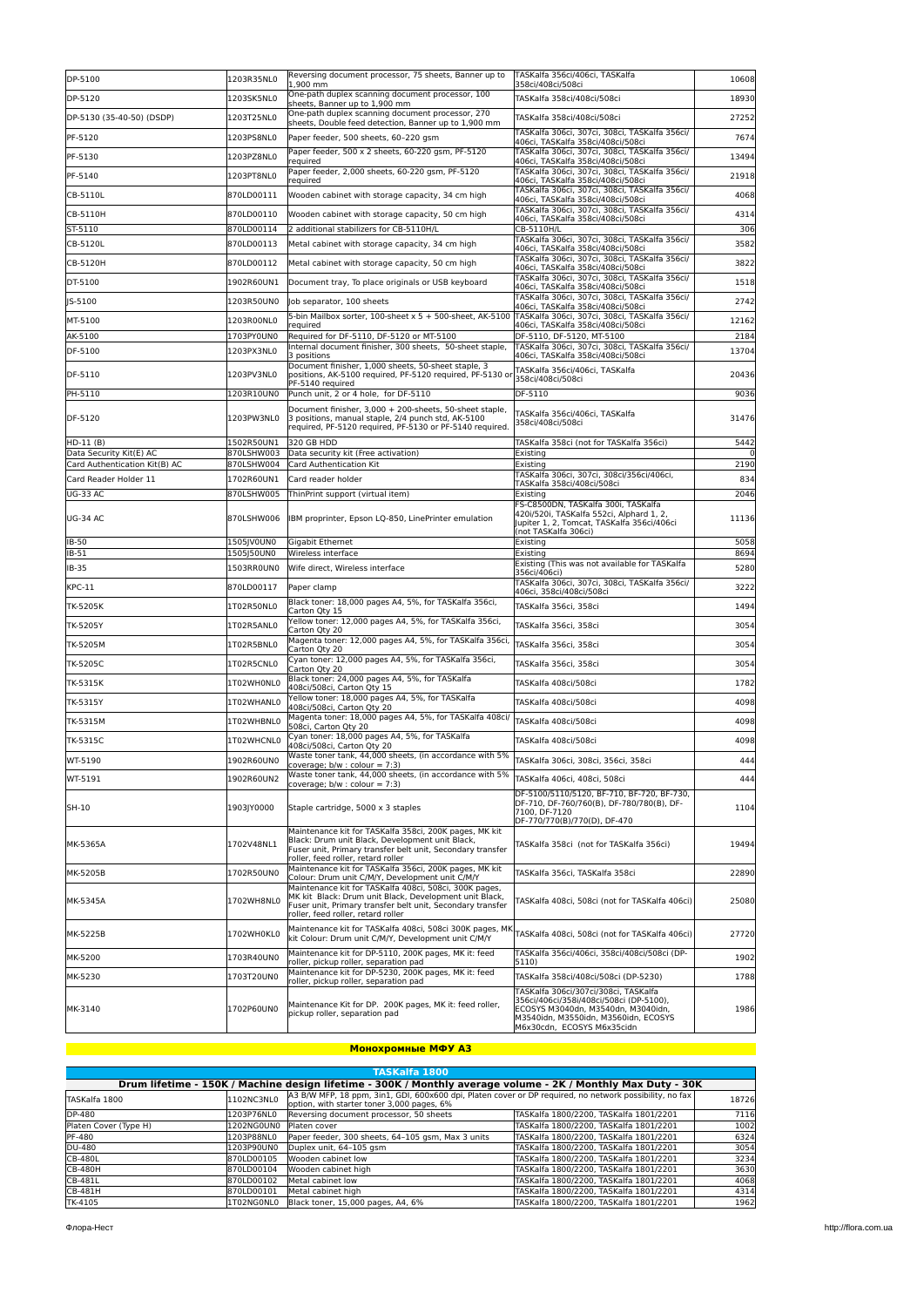| MK-4105               | <b>702NG0UN0</b> | 150K<br>pages.<br>. Drum unit<br>Maintenance kit. | TASKalfa 1801/2201<br><b>TASKalfa</b><br>1800/2200. | 4242 |
|-----------------------|------------------|---------------------------------------------------|-----------------------------------------------------|------|
| <b>Key Counter</b>    | 142540           |                                                   | Existing                                            |      |
| Set Parts Key Counter | 302A369708       |                                                   | <b>IExistinc</b>                                    |      |

|                               |                          | ECOSYS M4125idn, ECOSYS M4132idn                                                                                                  |                                                                                                                                                                                                                                                           |                      |
|-------------------------------|--------------------------|-----------------------------------------------------------------------------------------------------------------------------------|-----------------------------------------------------------------------------------------------------------------------------------------------------------------------------------------------------------------------------------------------------------|----------------------|
|                               |                          | Drum lifetime - 300K / Machine design lifetime - 600K / Monthly average volume - 5K / Monthly Max Duty - 100K                     |                                                                                                                                                                                                                                                           |                      |
| ECOSYS M4125idn (проект)      | 1102P23NL0               | A3 B/W MFP, 25 ppm, 3in1, HyPAS, 1200x1200 dpi, 4.3" Touch Panel, 50-sheet reversing DP std, with<br>starter toner 3K             |                                                                                                                                                                                                                                                           | 27990 Акция до 31.03 |
| ECOSYS M4132idn (проект)      | 1102P13NL0               | starter toner 3K                                                                                                                  | A3 B/W MFP, 32 ppm, 3in1, HyPAS, 1200x1200 dpi, 7.0" Touch Panel, 50-sheet reversing DP std, with                                                                                                                                                         |                      |
| FAX System 13                 | 1503S43NL0               | Super G3 fax, network fax                                                                                                         | ECOSYS M4125idn/M4132idn. ECOSYS<br>M8124cidn/M8130cidn                                                                                                                                                                                                   | 10098                |
| Scan Extension Kit (A)        | 870LSHW007               | Scan to searchable PDF solution (embedded OCR)                                                                                    | TASKalfa 2551ci, TASKalfa<br>3051ci/3551ci/4551ci/5551ci. TASKalfa 3501i/<br>4501i/5501i, TASKalfa 356ci/406ci, TASKalfa<br>2552ci/3252ci/4052ci/5052ci/6052ci, TASKalfa<br>4002i/5002i/6002i, ECOSYS<br>M4125idn/M4132idn, ECOSYS<br>M8124cidn/M8130cidn | 8190                 |
| PF-470                        | 1203NP3NL0               | Paper Feeder, 500 sheets, 60-256 gsm, Cabinet type                                                                                | FS-6025MFP, 6025MFP/B, FS-6030MFP, FS-<br>6525MFP, FS-6530MFP, FS-C8020MFP, FS-<br>C8025MFP, FS-C8520MFP, FS-C8525MFP,<br>ECOSYS M4125idn, ECOSYS M4132idn,<br>ECOSYS M8124cidn, ECOSYS M8130cidn                                                         | 13122                |
| PF-471                        | 1203NN3NL0               | Paper Feeder, 500 x 2 sheets, 60-256 gsm, Cabinet type                                                                            | FS-6025MFP, 6025MFP/B, FS-6030MFP, FS-<br>6525MFP, FS-6530MFP, FS-C8020MFP, FS-<br>C8025MFP, FS-C8520MFP, FS-C8525MFP,<br>ECOSYS M4125idn, ECOSYS M4132idn,<br>ECOSYS M8124cidn, ECOSYS M8130cidn                                                         | 19662                |
| CB-470                        | 870LD00078               | Wooden desk with storage capacity, including castors<br>(wheels)                                                                  | FS-6025MFP, 6025MFP/B, FS-6030MFP, FS-<br>6525MFP, FS-6530MFP, FS-C8020MFP, FS-<br>C8025MFP, FS-C8520MFP, FS-C8525MFP,<br>ECOSYS M4125idn, ECOSYS M4132idn,<br>ECOSYS M8124cidn, ECOSYS M8130cidn                                                         | 4758                 |
| CB-471                        | 870LD00079               | Wooden base for height increase (to be used only with PF-<br>470 or PF-471).                                                      | FS-6025MFP, 6025MFP/B, FS-6030MFP, FS-<br>6525MFP, FS-6530MFP, ECOSYS M4125idn,<br>ECOSYS M4132idn                                                                                                                                                        | 3384                 |
| CB-472                        | 870LD00080               | Metal desk with storage capacity, including castors<br>(wheels)                                                                   | FS-6025MFP, 6025MFP/B, FS-6030MFP, FS-<br>6525MFP, FS-6530MFP, FS-C8020MFP, FS-<br>C8025MFP, FS-C8520MFP, FS-C8525MFP,<br>ECOSYS M4125idn. ECOSYS M4132idn.<br>ECOSYS M8124cidn, ECOSYS M8130cidn                                                         | 4758                 |
| CB-473                        | 870LD00081               | Metal base for height increase (to be used only with PF-<br>470 or PF-471).                                                       | FS-6025MFP. 6025MFP/B. FS-6030MFP. FS-<br>6525MFP, FS-6530MFP, ECOSYS M4125idn,<br>ECOSYS M4132idn                                                                                                                                                        | 3384                 |
| DF-470                        | 1205JS0UN0               | Document finisher, 500-sheet, AK-470 required                                                                                     | FS-6025MFP, 6025MFP/B, FS-6030MFP, FS-<br>6525MFP, FS-6530MFP, FS-C8020MFP, FS-<br>C8025MFP, FS-C8520MFP, FS-C8525MFP,<br>ECOSYS M4132idn, ECOSYS M8130cidn                                                                                               | 24510                |
| AK-470                        | 1703NS0UN0               | Attachment kit for DF-470                                                                                                         | DF-470                                                                                                                                                                                                                                                    | 2580                 |
| MD3-1024                      | 870LM00099               | 1 GB Memory 144 PIN DDR3                                                                                                          | Existing                                                                                                                                                                                                                                                  | 1836                 |
| MDDR3-2GB                     | 870LM00098               | DDR3 memory 2 GB                                                                                                                  |                                                                                                                                                                                                                                                           | 3216                 |
| HD-6                          | 1505J40UN0               | 32 GB SSD hard disk                                                                                                               | Existing                                                                                                                                                                                                                                                  | 4212                 |
| $HD-7$                        | 1505180UN0               | 128 GB SSD hard disk                                                                                                              | Existing                                                                                                                                                                                                                                                  | 9588                 |
| Data Security Kit(E) AC       | 870LSHW003               | Data security kit                                                                                                                 | Existing                                                                                                                                                                                                                                                  | 8232                 |
| Card Authentication Kit(B) AC | 870LSHW004               | Card authentication Kit                                                                                                           | Existing                                                                                                                                                                                                                                                  | 2190                 |
| <b>UG-33 AC</b>               | 870LSHW005               | ThinPrint support (virtual item)                                                                                                  | Existing                                                                                                                                                                                                                                                  | 2046                 |
| IB-36                         | 1503S50UN0               | Wireless LAN (802.11b/g/n) with Wi-Fi Direct                                                                                      | Existing                                                                                                                                                                                                                                                  | 1830                 |
| <b>IB-50</b>                  | 1505JV0UN0               | Network card, Giga bit Ethernet                                                                                                   | Existing                                                                                                                                                                                                                                                  | 5058                 |
| IB-51                         | 1505J50UN0               | Wireless LAN (802.11b/g/n)                                                                                                        | Existing                                                                                                                                                                                                                                                  | 8694                 |
| TK-6115<br>SH-10              | 1T02P10NL0<br>1903JY0000 | Toner kit, 15,000 pages<br>Staple cartridge, 5000 x 3 staples                                                                     | New, ECOSYS M4125idn, M4132idn<br>DF-5100/5110/5120, BF-710, BF-720, BF-730,<br>DF-710, DF-760/760(B), DF-780/780(B), DF-<br>7100, DF-7120<br>DF-770/770(B)/770(D), DF-470                                                                                | 3066<br>1104         |
| MK-6115                       | 1702P18NL0               | DK. DV. Fixing unit. Transfer unit. Paper feed pullves<br>(MPT), 1st paper feed unit, Separation pad (MPT), Paper<br>dust remover | ECOSYS M4125idn, M4132idn                                                                                                                                                                                                                                 | 9210                 |
| MK-6110                       | 1702P10UN0               | Maintenance kit for DP, 300K pages, Feed roller, Retard<br>quide, Retard roller                                                   | ECOSYS M4125idn/M4132idn, ECOSYS<br>M8124cidn/M8130cidn                                                                                                                                                                                                   | 924                  |
|                               |                          |                                                                                                                                   |                                                                                                                                                                                                                                                           |                      |

|                         |            | TASKalfa 3212i, TASKalfa 4012i                                                                                           |                                                                                                                                                                                                                                                                                             |       |
|-------------------------|------------|--------------------------------------------------------------------------------------------------------------------------|---------------------------------------------------------------------------------------------------------------------------------------------------------------------------------------------------------------------------------------------------------------------------------------------|-------|
|                         |            | Drum lifetime - 600K / Machine design lifetime - 1.8M / Monthly average volume - 7K / Monthly Max Duty - 200K            |                                                                                                                                                                                                                                                                                             |       |
| TASKalfa 3212i (проект) | 1102V73NL0 | A3 B/W MFP, 32 ppm, 3in1, HyPAS ready, 1200 x 1200 dpi, 9" Touch Panel, Platen cover or DP required,<br>No starter toner |                                                                                                                                                                                                                                                                                             | 50790 |
| TASKalfa 4012i (проект) | 1102V63NL0 | A3 B/W MFP, 40 ppm, 3in1, HyPAS ready, 1200 x 1200 dpi, 9" Touch Panel, Platen cover or DP required.<br>No starter toner |                                                                                                                                                                                                                                                                                             | 66972 |
| Fax System 12           | 1503RK3NL0 | Super G3 fax, network fax, optional Internet fax, Max 2<br>for dual fax                                                  | TASKalfa 2552ci/3252ci/4052ci/5052ci/6052ci,<br>TASKalfa 4002i/5002i/6002i, TASKalfa<br>3011i/3511i, TASKalfa 7052ci/8052ci,<br>TASKalfa 7002i/8002i                                                                                                                                        | 20352 |
| Internet Fax Kit(A)     | 870LSHW002 | Internet fax option for Fax System                                                                                       | Fax System (Q), (S), (S)C, (V), (W), (W)B, 12                                                                                                                                                                                                                                               | 4572  |
| Scan Extension Kit (A)  | 870LSHW007 | Scan to searchable PDF solution (embedded OCR)                                                                           | TASKalfa 2551ci, TASKalfa<br>3051ci/3551ci/4551ci/5551ci. TASKalfa 3501i/<br>4501i/5501i. TASKalfa 356ci/406ci. TASKalfa<br>2552ci/3252ci/4052ci/5052ci/6052ci, TASKalfa<br>4002i/5002i/6002i, TASKalfa 3011i/3511i                                                                         | 8190  |
| Platen Cover Type (E)   | 1202H70UN0 | Platen cover, midnight blue                                                                                              | Existing                                                                                                                                                                                                                                                                                    | 1476  |
| DP-7100                 | 1203R75NL0 | Reversing document processor, 140 sheets                                                                                 | TASKalfa 2552ci/3252ci/4052ci/5052ci/6052ci,<br>TASKalfa 4002i/5002i/6002i. TASKalfa<br>3011i/3511i                                                                                                                                                                                         | 15024 |
| DP-7110                 | 1203R85NL0 | One-path duplex scanning document processor, 270<br>sheet                                                                | TASKalfa 2552ci/3252ci/4052ci/5052ci/6052ci,<br>TASKalfa 4002i/5002i/6002i, TASKalfa<br>3011i/3511i                                                                                                                                                                                         | 31002 |
| DP-7120                 | 1203RJ5NL0 | Reversing document processor, 50 sheets                                                                                  | TASKalfa 2552ci/3252ci, TASKalfa 3011i/3511i                                                                                                                                                                                                                                                | 9990  |
| <b>PF-791</b>           | 1203PJ8NL0 | Paper feeder, 500 x 2 sheets, 60-256 qsm                                                                                 | TASKalfa 2551ci, TASKalfa 3010i/3510i,<br>TASKalfa 3011i/3511i                                                                                                                                                                                                                              | 19710 |
| PF-810                  | 1203PC8NL0 | Paper feeder, 1,500 x 2 sheets, 60-256 gsm                                                                               | TASKalfa 2551ci, TASKalfa 3010i/3510i,<br>TASKalfa 3011i/3511i                                                                                                                                                                                                                              | 32046 |
| CB-810                  | 870LD00103 | Cabinet, wooden                                                                                                          | TASKalfa 2551ci, TASKalfa 3010i/3510i,<br>TASKalfa 3011i/3511i                                                                                                                                                                                                                              | 4170  |
| CB-811                  | 870LD00100 | Cabinet, metal                                                                                                           | TASKalfa 2551ci, TASKalfa 3010i/3510i,<br>TASKalfa 3011i/3511i                                                                                                                                                                                                                              | 4464  |
| DT-730(B)               | 1902LC0UN2 | Document Tray                                                                                                            | TASKalfa 2551ci, TASKalfa 3010i/3510i,<br>TASKalfa 3050ci/3550ci/4550ci/5550ci,<br>TASKalfa 3500i/4500i/5500i, TASKalfa 3051ci/<br>3551ci/4551ci/5551ci, TASKalfa<br>3501i/4501i/5501i, TASKalfa<br>2552ci/3252ci/4052ci/5052ci/6052ci, TASKalfa<br>4002i/5002i/6002i, TASKalfa 3011i/3511i | 1584  |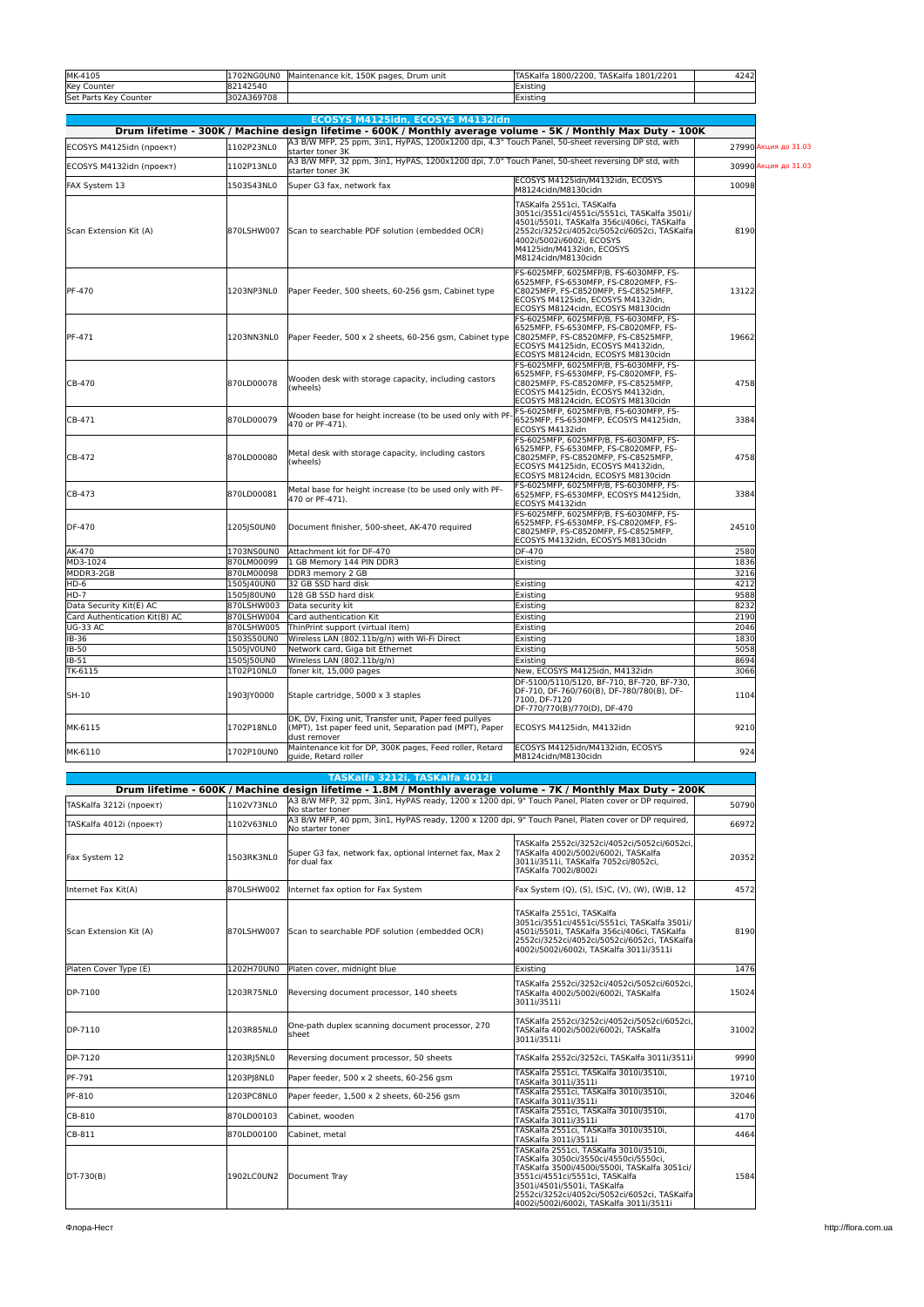| DF-791                        | 1203PG3NL0 | Document finisher, 3,000 + 200 sheets, 65-sheet<br>stapling, 3 positions, AK-740 required | TASKalfa 3010i/3510i, TASKalfa 3011i/3511i                                                                                                                            | 37896 |
|-------------------------------|------------|-------------------------------------------------------------------------------------------|-----------------------------------------------------------------------------------------------------------------------------------------------------------------------|-------|
| AK-740                        | 1703PD0UN0 | Attachment kit for DF-791 and DF-7120                                                     | DF-770(D), DF-791, DF-7120                                                                                                                                            | 2214  |
| DF-7120                       | 1203RV3NL0 | Document finisher, 1,000 sheets, 50-sheet stapling, 3<br>positions, AK-740 required       | TASKalfa 2552ci/3252ci/4052ci/5052ci/6052ci.<br>TASKalfa 4002i/5002i/6002i, TASKalfa<br>3011i/3511i, ECOSYS P8060cdn                                                  | 23370 |
| PH-7C                         | 1203NK3NL0 | Punch unit. 2 or 4 hole                                                                   | DF-770, DF-790, DF-770(B), DF-790(B), DF-<br>770(C), DF-790(C), DF-770(D), DF-791, DF-<br>7120                                                                        | 15390 |
| PH-7D                         | 1203NK3SW0 | Swedish unch unit. 2 or 4 hole                                                            | DF-770, DF-790, DF-770(B), DF-790(B), DF-<br>770(C), DF-790(C), DF-770(D), DF-791, DF-<br>7120                                                                        | 15390 |
| MT-730(B)                     | 1203N00UN1 | Mailbox sorter. 7 bins. for DF-791                                                        | DF-7110, DF-790, DF-790(B), DF-790(C), DF-<br>791                                                                                                                     | 17760 |
| Data Security Kit(E) AC       | 870LSHW003 | Data security kit                                                                         | Existing                                                                                                                                                              | 8232  |
| HD-12                         | 1503RS0UN0 | 320GB HDD                                                                                 | TASKalfa 2552ci/3252ci, TASKalfa 3011i/3511i                                                                                                                          | 5406  |
| Card Authentication Kit(B) AC | 870LSHW004 | Card Authentication Kit                                                                   | Existina                                                                                                                                                              | 2190  |
| <b>UG-33 AC</b>               | 870LSHW005 | ThinPrint support (virtual item)                                                          | Existing                                                                                                                                                              | 2046  |
| <b>UG-34</b>                  | 1503NX0UN0 | IBM proprinter, Epson LQ-850, LinePrinter emulation                                       | Existina                                                                                                                                                              | 11472 |
| Keyboard Holder 10            | 1709AN0UN0 | For USB keyboard                                                                          | TASKalfa 2552ci/3252ci/4052ci/5052ci/6052ci,<br>TASKalfa 4002i/5002i/6002i, TASKalfa<br>3011i/3511i, TASKalfa 7052ci/8052ci,<br>TASKalfa 7002i/8002i                  | 1536  |
| NK-7100                       | 1903RT0UN0 | Numeric keypad                                                                            | TASKalfa 2552ci/3252ci/4052ci/5052ci/6052ci.<br>TASKalfa 4002i/5002i/6002i, TASKalfa<br>3011i/3511i. TASKalfa 7052ci/8052ci.<br>TASKalfa 7002i/8002i, ECOSYS P8060cdn | 1536  |
| IB-35                         | 1503RROUNO | Direct Wi-Fi interface                                                                    | TASKalfa 2552ci/3252ci/4052ci/5052ci/6052ci,<br>TASKalfa 4002i/5002i/6002i, TASKalfa<br>3011i/3511i                                                                   | 5280  |
| <b>IB-50</b>                  | 1505JV0UN0 | Network card, Giga bit Ethernet                                                           | Existing                                                                                                                                                              | 5058  |
| $IB-51$                       | 1505J50UN0 | Wireless LAN (802.11b/g/n)                                                                | Existing                                                                                                                                                              | 8694  |
| TK-7105                       | 1T02P80NL0 | Black toner, 20,000 pages, A4, 6%                                                         | TASKalfa 3010i, TASKalfa 3011i                                                                                                                                        | 2574  |
| TK-7205                       | 1T02NL0NL0 | Black toner, 35,000 pages, A4, 6%                                                         | TASKalfa 3510i, TASKalfa 3511i                                                                                                                                        | 3924  |
| TK-7125                       | 1T02V70NL0 | Black toner, 20,000 pages, A4, 6%                                                         | TASKalfa 3212i                                                                                                                                                        | 2562  |
| <b>TK-7225</b>                | 1T02V60NL0 | Black toner, 35,000 pages, A4, 6%                                                         | TASKalfa 4012i                                                                                                                                                        | 3912  |
| SH-10                         | 1903JY0000 | Staple cartridge, 5000 x 3 staples                                                        | DF-5100/5110/5120, BF-710, BF-720, BF-730,<br>DF-710, DF-760/760(B), DF-780/780(B), DF-<br>7100. DF-7120<br>DF-770/770(B)/770(D), DF-470                              | 1104  |
| SH-12                         | 1903NB0UN0 | Staple cartridge 5000 x 3 staples                                                         | DF-790/790(B)/790(C), DF-791, DF-7110                                                                                                                                 | 1860  |
| MK-7105                       | 1702NL8NL0 | Drum unit, Development unit, Fixing unit, Transfer belt<br>unit, 600K pages               | TASKalfa 3011i/3511i, TASKalfa 3010i/3510i                                                                                                                            | 18120 |

|                         |            | TASKalfa 5003i, TASKalfa 6003i                                                                                                                            |                                                                                                                                                                                                                                                                                             |        |
|-------------------------|------------|-----------------------------------------------------------------------------------------------------------------------------------------------------------|---------------------------------------------------------------------------------------------------------------------------------------------------------------------------------------------------------------------------------------------------------------------------------------------|--------|
|                         |            | Drum lifetime-600K / Machine design lifetime-1.8M / Monthly average volume 10K / Monthly Max Duty - 200K                                                  |                                                                                                                                                                                                                                                                                             |        |
| TASKalfa 5003i (проект) | 1102VL3NL0 | A3 B/W MFP, 50 ppm, 3in1, HyPAS ready, 1200 dpi multi(2) bit, 10.1" Touch Panel, Platen cover or DP<br>required, No starter toner, Top cassette up to A4R |                                                                                                                                                                                                                                                                                             | 94536  |
| TASKalfa 6003i (проект) | 1102VK3NL0 | A3 B/W MFP, 60 ppm, 3in1, HyPAS ready, 1200 dpi multi(2) bit, 10.1" Touch Panel, Platen cover or DP<br>required, No starter toner, Top cassette up to A4R |                                                                                                                                                                                                                                                                                             | 118182 |
| Fax System 12           | 1503RK3NL0 | Super G3 fax, network fax, optional Internet fax, Max 2<br>for dual fax                                                                                   | TASKalfa 2552ci/3252ci/4052ci/5052ci/6052ci,<br>TASKalfa 4002i/5002i/6002i, TASKalfa<br>3011i/3511i, TASKalfa 7052ci/8052ci,<br>TASKalfa 7002i/8002i                                                                                                                                        | 20352  |
| Internet Fax Kit(A)     | 870LSHW002 | Internet fax option for Fax System                                                                                                                        | Fax System (Q), (S), (S)C, (V), (W), (W)B, 12                                                                                                                                                                                                                                               | 4572   |
| Scan Extension Kit (A)  | 870LSHW007 | Scan to searchable PDF solution (embedded OCR)                                                                                                            | TASKalfa 2551ci, TASKalfa<br>3051ci/3551ci/4551ci/5551ci, TASKalfa 3501i/<br>4501i/5501i, TASKalfa 356ci/406ci, TASKalfa<br>2552ci/3252ci/4052ci/5052ci/6052ci, TASKalfa<br>4002i/5002i/6002i, TASKalfa 3011i/3511i                                                                         | 8190   |
| Platen Cover Type (E)   | 1202H70UN0 | Platen cover, midnight blue                                                                                                                               | Existing                                                                                                                                                                                                                                                                                    | 1476   |
| DP-7100                 | 1203R75NL0 | Reversing document processor, 140 sheets                                                                                                                  | TASKalfa 2552ci/3252ci/4052ci/5052ci/6052ci,<br>TASKalfa 4002i/5002i/6002i, TASKalfa<br>3011i/3511i                                                                                                                                                                                         | 15024  |
| DP-7110                 | 1203R85NL0 | One-path duplex scanning document processor, 270<br>sheet                                                                                                 | TASKalfa 2552ci/3252ci/4052ci/5052ci/6052ci,<br>TASKalfa 4002i/5002i/6002i, TASKalfa<br>3011i/3511i                                                                                                                                                                                         | 31002  |
| PF-7100                 | 1203RB3NL0 | Paper feeder, 500 x 2 sheets, 52 - 300 gsm                                                                                                                | TASKalfa 2552ci/3252ci/4052ci/5052ci/6052ci,<br>TASKalfa 4002i/5002i/6002i, ECOSYS<br>P8060cdn                                                                                                                                                                                              | 19110  |
| PF-7110                 | 1203RC3NL0 | Paper feeder, 1,500 x 2 sheets, 52 - 300 gsm                                                                                                              | TASKalfa 2552ci/3252ci/4052ci/5052ci/6052ci,<br>TASKalfa 4002i/5002i/6002i, ECOSYS<br>P8060cdn                                                                                                                                                                                              | 31038  |
| PF-7120                 | 1203RL3NL0 | Side deck, 3,000 sheets, 52 - 300 gsm, PF-7100 or PF-<br>7110 reauired                                                                                    | TASKalfa 2552ci/3252ci/4052ci/5052ci/6052ci.<br>TASKalfa 4002i/5002i/6002i, ECOSYS<br>P8060cdn                                                                                                                                                                                              | 26706  |
| CB-7110M                | 870LD00116 | Cabinet, metal                                                                                                                                            | TASKalfa 2552ci/3252ci/4052ci/5052ci/6052ci,<br>TASKalfa 4002i/5002i/6002i, ECOSYS<br>P8060cdn                                                                                                                                                                                              | 4314   |
| CB-7100W                | 870LD00115 | Cabinet, wooden                                                                                                                                           | TASKalfa 2552ci/3252ci/4052ci/5052ci/6052ci,<br>TASKalfa 4002i/5002i/6002i, ECOSYS<br>P8060cdn                                                                                                                                                                                              | 4116   |
| ST-7100                 | 870LD00120 | 2 additional stabilizers for CB-7100W                                                                                                                     | CB-7100W                                                                                                                                                                                                                                                                                    | 246    |
| DT-730(B)               | 1902LC0UN2 | Document Tray                                                                                                                                             | TASKalfa 2551ci, TASKalfa 3010i/3510i,<br>TASKalfa 3050ci/3550ci/4550ci/5550ci,<br>TASKalfa 3500i/4500i/5500i, TASKalfa 3051ci/<br>3551ci/4551ci/5551ci, TASKalfa<br>3501i/4501i/5501i, TASKalfa<br>2552ci/3252ci/4052ci/5052ci/6052ci, TASKalfa<br>4002i/5002i/6002i, TASKalfa 3011i/3511i | 1584   |
| DF-7100                 | 1203RD3NL0 | Inner document finisher, 500 sheets, 50-sheet stapling, 3<br>positions                                                                                    | TASKalfa 2552ci/3252ci/4052ci/5052ci/6052ci,<br>TASKalfa 4002i/5002i/6002i                                                                                                                                                                                                                  | 19410  |
| DF-7120                 | 1203RV3NL0 | Document finisher, 1,000 sheets, 50-sheet stapling, 3<br>positions, AK-7100 required                                                                      | TASKalfa 2552ci/3252ci/4052ci/5052ci/6052ci.<br>TASKalfa 4002i/5002i/6002i, TASKalfa<br>3011i/3511i, ECOSYS P8060cdn                                                                                                                                                                        | 23370  |
| AK-7100                 | 1703RG0UN0 | Attachment kit for DF-7110 and DF-7120<br>100 sheets, 52 - 300g/m2 as output tray                                                                         | DF-7110, DF-7120                                                                                                                                                                                                                                                                            | 2166   |
| DF-7110                 | 1203RW3NL0 | Document finisher, 4,000 + 200+100 sheets, 65-sheet<br>stapling, 3 positions, AK-7100 required                                                            | TASKalfa 2552ci/3252ci/4052ci/5052ci/6052ci,<br>TASKalfa 4002i/5002i/6002i, TASKalfa 7052ci/<br>8052ci, TASKalfa 7002i/8002i, ECOSYS<br>P8060cdn                                                                                                                                            | 36714  |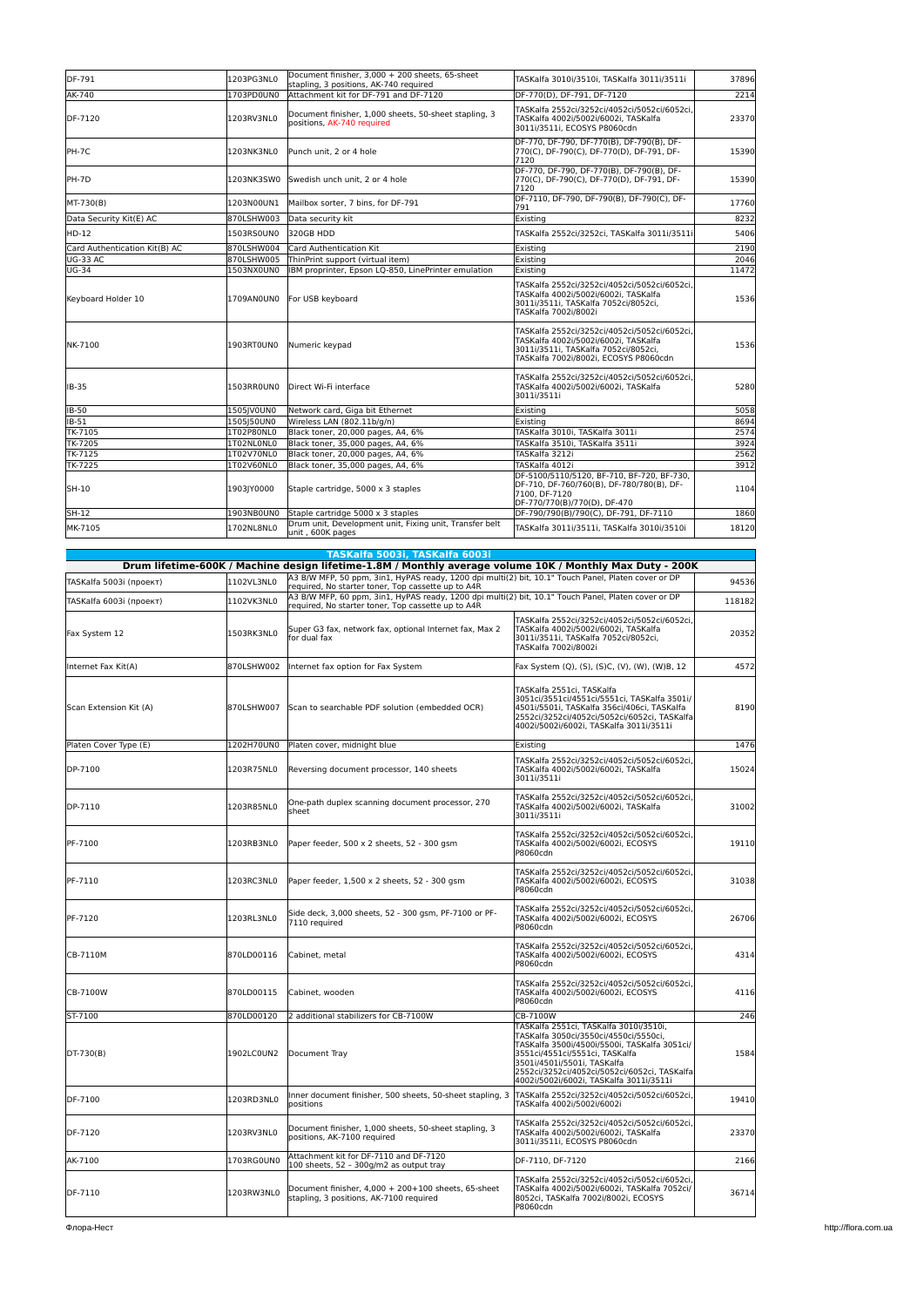| PH-7C                         | 1203NK3NL0 | Punch unit for DF-7110, DF-7120, 2 or 4 hole                                                                                         | DF-770, DF-790, DF-770(B), DF-790(B), DF-<br>770(C), DF-790(C), DF-770(D), DF-791, DF-<br>7120                                                                        | 15390 |
|-------------------------------|------------|--------------------------------------------------------------------------------------------------------------------------------------|-----------------------------------------------------------------------------------------------------------------------------------------------------------------------|-------|
| MT-730(B)                     | 1203N00UN1 | Mail box sorter, 7 bins, for DF-7110                                                                                                 | DF-7110. DF-790. DF-790(B). DF-790(C). DF-<br>791                                                                                                                     | 17760 |
| <b>BF-730</b>                 | 1203ND3NL0 | Booklet folding and tri-folding unit for DF-7110, 16-sheet<br>booklet (64 pages)                                                     | DF-7110, DF-790(C)                                                                                                                                                    | 23400 |
| BF-9100                       | 1203SP5NL0 | Booklet folding and tri-folding unit for DF-7130, 16-sheet<br>booklet (64 pages)                                                     | DF-7130                                                                                                                                                               | 27714 |
| PH-7120                       | 1203RF3NL0 | Inner punch unit for inner finisher DF-7100                                                                                          | DF-7100                                                                                                                                                               | 14928 |
| IS-7100                       | 1203RNOUNO | Job separator, 100 sheets                                                                                                            | TASKalfa 2552ci/3252ci/4052ci/5052ci/6052ci.<br>TASKalfa 4002i/5002i/6002i, ECOSYS<br>P8060cdn                                                                        | 3882  |
| Banner Guide 10               | 1203RP0UN0 | Banner paper feeding quide, 10 sheets                                                                                                | TASKalfa 2552ci/3252ci/4052ci/5052ci/6052ci,<br>TASKalfa 4002i/5002i/6002i                                                                                            | 4146  |
| Data Security Kit(E) AC       | 870LSHW003 | Data security kit                                                                                                                    | Existing                                                                                                                                                              | 8232  |
| Card Authentication Kit(B) AC | 870LSHW004 | Card Authentication Kit                                                                                                              | Existing                                                                                                                                                              | 2190  |
| <b>UG-33 AC</b>               | 870LSHW005 | ThinPrint support (virtual item)                                                                                                     | Existing                                                                                                                                                              | 2046  |
| <b>UG-34</b>                  | 1503NX0UN0 | IBM proprinter, Epson LQ-850, LinePrinter emulation                                                                                  | Existing                                                                                                                                                              | 11472 |
| Keyboard Holder 10            | 1709AN0UN0 | For USB keyboard                                                                                                                     | TASKalfa 2552ci/3252ci/4052ci/5052ci/6052ci,<br>TASKalfa 4002i/5002i/6002i, TASKalfa<br>3011i/3511i, TASKalfa 7052ci/8052ci,<br>TASKalfa 7002i/8002i                  | 1536  |
| NK-7100                       | 1903RT0UN0 | Numeric keypad                                                                                                                       | TASKalfa 2552ci/3252ci/4052ci/5052ci/6052ci,<br>TASKalfa 4002i/5002i/6002i, TASKalfa<br>3011i/3511i. TASKalfa 7052ci/8052ci.<br>TASKalfa 7002i/8002i, ECOSYS P8060cdn | 1536  |
| IB-35                         | 1503RROUNO | Direct Wi-Fi interface                                                                                                               | TASKalfa 2552ci/3252ci/4052ci/5052ci/6052ci,<br>TASKalfa 4002i/5002i/6002i, TASKalfa<br>3011i/3511i                                                                   | 5280  |
| IB-50                         | 1505JV0UN0 | Network card, Giga bit Ethernet                                                                                                      | Existing                                                                                                                                                              | 5058  |
| IB-51                         | 1505J50UN0 | Wireless LAN (802.11b/g/n)                                                                                                           | Existing                                                                                                                                                              | 8694  |
| <b>KPC-12</b>                 | 870LD00118 | Paper clamp for standard cassettes, PF-7100/PF-7120                                                                                  | TASKalfa 2552ci/3252ci/4052ci/5052ci/6052ci,<br>TASKalfa 4002i/5002i/6002i, ECOSYS<br>P8060cdn                                                                        | 3354  |
| $KPC-13$                      | 870LD00119 | Paper Clamp only for PF-7110                                                                                                         | TASKalfa 2552ci/3252ci/4052ci/5052ci/6052ci,<br>TASKalfa 4002i/5002i/6002i, ECOSYS<br>P8060cdn                                                                        | 3354  |
| TK-6325                       | 1T02NK0NL0 | Black toner, 35,000 pages, A4, 6%                                                                                                    | TASKalfa 4002i/5002i/6002i/5003i/6003i                                                                                                                                | 3954  |
| WT-8500                       | 1902ND0UN0 | 40,000 sheets (in accordance with 5% coverage, b/w :<br>colour = 7:3.) An empty (used) BK toner container can be<br>used as WT-8500. | TASKalfa 2552ci/3252ci/4052ci/5052ci/6052ci,<br>TASKalfa 4002i/5002i/6002i                                                                                            | 312   |
| SH-10                         | 1903JY0000 | Staple cartridge, 5000 x 3 staples                                                                                                   | DF-5100/5110/5120, BF-710, BF-720, BF-730,<br>DF-710, DF-760/760(B), DF-780/780(B), DF-<br>7100, DF-7120<br>DF-770/770(B)/770(D), DF-470                              | 1104  |
| SH-12                         | 1903NB0UN0 | Staple cartridge 5000 x 3 staples                                                                                                    | DF-790/790(B)/790(C), DF-791, DF-7110                                                                                                                                 | 1860  |
| MK-6325                       | 1702NK0UN0 | Drum BK, Developer BK, Fuser, Middle Transfer, Second<br>transfer, Filter, 600K pages                                                | TASKalfa 4002i/5002i/6002i                                                                                                                                            | 26826 |
| MK-6335                       | 1702VK0KL0 | Drum BK, Developer BK, Fuser, Middle Transfer, Second<br>transfer, Filter, 600K pages                                                | TASKalfa 4002i/5002i/6002i/5003i/6003i                                                                                                                                | 26826 |

|                         |            | TASKalfa 7002i, TASKalfa 8002i, TASKalfa 9002i                                                                                        |                                                                                                                                                                                                                                                                                                                                 |        |  |
|-------------------------|------------|---------------------------------------------------------------------------------------------------------------------------------------|---------------------------------------------------------------------------------------------------------------------------------------------------------------------------------------------------------------------------------------------------------------------------------------------------------------------------------|--------|--|
| <b>Dutv-400K</b>        |            | Drum lifetime-600K / Machine design lifetime-4.8M / Monthly average volume TA7002i-30K, TA8002i 9002i - 40K / Monthly Max             |                                                                                                                                                                                                                                                                                                                                 |        |  |
| TASKalfa 7002i (проект) | 1102RK3NL0 | scanning DP std, No starter toner                                                                                                     | A3 B/W MFP, 70 ppm, 3in1, HyPAS ready, 1200 dpi 2-bit, 9" Touch Panel, 270-sheet one-path duplex                                                                                                                                                                                                                                |        |  |
| TASKalfa 8002i (проект) | 1102NJ3NL0 | A3 B/W MFP, 80 ppm, 3in1, HyPAS ready, 1200 dpi 2-bit, 9" Touch Panel, 270-sheet one-path duplex<br>scanning DP std, No starter toner |                                                                                                                                                                                                                                                                                                                                 | 264804 |  |
| TASKalfa 9002i (проект) | 1102WA3NL0 | A3 B/W MFP, 90 ppm, 3in1, HyPAS ready, 1200 dpi 2-bit, 9" Touch Panel, 270-sheet one-path duplex<br>scanning DP std, No starter toner |                                                                                                                                                                                                                                                                                                                                 |        |  |
| Fax System 12           | 1503RK3NL0 | Super G3 fax, network fax, optional Internet fax, Max 2<br>for dual fax                                                               | TASKalfa 2552ci/3252ci/4052ci/5052ci/6052ci,<br>TASKalfa 4002i/5002i/6002i, TASKalfa<br>3011i/3511i, TASKalfa 7052ci/8052ci,<br>TASKalfa 7002i/8002i                                                                                                                                                                            | 20352  |  |
| Internet Fax Kit(A)     | 870LSHW002 | Internet fax option for Fax System                                                                                                    | Fax System (Q), (S), (S)C, (V), (W), (W)B, 12                                                                                                                                                                                                                                                                                   | 4572   |  |
| PF-730(B)               | 1203NJ8NL1 | Paper feeder, 500 x 2 sheets, 60 - 256 qsm, PF-7130 is<br>required.                                                                   | TASKalfa 3050ci/3550ci/4550ci/5550ci,<br>TASKalfa 3051ci/3551ci/4551ci/5551ci,<br>TASKalfa 3500i/4500i/5500i, TASKalfa<br>3501i/4501i/5501i, TASKalfa 6550ci/7550ci,<br>TASKalfa 6551ci/7551ci, TASKalfa<br>6500i/8000i, TASKalfa 6501i/8001i, FS-<br>C8600DN/C8650DN, TASKalfa<br>7052ci/TASKalfa 8052ci, TASKalfa 7002i/8002i | 19710  |  |
| PF-740(B)               | 1203NF8NL1 | Paper feeder, 1,500 x 2 sheets, 60 - 256 gsm, PF-7130 is<br>required.                                                                 | TASKalfa 3050ci/3550ci/4550ci/5550ci,<br>TASKalfa 3051ci/3551ci/4551ci/5551ci,<br>TASKalfa 3500i/4500i/5500i, TASKalfa<br>3501i/4501i/5501i, TASKalfa 6550ci/7550ci,<br>TASKalfa 6551ci/7551ci, TASKalfa<br>6500i/8000i, TASKalfa 6501i/8001i, FS-<br>C8600DN/C8650DN, TASKalfa<br>7052ci/TASKalfa 8052ci, TASKalfa 7002i/8002i | 32046  |  |
| PF-7120                 | 1203RL3NL0 | Side deck, A4 3,000 sheets, 60 - 300 gsm                                                                                              | TASKalfa 7052ci/8052ci, TASKalfa 7002i/8002i                                                                                                                                                                                                                                                                                    | 26706  |  |
| PF-7130                 | 1203S03NL0 | Multi-media tray and paper path unit, 500 sheets, PF-<br>730(B) or PF-740(B) required                                                 | TASKalfa 7052ci/8052ci, TASKalfa 7002i/8002i                                                                                                                                                                                                                                                                                    | 10518  |  |
| DF-7110                 | 1203RW3NL0 | Document finisher, 4,000 + 200+100 sheets, 65-sheet<br>stapling, 3 positions, AK-7100 required                                        | TASKalfa 2552ci/3252ci/4052ci/5052ci/6052ci,<br>TASKalfa 4002i/5002i/6002i, TASKalfa 7052ci/<br>8052ci, TASKalfa 7002i/8002i, ECOSYS<br>P8060cdn                                                                                                                                                                                | 36714  |  |
| PH-7C                   | 1203NK3NL0 | Punch unit for DF-770(D) and DF-790(C)                                                                                                | DF-770, DF-790, DF-770(B), DF-790(B), DF-<br>770(C), DF-790(C), DF-770(D), DF-791, DF-<br>7120                                                                                                                                                                                                                                  | 15390  |  |
| MT-730(B)               | 1203N00UN1 | Mail box sorter, 7 bins, for DF-790(C)                                                                                                | DF-7110, DF-790, DF-790(B), DF-790(C), DF-<br>791                                                                                                                                                                                                                                                                               | 17760  |  |
| BF-730                  | 1203ND3NL0 | Booklet folding and tri-folding unit, 16-sheet booklet (64<br>pages)                                                                  | DF-7110, DF-790(C)                                                                                                                                                                                                                                                                                                              | 23400  |  |
| Copy tray (D)           | 1902LF0UN1 | Copy tray, upper tray 100 sheets, lower tray 250 sheets                                                                               | TASKalfa 6550ci/7550ci, TASKalfa<br>6551cu/7551ci, TASKalfa 6500i/8000i,<br>TASKalfa 6501i/8001i                                                                                                                                                                                                                                | 1158   |  |
| Banner Guide(A)         | 1202K90UN0 | Banner paper feeding guide, up to 10 sheets                                                                                           | TASKalfa 3050ci/3550ci/4550ci/5550ci,<br>TASKalfa 3051ci/3551ci/4551ci/5551ci,<br>TASKalfa 3500i/4500i/5500i, TASKalfa<br>3501i/4501i/5501i, TASKalfa 6550ci/7550ci,<br>TASKalfa 6551ci/7551ci, TASKalfa<br>6500i/8000i, TASKalfa 6501i/8001i, FS-<br>C8600DN/C8650DN                                                           | 4272   |  |
| Data Security Kit(E) AC |            | 870LSHW003 Data security kit                                                                                                          | Existing                                                                                                                                                                                                                                                                                                                        | 8232   |  |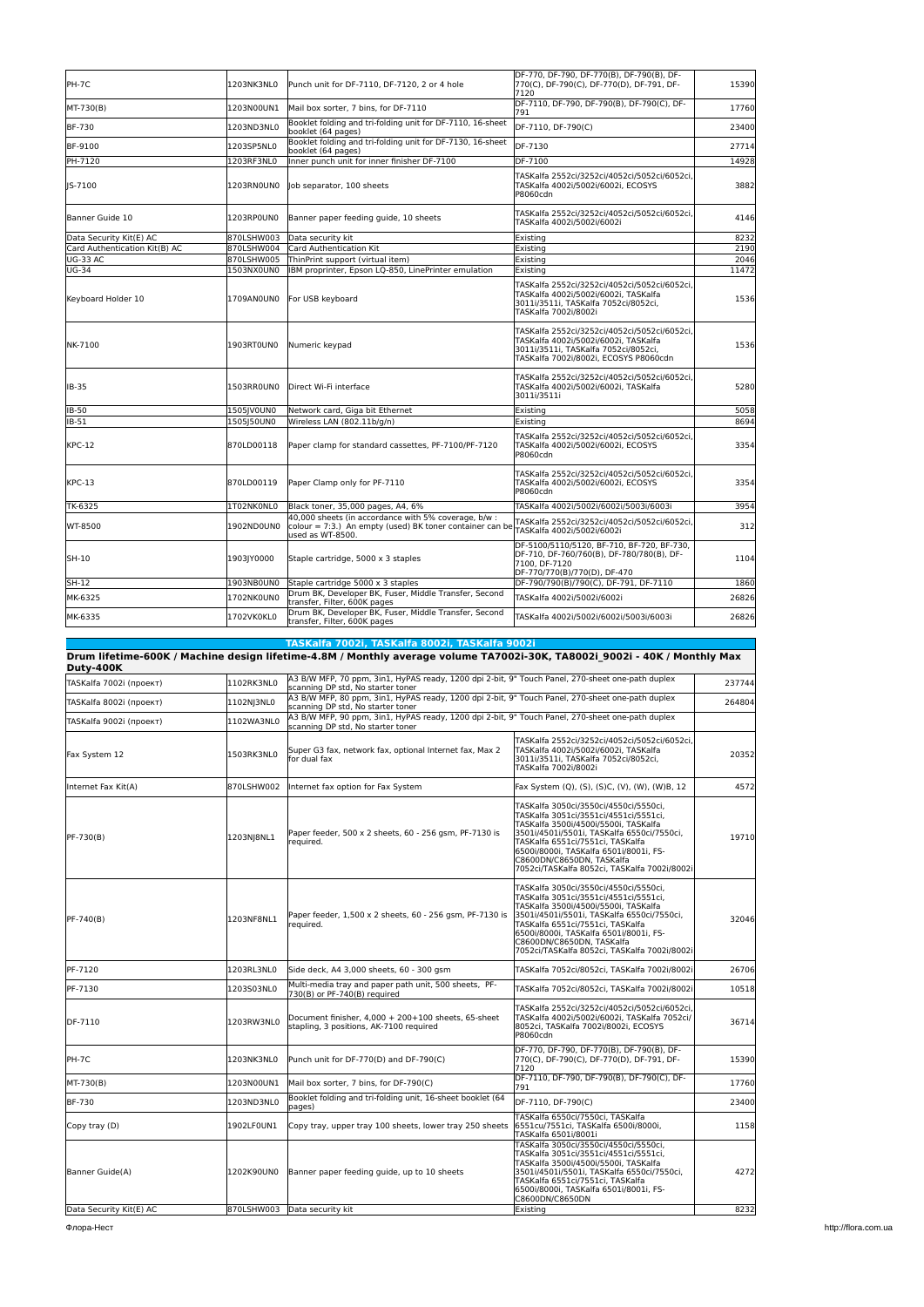| Card Authentication Kit(B) AC | 870LSHW004 | Card Authentication Kit                                                                                           | Existing                                                                                                                                                                          | 2190  |
|-------------------------------|------------|-------------------------------------------------------------------------------------------------------------------|-----------------------------------------------------------------------------------------------------------------------------------------------------------------------------------|-------|
| Card Reader Holder(E)         | 1709AD0UN1 | Card Reader Holder                                                                                                | TASKalfa 2551ci, TASKalfa 3010i/3510i,<br>TASKalfa 3051ci/3551ci/4551ci/5551ci.<br>TASKalfa 3501i/4501i/5501i. TASKalfa 6551ci/<br>7551ci, TASKalfa 6501i/8001i                   | 894   |
| Keyboard Holder 10            | 1709AN0UN0 | For USB keyboard                                                                                                  | TASKalfa 2552ci/3252ci/4052ci/5052ci/6052ci.<br>TASKalfa 4002i/5002i/6002i. TASKalfa<br>3011i/3511i, TASKalfa 7052ci/8052ci,<br>TASKalfa 7002i/8002i                              | 1536  |
| <b>UG-33 AC</b>               | 870LSHW005 | ThinPrint support (virtual item)                                                                                  | Existing                                                                                                                                                                          | 2046  |
| $UG-34$                       | 1503NX0UN0 | IBM proprinter, Epson LQ-850, LinePrinter emulation                                                               | Existing                                                                                                                                                                          | 11472 |
| NK-7100                       | 1903RT0UN0 | Numeric keypad                                                                                                    | TASKalfa 2552ci/3252ci/4052ci/5052ci/6052ci.<br>TASKalfa 4002i/5002i/6002i, TASKalfa<br>3011i/3511i, TASKalfa 7052ci/8052ci,<br>TASKalfa 7002i/8002i, ECOSYS P8060cdn             | 1536  |
| <b>IB-35</b>                  | 1503RROUNO | Direct Wi-Fi interface                                                                                            | TASKalfa 2552ci/3252ci/4052ci/5052ci/6052ci,<br>TASKalfa 4002i/5002i/6002i, TASKalfa<br>3011i/3511i                                                                               | 5280  |
| <b>IB-50</b>                  | 1505JV0UN0 | Network card, Giga bit Ethernet                                                                                   | Existing                                                                                                                                                                          | 5058  |
| IB-51                         | 1505I50UN0 | Wireless LAN (802.11b/g/n)                                                                                        | Existing                                                                                                                                                                          | 8694  |
| TK-6725                       | 1T02NI0NL0 | Black toner, 70,000 pages, A4, 6%                                                                                 | TASKalfa 7002i/8002i                                                                                                                                                              | 4080  |
| WT-861                        | 1902K90UN0 | Waste Toner Bottle 150,000 pages                                                                                  | Waste Toner Bottle 150,000 pages for<br>TASKalfa 6550ci/7550ci/6551ci/7551ci.<br>500,000 pages for TASKalfa<br>6500i/8000i/6501i/8001i, 600,000 pages for<br>TASKalfa 7002i/8002i | 738   |
| SH-10                         | 1903IY0000 | Staple cartridge, 5000 x 3 staples                                                                                | DF-5100/5110/5120. BF-710. BF-720. BF-730.<br>DF-710, DF-760/760(B), DF-780/780(B), DF-<br>7100. DF-7120<br>DF-770/770(B)/770(D), DF-470                                          | 1104  |
| SH-12                         | 1903NB0UN0 | Staple cartridge 5000 x 3 staples                                                                                 | IDF-790/790(B)/790(C), DF-791, DF-7110                                                                                                                                            | 1860  |
| MK-6725                       | 1702NJ8NL0 | Maintenance kit for TASKalfa 7002i/8002i, Drum.<br>Developer, Separation belt, Dust collection box 600K<br>lpages | TASKalfa 7002i/8002i                                                                                                                                                              | 35604 |

|                                                        |                          | TASKalfa 7003i, TASKalfa 8003i, TASKalfa 9003i                                                                                              |                                                                                                                                                                                                                                                                                                                                                                         |                |
|--------------------------------------------------------|--------------------------|---------------------------------------------------------------------------------------------------------------------------------------------|-------------------------------------------------------------------------------------------------------------------------------------------------------------------------------------------------------------------------------------------------------------------------------------------------------------------------------------------------------------------------|----------------|
|                                                        |                          | Drum lifetime-600K / Machine design lifetime-4.8M / Monthly average volume TA7003i-30K, TA8003i 9003i - 40K / Monthly Max<br>Duty-400K      |                                                                                                                                                                                                                                                                                                                                                                         |                |
| TASKalfa 7003i                                         | 1102XW3NL0               | A3 B/W MFP, 70 ppm, 3in1, HyPAS ready, 1200 dpi 2-bit,<br>10.1" Touch Panel, 270-sheet one-path duplex scanning<br>DP std, No starter toner |                                                                                                                                                                                                                                                                                                                                                                         | 219060         |
| TASKalfa 8003i                                         | 1102XV3NL0               | A3 B/W MFP, 80 ppm, 3in1, HyPAS ready, 1200 dpi 2-bit,<br>10.1" Touch Panel, 270-sheet one-path duplex scanning<br>DP std, No starter toner |                                                                                                                                                                                                                                                                                                                                                                         | 243996         |
| TASKalfa 9003i                                         | 1102XT3NL0               | A3 B/W MFP, 90 ppm, 3in1, HyPAS ready, 1200 dpi 2-bit,<br>10.1" Touch Panel, 270-sheet one-path duplex scanning<br>DP std, No starter toner |                                                                                                                                                                                                                                                                                                                                                                         | 271770         |
| Fax System 12                                          | 1503RK3NL0               | Super G3 fax, network fax, optional Internet fax, Max 2<br>for dual fax                                                                     | TASKalfa 2552ci/3252ci/4052ci/5052ci/6052ci,<br>TASKalfa 4002i/5002i/6002i, TASKalfa<br>3011i/3511i, TASKalfa 7052ci/8052ci,<br>TASKalfa 7002i/8002i/9002i, TASKalfa<br>7003i/8003i/9003i                                                                                                                                                                               | $\mathbf 0$    |
| Internet Fax Kit(A)                                    | 870LSHW002               | Internet fax option for Fax System                                                                                                          | Fax System (Q), (S), (S)C, (V), (W), (W)B, 12                                                                                                                                                                                                                                                                                                                           | 4572           |
| PF-730(B)                                              | 1203NJ8NL1               | Paper feeder, 500 x 2 sheets, 60 - 256 qsm, PF-7130 is<br>reauired.                                                                         | TASKalfa 3050ci/3550ci/4550ci/5550ci,<br>TASKalfa 3051ci/3551ci/4551ci/5551ci,<br>TASKalfa 3500i/4500i/5500i, TASKalfa<br>3501i/4501i/5501i, TASKalfa 6550ci/7550ci,<br>TASKalfa 6551ci/7551ci, TASKalfa<br>6500i/8000i, TASKalfa 6501i/8001i, FS-<br>C8600DN/C8650DN, TASKalfa<br>7052ci/TASKalfa 8052ci, TASKalfa<br>7002i/8002i/9002i, TASKalfa<br>7003i/8003i/9003i | 19710          |
| PF-740(B)                                              | 1203NF8NL1               | Paper feeder, 1,500 x 2 sheets, 60 - 256 gsm, PF-7130 is<br>reauired.                                                                       | TASKalfa 3050ci/3550ci/4550ci/5550ci,<br>TASKalfa 3051ci/3551ci/4551ci/5551ci,<br>TASKalfa 3500i/4500i/5500i, TASKalfa<br>3501i/4501i/5501i, TASKalfa 6550ci/7550ci,<br>TASKalfa 6551ci/7551ci, TASKalfa<br>6500i/8000i, TASKalfa 6501i/8001i, FS-<br>C8600DN/C8650DN, TASKalfa<br>7052ci/TASKalfa 8052ci, TASKalfa<br>7002i/8002i/9002i, TASKalfa<br>7003i/8003i/9003i | 32046          |
| PF-7120                                                | 1203RL3NL0               | Side deck, A4 3,000 sheets, 60 - 300 gsm                                                                                                    | TASKalfa 7052ci/8052ci, TASKalfa<br>7002i/8002i/9002i, TASKalfa<br>7003i/8003i/9003i                                                                                                                                                                                                                                                                                    | 26706          |
| PF-7130                                                | 1203S03NL0               | Multi-media tray and paper path unit, 500 sheets, PF-<br>730(B) or PF-740(B) required                                                       | TASKalfa 7052ci/8052ci, TASKalfa<br>7002i/8002i/9002i, TASKalfa<br>7003i/8003i/9003i                                                                                                                                                                                                                                                                                    | 10518          |
| DF-7110                                                | 1203RW3NL0               | Document finisher, 4,000 + 200+100 sheets, 65-sheet<br>stapling, 3 positions, AK-7100 required                                              | TASKalfa 2552ci/3252ci/4052ci/5052ci/6052ci<br>TASKalfa 4002i/5002i/6002i, TASKalfa 7052ci/<br>8052ci, TASKalfa 7002i/8002i/9002i, TASKalfa<br>7003i/8003i/9003i, ECOSYS P8060cdn                                                                                                                                                                                       | 36714          |
| MT-730(B)                                              | 1203N00UN1               | Mail box sorter, 7 bins, for DF-790(C)                                                                                                      | DF-7110, DF-790, DF-790(B), DF-790(C), DF-<br>791                                                                                                                                                                                                                                                                                                                       | 17760          |
| BF-730                                                 | 1203ND3NL0               | Booklet folding and tri-folding unit, 16-sheet booklet (64<br>pages)                                                                        | DF-7110, DF-790(C)                                                                                                                                                                                                                                                                                                                                                      | 23400          |
| PH-7C                                                  | 1203NK3NL0               | Punch unit for DF-770(D) and DF-790(C)                                                                                                      | DF-770, DF-790, DF-770(B), DF-790(B), DF-<br>770(C), DF-790(C), DF-770(D), DF-791, DF-<br>7120                                                                                                                                                                                                                                                                          | 15390          |
| DF-7130                                                | 1203SW3NL0               | Document finisher, 4,000 + 200+100 sheets, 100-sheet<br>stapling, 3 positions, AK-7110 required                                             | TASKalfa 4053ci/5053ci/6053ci, TASKalfa<br>5003i/6003i, TASKalfa 9002i, TASKalfa 7003i/<br>8003i/9003i, TASKalfa 7353ci/8353ci                                                                                                                                                                                                                                          | 75642          |
| BF-9100                                                | 1203SP5NL0               | Booklet folding and tri-folding unit for DF-7130, 16-sheet<br>booklet (64 pages)                                                            | DF-7130                                                                                                                                                                                                                                                                                                                                                                 | 27714          |
| Copy tray (D)                                          | 1902LF0UN1               | Copy tray, upper tray 100 sheets, lower tray 250 sheets                                                                                     | TASKalfa 6550ci/7550ci, TASKalfa<br>6551cu/7551ci, TASKalfa 6500i/8000i,<br>TASKalfa 6501i/8001i                                                                                                                                                                                                                                                                        | 1158           |
| Banner Guide(A)                                        | 1202K90UN0               | Banner paper feeding guide, up to 10 sheets                                                                                                 | TASKalfa 3050ci/3550ci/4550ci/5550ci,<br>TASKalfa 3051ci/3551ci/4551ci/5551ci,<br>TASKalfa 3500i/4500i/5500i, TASKalfa<br>3501i/4501i/5501i, TASKalfa 6550ci/7550ci,<br>TASKalfa 6551ci/7551ci, TASKalfa<br>6500i/8000i, TASKalfa 6501i/8001i, FS-<br>C8600DN/C8650DN                                                                                                   | 4272           |
| Data Security Kit                                      |                          | Standard Data security (overwrite and encryption)                                                                                           | Existing                                                                                                                                                                                                                                                                                                                                                                | $\overline{0}$ |
| Card Authentication Kit(B) AC<br>Card Reader Holder(E) | 870LSHW004<br>1709AD0UN1 | Card Authentication Kit<br>Card Reader Holder                                                                                               | Existing<br>TASKalfa 2551ci, TASKalfa 3010i/3510i,<br>TASKalfa 3051ci/3551ci/4551ci/5551ci,<br>TASKalfa 3501i/4501i/5501i, TASKalfa 6551ci/<br>7551ci, TASKalfa 6501i/8001i                                                                                                                                                                                             | 2190<br>870    |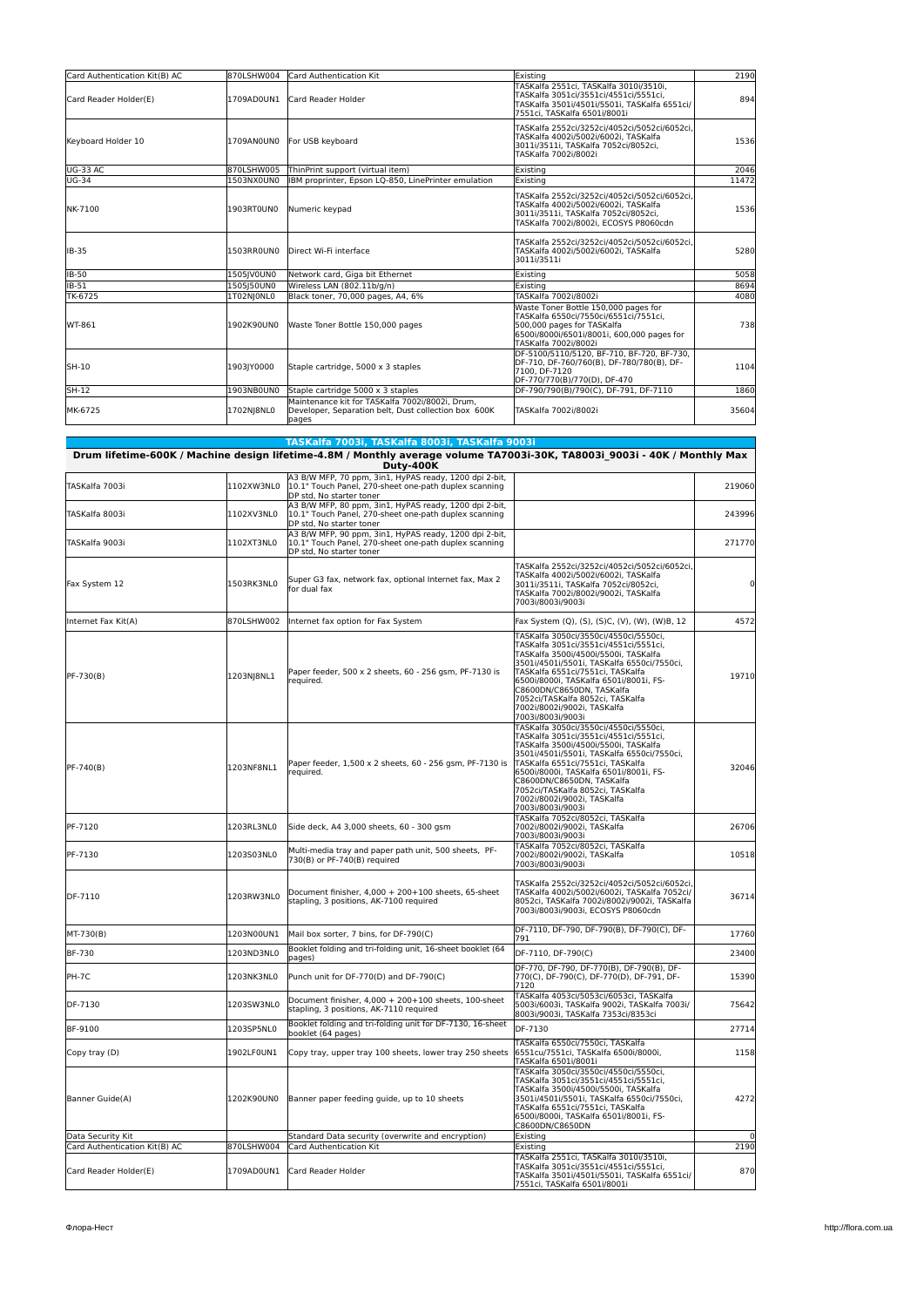| Keyboard Holder 10 | 1709AN0UN0 | For USB keyboard                                                                                                       | TASKalfa 2552ci/3252ci/4052ci/5052ci/6052ci,<br>TASKalfa 4002i/5002i/6002i, TASKalfa<br>3011i/3511i, TASKalfa 7052ci/8052ci,<br>TASKalfa 7002i/8002i/9002i, TASKalfa<br>7003i/8003i/9003i                                                                                                                       | 1536  |
|--------------------|------------|------------------------------------------------------------------------------------------------------------------------|-----------------------------------------------------------------------------------------------------------------------------------------------------------------------------------------------------------------------------------------------------------------------------------------------------------------|-------|
| UG-33 AC           | 870LSHW005 | ThinPrint support (virtual item)                                                                                       | Existing                                                                                                                                                                                                                                                                                                        | 2046  |
| <b>UG-34 AC</b>    | 870LSHW006 | IBM proprinter, Epson LO-850, LinePrinter emulation                                                                    | Existing                                                                                                                                                                                                                                                                                                        | 11136 |
| NK-7120            | 1903T00UN0 | Numeric kevpad                                                                                                         | TASKalfa 2552ci/3252ci/4052ci/5052ci/6052ci,<br>TASKalfa 4002i/5002i/6002i, TASKalfa<br>3011i/3511i. TASKalfa 7052ci/8052ci.<br>TASKalfa 7002i/8002i/9002i, ECOSYS<br>P8060cdn, TASKalfa<br>2553ci/3253ci/4053ci/5053ci/6053ci, TASKalfa<br>5003i/6003i. TASKalfa 7353ci/8353ci.<br>TASKalfa 7003i/8003i/9003i, | 1536  |
| <b>IB-35</b>       | 1503RR0UN0 | Direct Wi-Fi interface                                                                                                 | TASKalfa 2552ci/3252ci/4052ci/5052ci/6052ci,<br>TASKalfa 4002i/5002i/6002i, TASKalfa<br>3011i/3511i                                                                                                                                                                                                             | 5280  |
| <b>IB-50</b>       | 1505JV0UN0 | Network card. Giga bit Ethernet                                                                                        | Existing                                                                                                                                                                                                                                                                                                        | 5058  |
| <b>IB-51</b>       | 1505150UN0 | Wireless LAN (802.11b/g/n)                                                                                             | Existina                                                                                                                                                                                                                                                                                                        | 8694  |
| TK-6725            | 1T02NIONLO | Black toner, 70,000 pages, A4, 6%, Carton Qty 4                                                                        | TASKalfa 7002i/8002i/9002i, TASKalfa<br>7003i/8003i/9003i                                                                                                                                                                                                                                                       | 4080  |
| WT-861             | 1902K90UN0 | Waste Toner Bottle 150.000 pages                                                                                       | Waste Toner Bottle 150.000 pages for<br>TASKalfa 6550ci/7550ci/6551ci/7551ci.<br>500,000 pages for TASKalfa<br>6500i/8000i/6501i/8001i, 600,000 pages for<br>TASKalfa 7002i/8002i/9002i, TASKalfa<br>7003i/8003i/9003i                                                                                          | 738   |
| SH-10              | 1903JY0000 | Staple cartridge, 5000 x 3 staples for DF-7100, DF-7120,<br>BF-730/9100                                                | DF-5100/5110/5120, BF-710, BF-720, BF-730,<br>BF-9100, DF-710, DF-760/760(B), DF-<br>780/780(B), DF-7100, DF-7120<br>DF-770/770(B)/770(D), DF-470                                                                                                                                                               | 1104  |
| SH-12              | 1903NB0UN0 | Staple cartridge 5000 x 3 staples for DF-7110                                                                          | DF-790/790(B)/790(C), DF-791, DF-7110                                                                                                                                                                                                                                                                           | 1860  |
| SH-14              | 1903S80UN0 | Staple cartridge 5000 x 5 staples for DF-7130                                                                          | DF-7130                                                                                                                                                                                                                                                                                                         | 4314  |
| MK-6725 G          | 1702NJ8NL2 | Maintenance kit for TASKalfa 7002i/8002i/9002i. Drum.<br>Developer, Separation belt, Dust collection box 600K<br>baaes | TASKalfa 7002i/8002i/9002i, TASKalfa<br>7003i/8003i/9003i                                                                                                                                                                                                                                                       | 29454 |

#### **Цветные МФУ A3**

|                               |                          | ECOSYS M8124cidn, ECOSYS M8130cidn                                                                                                          |                                                                                                                                                                                                                                                           |              |                       |
|-------------------------------|--------------------------|---------------------------------------------------------------------------------------------------------------------------------------------|-----------------------------------------------------------------------------------------------------------------------------------------------------------------------------------------------------------------------------------------------------------|--------------|-----------------------|
|                               |                          | Drum lifetime - 200K / Machine design lifetime - 600K / Monthly average volume - 4K / Monthly Max Duty - 100K                               |                                                                                                                                                                                                                                                           |              |                       |
| ECOSYS M8124cidn (проект)     | 1102P43NL0               | A3 Colour MFP, 24/24 ppm, 3in1, HyPAS, 1200x1200 dpi, 4.3" Touch Panel, 50-sheet reversing DP std,<br>with start. toner BK - 3K, CMY x 1.5K |                                                                                                                                                                                                                                                           | 51048        |                       |
| ECOSYS M8130cidn (проект)     | 1102P33NL0               | A3 Colour MFP, 30/30 ppm, 3in1, HyPAS, 1200x1200 dpi, 7.0" Touch Panel, 50-sheet reversing DP std,<br>with start. toner BK - 3K, CMY x 1.5K |                                                                                                                                                                                                                                                           | 62034        |                       |
| FAX System 13                 | 1503S43NL0               | Super G3 fax, network fax                                                                                                                   | ECOSYS M4125idn/M4132idn, ECOSYS<br>M8124cidn/M8130cidn                                                                                                                                                                                                   | 10098        |                       |
| Scan Extension Kit (A)        | 870LSHW007               | Scan to searchable PDF solution (embedded OCR)                                                                                              | TASKalfa 2551ci, TASKalfa<br>3051ci/3551ci/4551ci/5551ci, TASKalfa 3501i/<br>4501i/5501i, TASKalfa 356ci/406ci, TASKalfa<br>2552ci/3252ci/4052ci/5052ci/6052ci, TASKalfa<br>4002i/5002i/6002i, ECOSYS<br>M4125idn/M4132idn, ECOSYS<br>M8124cidn/M8130cidn | 8190         |                       |
| PF-470                        | 1203NP3NL0               | Paper Feeder, 500 sheets, 60-256 gsm, Cabinet type                                                                                          | FS-6025MFP, 6025MFP/B, FS-6030MFP, FS-<br>6525MFP, FS-6530MFP, FS-C8020MFP, FS-<br>C8025MFP, FS-C8520MFP, FS-C8525MFP,<br>ECOSYS M4125idn, ECOSYS M4132idn,<br>ECOSYS M8124cidn, ECOSYS M8130cidn                                                         |              | 11490 изменилась цена |
| <b>PF-471</b>                 | 1203NN3NL0               | Paper Feeder, 500 x 2 sheets, 60-256 gsm, Cabinet type                                                                                      | FS-6025MFP, 6025MFP/B, FS-6030MFP, FS-<br>6525MFP, FS-6530MFP, FS-C8020MFP, FS-<br>C8025MFP, FS-C8520MFP, FS-C8525MFP,<br>ECOSYS M4125idn, ECOSYS M4132idn,<br>ECOSYS M8124cidn, ECOSYS M8130cidn                                                         | 19662        |                       |
| CB-470                        | 870LD00078               | Wooden desk with storage capacity, including castors<br>(wheels)                                                                            | FS-6025MFP, 6025MFP/B, FS-6030MFP, FS-<br>6525MFP, FS-6530MFP, FS-C8020MFP, FS-<br>C8025MFP, FS-C8520MFP, FS-C8525MFP,<br>ECOSYS M4125idn, ECOSYS M4132idn,<br>ECOSYS M8124cidn, ECOSYS M8130cidn                                                         | 4758         |                       |
| CB-472                        | 870LD00080               | Metal desk with storage capacity, including castors<br>(wheels)                                                                             | FS-6025MFP, 6025MFP/B, FS-6030MFP, FS-<br>6525MFP, FS-6530MFP, FS-C8020MFP, FS-<br>C8025MFP, FS-C8520MFP, FS-C8525MFP,<br>ECOSYS M4125idn, ECOSYS M4132idn,<br>ECOSYS M8124cidn, ECOSYS M8130cidn                                                         | 4758         |                       |
| <b>DF-470</b>                 | 1205JS0UN0               | Document finisher, 500-sheet, AK-470 required                                                                                               | FS-6025MFP. 6025MFP/B. FS-6030MFP. FS-<br>6525MFP. FS-6530MFP. FS-C8020MFP. FS-<br>C8025MFP, FS-C8520MFP, FS-C8525MFP,<br>ECOSYS M4132idn, ECOSYS M8130cidn                                                                                               | 24510        |                       |
| AK-470                        | 1703NS0UN0               | Attachment kit for DF-470                                                                                                                   | DF-470                                                                                                                                                                                                                                                    | 2580         |                       |
| MD3-1024                      | 870LM00099               | 1 GB Memory 144 PIN DDR3                                                                                                                    | Existing                                                                                                                                                                                                                                                  | 1836         |                       |
| MDDR3-2GB                     | 870LM00098               | DDR3 memory 2 GB                                                                                                                            |                                                                                                                                                                                                                                                           | 3216         |                       |
| HD-6                          | 1505 40UN0               | 32 GB SSD hard disk                                                                                                                         | Existing                                                                                                                                                                                                                                                  | 4212         |                       |
| $HD-7$                        | 1505J80UN0               | 128 GB SSD hard disk                                                                                                                        | Existing                                                                                                                                                                                                                                                  | 9588         |                       |
| Data Security Kit(E) AC       | 870LSHW003               | Data security kit                                                                                                                           | Existing                                                                                                                                                                                                                                                  | 8232         |                       |
| Card Authentication Kit(B) AC | 870LSHW004               | Card Authentication Kit                                                                                                                     | Existing                                                                                                                                                                                                                                                  | 2190         |                       |
| <b>UG-33 AC</b>               | 870LSHW005               | ThinPrint support (virtual item)                                                                                                            | Existing                                                                                                                                                                                                                                                  | 2046         |                       |
| <b>IB-36</b>                  | 1503S50UN0               | Wireless LAN (802.11b/g/n) with Wi-Fi Direct                                                                                                | Existing                                                                                                                                                                                                                                                  | 1830         |                       |
| <b>IB-50</b>                  | 1505JV0UN0               | Network card, Giga bit Ethernet                                                                                                             | Existing                                                                                                                                                                                                                                                  | 5058         |                       |
| IB-51                         | 1505J50UN0               | Wireless LAN (802.11b/g/n)                                                                                                                  | Existing                                                                                                                                                                                                                                                  | 8694         |                       |
| TK-8115C                      | 1T02P3CNL0               | Toner kit Cyan, 6,000 pages                                                                                                                 | ECOSYS M8124cidn, M8130cidn                                                                                                                                                                                                                               | 2244         |                       |
| TK-8115K                      | 1T02P30NL0               | Toner kit BK, 12,000 pages                                                                                                                  | ECOSYS M8124cidn, M8130cidn                                                                                                                                                                                                                               | 2454         |                       |
| TK-8115M                      | 1T02P3BNL0               | Toner kit Magenta, 6,000 pages                                                                                                              | ECOSYS M8124cidn, M8130cidn                                                                                                                                                                                                                               | 2244         |                       |
| TK-8115Y<br>SH-10             | 1T02P3ANL0<br>1903JY0000 | Toner kit Yellow, 6,000 pages<br>Staple cartridge, 5000 x 3 staples                                                                         | ECOSYS M8124cidn, M8130cidn<br>DF-5100/5110/5120, BF-710, BF-720, BF-730,<br>DF-710, DF-760/760(B), DF-780/780(B), DF-<br>7100, DF-7120<br>DF-770/770(B)/770(D), DF-470                                                                                   | 2244<br>1104 |                       |
| MK-8115A                      | 1702P30UN0               | DK BK, DV BK, Fixing unit, Middle transfer unit, Secondary                                                                                  | New, ECOSYS M8124cidn, M8130cidn                                                                                                                                                                                                                          | 19164        |                       |
|                               |                          | transfer roller, Paper feeding roller                                                                                                       |                                                                                                                                                                                                                                                           |              |                       |
| MK-8115B<br>MK-6110           | 1702P30UN1<br>1702P10UN0 | DK CMY, DV CMY<br>Maintenance kit for DP, 300K pages, Feed roller, Retard<br>quide. Retard roller                                           | New, ECOSYS M8124cidn, M8130cidn<br>New, ECOSYS M4125idn/M4132idn, ECOSYS<br>M8124cidn/M8130cidn                                                                                                                                                          | 16950<br>924 |                       |

|                  |            | Drum lifetime 2552ci/3252ci-200K, 4052ci/5052ci/6052ci-600K / Machine design lifetime - 1.8M / Monthly average volume 2552ci-                                |       |
|------------------|------------|--------------------------------------------------------------------------------------------------------------------------------------------------------------|-------|
|                  |            | 4K, 3252ci-5K, 4052ci-6K, 5052ci/6052ci-10K / Monthly Max Duty 2525ci/3252ci-100K, 4052ci-150K, 5052ci/6052ci-200K                                           |       |
| lTASKalfa 3252ci | 1102RL3NL0 | A3 Colour MFP, 32/32 ppm, 3in1, HyPAS ready, 1200 dpi multi(2) bit, 9" Touch Panel, Platen cover or DP<br>required, No starter toner, Top cassette up to A4R | 42270 |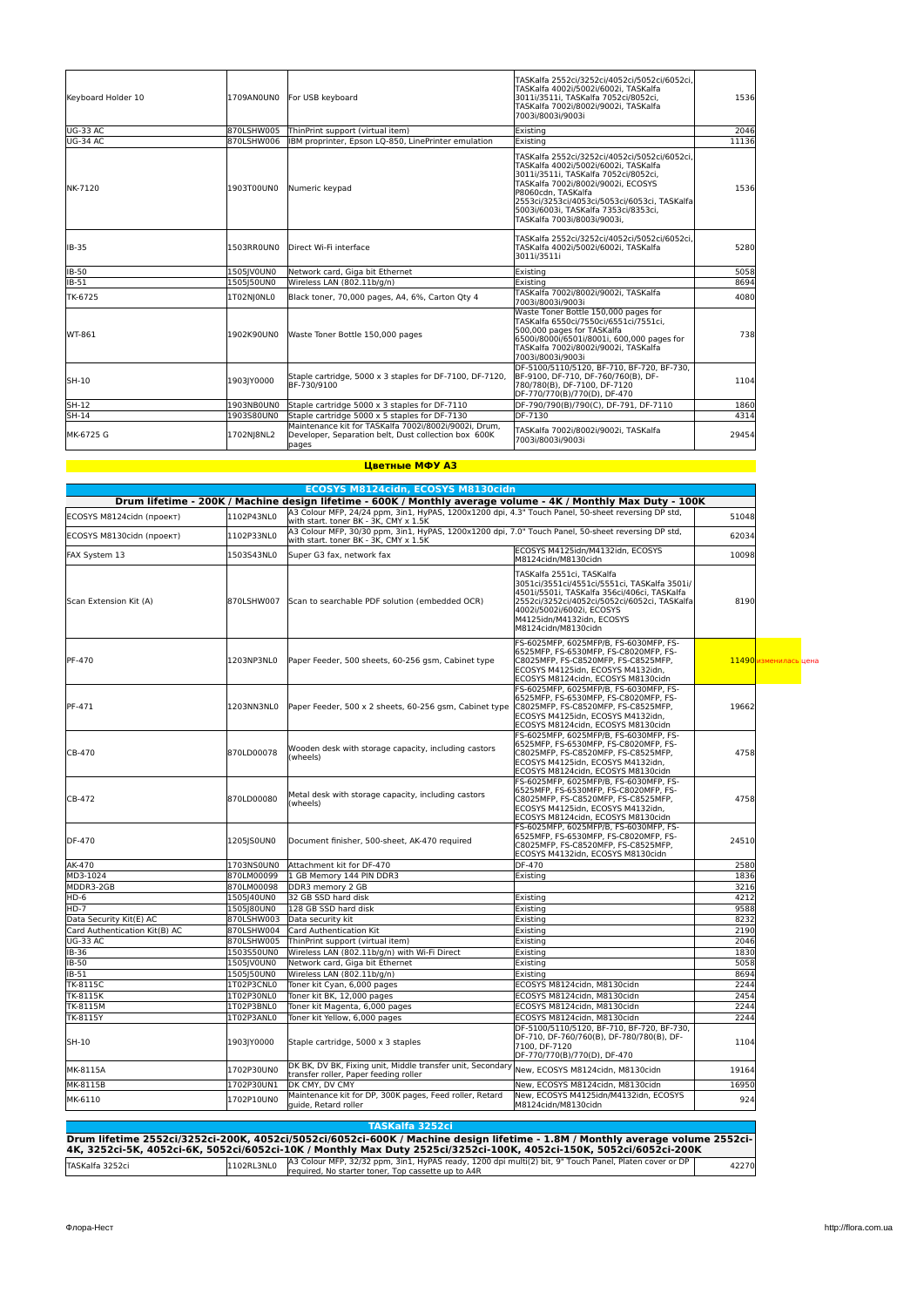| Fax System 12                                          | 1503RK3NL0               | Super G3 fax, network fax, optional Internet fax, Max 2<br>for dual fax                        | TASKalfa 2552ci/3252ci/4052ci/5052ci/6052ci,<br> TASKalfa 4002i/5002i/6002i, TASKalfa<br>3011i/3511i, TASKalfa 7052ci/8052ci,<br>TASKalfa 7002i/8002i                                                                                                                                       | 20352           |
|--------------------------------------------------------|--------------------------|------------------------------------------------------------------------------------------------|---------------------------------------------------------------------------------------------------------------------------------------------------------------------------------------------------------------------------------------------------------------------------------------------|-----------------|
| Internet Fax Kit(A)                                    | 870LSHW002               | Internet fax option for Fax System                                                             | Fax System (Q), (S), (S)C, (V), (W), (W)B, 12                                                                                                                                                                                                                                               | 4572            |
| Scan Extension Kit (A)                                 | 870LSHW007               | Scan to searchable PDF solution (embedded OCR)                                                 | TASKalfa 2551ci, TASKalfa<br>3051ci/3551ci/4551ci/5551ci, TASKalfa 3501i/<br>4501i/5501i, TASKalfa 356ci/406ci, TASKalfa<br>2552ci/3252ci/4052ci/5052ci/6052ci, TASKalfa<br>4002i/5002i/6002i, TASKalfa 3011i/3511i                                                                         | 8190            |
| Printing System 15<br>Printing System Interface Kit 15 | 1503RM0KL0<br>1503RY0KL0 | <b>Fiery Controller</b><br>Interface board for Fiery Controller                                | TASKalfa 3252ci/4052ci/5052ci/6052ci<br>Printig System 15/16                                                                                                                                                                                                                                | 131682<br>14208 |
| Platen Cover Type (E)                                  | 1202H70UN0               | Platen cover, midnight blue                                                                    | Existing                                                                                                                                                                                                                                                                                    | 1476            |
| DP-7100                                                | 1203R75NL0               | Reversing document processor, 140 sheets                                                       | TASKalfa 2552ci/3252ci/4052ci/5052ci/6052ci<br>TASKalfa 4002i/5002i/6002i, TASKalfa<br>3011i/3511i                                                                                                                                                                                          | 15024           |
| DP-7110                                                | 1203R85NL0               | One-path duplex scanning document processor, 270<br>sheet                                      | TASKalfa 2552ci/3252ci/4052ci/5052ci/6052ci<br>TASKalfa 4002i/5002i/6002i, TASKalfa<br>3011i/3511i                                                                                                                                                                                          | 31002           |
| DP-7120                                                | 1203RJ5NL0               | Reversing document processor, 50 sheets                                                        | TASKalfa 2552ci/3252ci, TASKalfa 3011i/3511i                                                                                                                                                                                                                                                | 9990            |
| PF-7100                                                | 1203RB3NL0               | Paper feeder, 500 x 2 sheets, 52 - 300 gsm                                                     | TASKalfa 2552ci/3252ci/4052ci/5052ci/6052ci<br>TASKalfa 4002i/5002i/6002i, ECOSYS<br>P8060cdn                                                                                                                                                                                               | 19110           |
| PF-7110                                                | 1203RC3NL0               | Paper feeder, 1,500 x 2 sheets, 52 - 300 gsm                                                   | TASKalfa 2552ci/3252ci/4052ci/5052ci/6052ci<br>TASKalfa 4002i/5002i/6002i, ECOSYS<br>P8060cdn                                                                                                                                                                                               | 31038           |
| PF-7120                                                | 1203RL3NL0               | Side deck, 3,000 sheets, 52 - 300 gsm, PF-7100 or PF-<br>7110 required                         | TASKalfa 2552ci/3252ci/4052ci/5052ci/6052ci<br>TASKalfa 4002i/5002i/6002i, ECOSYS<br>P8060cdn                                                                                                                                                                                               | 26706           |
| CB-7110M                                               | 870LD00116               | Cabinet, metal                                                                                 | TASKalfa 2552ci/3252ci/4052ci/5052ci/6052ci<br>TASKalfa 4002i/5002i/6002i, ECOSYS<br>P8060cdn                                                                                                                                                                                               | 4314            |
| CB-7100W                                               | 870LD00115               | Cabinet, wooden                                                                                | TASKalfa 2552ci/3252ci/4052ci/5052ci/6052ci,<br>TASKalfa 4002i/5002i/6002i, ECOSYS<br>P8060cdn                                                                                                                                                                                              | 4116            |
| ST-7100                                                | 870LD00120               | 2 additional stabilizers for CB-7100W                                                          | CB-7100W                                                                                                                                                                                                                                                                                    | 246             |
| DT-730(B)                                              | 1902LC0UN2               | Document Tray                                                                                  | TASKalfa 2551ci, TASKalfa 3010i/3510i,<br>TASKalfa 3050ci/3550ci/4550ci/5550ci,<br>TASKalfa 3500i/4500i/5500i, TASKalfa 3051ci/<br>3551ci/4551ci/5551ci, TASKalfa<br>3501i/4501i/5501i, TASKalfa<br>2552ci/3252ci/4052ci/5052ci/6052ci, TASKalfa<br>4002i/5002i/6002i, TASKalfa 3011i/3511i | 1584            |
| DF-7100                                                | 1203RD3NL0               | Inner document finisher, 500 sheets, 50-sheet stapling, 3<br>positions                         | TASKalfa 2552ci/3252ci/4052ci/5052ci/6052ci,<br>TASKalfa 4002i/5002i/6002i                                                                                                                                                                                                                  | 19410           |
| DF-7120                                                | 1203RV3NL0               | Document finisher, 1,000 sheets, 50-sheet stapling, 3<br>positions, AK-7100 required           | TASKalfa 2552ci/3252ci/4052ci/5052ci/6052ci<br>TASKalfa 4002i/5002i/6002i, TASKalfa<br>3011i/3511i, ECOSYS P8060cdn                                                                                                                                                                         | 23370           |
| AK-7100                                                | 1703RG0UN0               | Attachment kit for DF-7110 and DF-7120<br>100 sheets, 52 - 300g/m2 as output tray              | DF-7110, DF-7120                                                                                                                                                                                                                                                                            | 2166            |
| DF-7110                                                | 1203RW3NL0               | Document finisher, 4,000 + 200+100 sheets, 65-sheet<br>stapling, 3 positions, AK-7100 required | TASKalfa 2552ci/3252ci/4052ci/5052ci/6052ci<br> TASKalfa 4002i/5002i/6002i, TASKalfa 7052ci/<br>8052ci, TASKalfa 7002i/8002i, ECOSYS<br>P8060cdn                                                                                                                                            | 36714           |
| PH-7C                                                  | 1203NK3NL0               | Punch unit for DF-7110, DF-7120, 2 or 4 hole                                                   | DF-770, DF-790, DF-770(B), DF-790(B), DF-<br>770(C), DF-790(C), DF-770(D), DF-791, DF-<br>7120                                                                                                                                                                                              | 15390           |
| MT-730(B)                                              | 1203N00UN1               | Mail box sorter, 7 bins, for DF-7110                                                           | DF-7110, DF-790, DF-790(B), DF-790(C), DF-<br>791                                                                                                                                                                                                                                           | 17760           |
| BF-730                                                 | 1203ND3NL0               | Booklet folding and tri-folding unit for DF-7110, 16-sheet                                     | DF-7110, DF-790(C)                                                                                                                                                                                                                                                                          | 23400           |
| PH-7120                                                | 1203RF3NL0               | booklet (64 pages)<br>Inner punch unit for inner finisher DF-7100                              | DF-7100                                                                                                                                                                                                                                                                                     | 14928           |
| IS-7100                                                | 1203RNOUNO               | Job separator, 100 sheets                                                                      | TASKalfa 2552ci/3252ci/4052ci/5052ci/6052ci<br>TASKalfa 4002i/5002i/6002i, ECOSYS<br>P8060cdn                                                                                                                                                                                               | 3882            |
| Banner Guide 10                                        | 1203RP0UN0               | Banner paper feeding quide, 10 sheets                                                          | TASKalfa 2552ci/3252ci/4052ci/5052ci/6052ci<br>TASKalfa 4002i/5002i/6002i                                                                                                                                                                                                                   | 4146            |
| Data Security Kit(E) AC<br>HD-12                       | 870LSHW003               | Data security kit<br>320GB HDD                                                                 | Existing                                                                                                                                                                                                                                                                                    | 8232<br>5406    |
| Card Authentication Kit(B) AC                          | 1503RS0UN0<br>870LSHW004 | Card Authentication Kit                                                                        | TASKalfa 2552ci/3252ci, TASKalfa 3011i/3511i<br>Existing                                                                                                                                                                                                                                    | 2190            |
| <b>UG-33 AC</b>                                        | 870LSHW005               | ThinPrint support (virtual item)                                                               | Existing                                                                                                                                                                                                                                                                                    | 2046            |
| <b>UG-34</b>                                           | 1503NX0UN0               | IBM proprinter, Epson LQ-850, LinePrinter emulation                                            | Existing                                                                                                                                                                                                                                                                                    | 11472           |
| Keyboard Holder 10                                     | 1709AN0UN0               | For USB keyboard                                                                               | TASKalfa 2552ci/3252ci/4052ci/5052ci/6052ci<br>TASKalfa 4002i/5002i/6002i, TASKalfa<br>3011i/3511i, TASKalfa 7052ci/8052ci,<br>TASKalfa 7002i/8002i                                                                                                                                         | 1536            |
| NK-7100                                                | 1903RT0UN0               | Numeric keypad                                                                                 | TASKalfa 2552ci/3252ci/4052ci/5052ci/6052ci<br>TASKalfa 4002i/5002i/6002i, TASKalfa<br>3011i/3511i, TASKalfa 7052ci/8052ci,<br>TASKalfa 7002i/8002i, ECOSYS P8060cdn                                                                                                                        | 1536            |
| IB-35                                                  | 1503RR0UN0               | Direct Wi-Fi interface                                                                         | TASKalfa 2552ci/3252ci/4052ci/5052ci/6052ci<br>TASKalfa 4002i/5002i/6002i, TASKalfa<br>3011i/3511i                                                                                                                                                                                          | 5280            |
| IB-50                                                  | 1505JV0UN0<br>1505J50UN0 | Network card, Giga bit Ethernet<br>Wireless LAN (802.11b/g/n)                                  | Existing                                                                                                                                                                                                                                                                                    | 5058<br>8694    |
| IB-51<br><b>KPC-12</b>                                 | 870LD00118               | Paper clamp for standard cassettes, PF-7100/PF-7120                                            | Existing<br>TASKalfa 2552ci/3252ci/4052ci/5052ci/6052ci<br>TASKalfa 4002i/5002i/6002i, ECOSYS<br>P8060cdn                                                                                                                                                                                   | 3354            |
| <b>KPC-13</b>                                          | 870LD00119               | Paper Clamp only for PF-7110                                                                   | TASKalfa 2552ci/3252ci/4052ci/5052ci/6052ci<br>TASKalfa 4002i/5002i/6002i, ECOSYS<br>P8060cdn                                                                                                                                                                                               | 3354            |
| TK-8345C                                               | 1T02L7CNL1               | Cyan toner, 12,000 pages, A4, 5%                                                               | TASKalfa 2552ci, TASKalfa 2553ci                                                                                                                                                                                                                                                            | 2976            |
| TK-8345K<br>TK-8345M                                   | 1T02L70NL0<br>1T02L7BNL1 | Black toner, 20,000 pages, A4, 5%<br>Magenta toner, 12,000 pages, A4, 5%                       | TASKalfa 2552ci, TASKalfa 2553ci<br>TASKalfa 2552ci, TASKalfa 2553ci                                                                                                                                                                                                                        | 1902<br>2976    |
| TK-8345Y                                               | 1T02L7ANL1               | Yellow toner, 12,000 pages, A4, 5%                                                             | TASKalfa 2552ci, TASKalfa 2553ci                                                                                                                                                                                                                                                            | 2976            |
| TK-8335C                                               | 1T02RLCNL1               | Cyan toner, 15,000 pages, A4, 5%                                                               | TASKalfa 3252ci, TASKalfa 3253ci                                                                                                                                                                                                                                                            | 3486            |
| TK-8335K                                               | 1T02RL0NL0               | Black toner, 25,000 pages, A4, 5%                                                              | TASKalfa 3252ci, TASKalfa 3253ci                                                                                                                                                                                                                                                            | 2076            |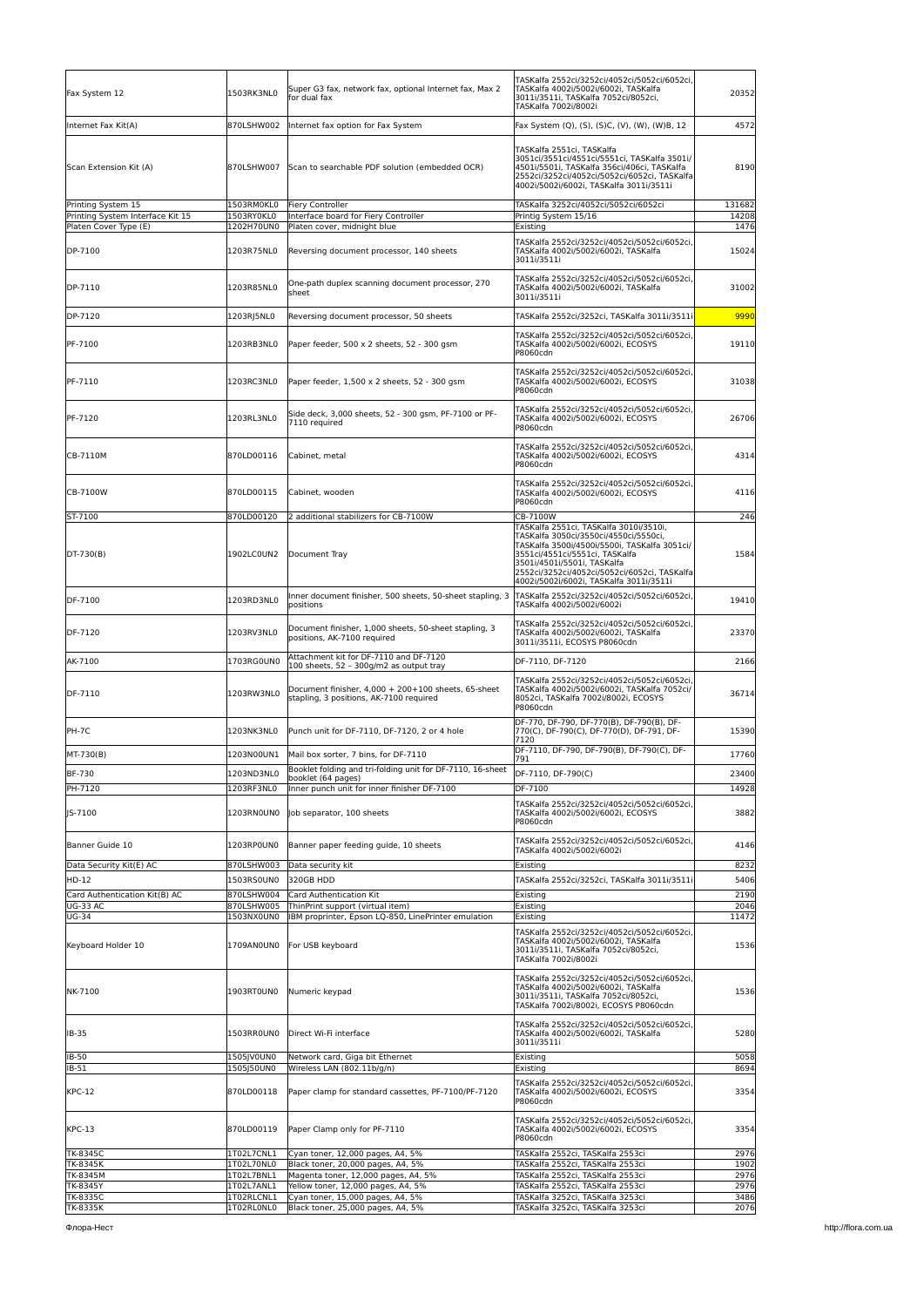| TK-8335M<br>TK-8335Y             | 1T02RLBNL1<br>1T02RLANL1 | Magenta toner, 15,000 pages, A4, 5%<br>Yellow toner, 15,000 pages, A4, 5%                                                                                                                                                                                                                                                                  | TASKalfa 3252ci, TASKalfa 3253ci<br>TASKalfa 3252ci, TASKalfa 3253ci                                                                                                                                                                                                                                                                                                 | 3486<br>3486 |
|----------------------------------|--------------------------|--------------------------------------------------------------------------------------------------------------------------------------------------------------------------------------------------------------------------------------------------------------------------------------------------------------------------------------------|----------------------------------------------------------------------------------------------------------------------------------------------------------------------------------------------------------------------------------------------------------------------------------------------------------------------------------------------------------------------|--------------|
| WT-8500                          | 1902ND0UN0               | 40,000 sheets (in accordance with 5% coverage, b/w :<br>colour = 7:3.) An empty (used) BK toner container can be<br>used as WT-8500.                                                                                                                                                                                                       | TASKalfa 2552ci/3252ci/4052ci/5052ci/6052ci,<br>TASKalfa 4002i/5002i/6002i                                                                                                                                                                                                                                                                                           | 312          |
| SH-10                            | 1903JY0000               | Staple cartridge, 5000 x 3 staples                                                                                                                                                                                                                                                                                                         | DF-5100/5110/5120, BF-710, BF-720, BF-730,<br>DF-710, DF-760/760(B), DF-780/780(B), DF-<br>7100, DF-7120<br>DF-770/770(B)/770(D), DF-470                                                                                                                                                                                                                             | 1104         |
| SH-12                            | 1903NB0UN0               | Staple cartridge 5000 x 3 staples                                                                                                                                                                                                                                                                                                          | DF-790/790(B)/790(C), DF-791, DF-7110                                                                                                                                                                                                                                                                                                                                | 1860         |
| MK-8335A                         | 1702RL0UN3               | Drum BK, 200K pages                                                                                                                                                                                                                                                                                                                        | TASKalfa 2552ci/3252ci,TASKalfa<br>2553ci/3253ci                                                                                                                                                                                                                                                                                                                     | 4020         |
| MK-8335B                         | 1702RL0UN0               | Drum CMY, 200K pages                                                                                                                                                                                                                                                                                                                       | TASKalfa 2552ci/3252ci,TASKalfa<br>2553ci/3253ci                                                                                                                                                                                                                                                                                                                     | 12066        |
| MK-8335D                         | 1702RL0UN1               | Developer BK, Fuser, Middle Transfer, Second transfer,<br>Filter, 600K pages                                                                                                                                                                                                                                                               | TASKalfa 2552ci/3252ci                                                                                                                                                                                                                                                                                                                                               | 30174        |
| MK-8335E                         | 1702RL0UN2               | Developer, C M Y, 600K pages                                                                                                                                                                                                                                                                                                               | TASKalfa 2552ci/3252ci                                                                                                                                                                                                                                                                                                                                               | 10968        |
|                                  |                          |                                                                                                                                                                                                                                                                                                                                            |                                                                                                                                                                                                                                                                                                                                                                      |              |
|                                  |                          | TASKalfa 2553ci, TASKalfa 3253ci, TASKalfa 4053ci, TASKalfa 5053ci, TASKalfa 6053ci<br>Drum lifetime 2553ci/3253ci-200K, 4053ci/5053ci/6053ci-600K / Machine design lifetime - 1.8M / Monthly average volume 2553ci-<br>4K, 3253ci-5K, 4053ci-6K, 5053ci/6053ci-10K / Monthly Max Duty 2553ci/3253ci-100K, 4053ci-150K, 5053ci/6053ci-200K |                                                                                                                                                                                                                                                                                                                                                                      |              |
| TASKalfa 2553ci (проект)         | 1102VH3NL0               | A3 Colour MFP, 25/25 ppm, 3in1, HyPAS ready, 1200 dpi<br>multi(2) bit, 10.1" Touch Panel, Platen cover or DP<br>required, No starter toner, Top cassette up to A4R                                                                                                                                                                         |                                                                                                                                                                                                                                                                                                                                                                      | 47448        |
| TASKalfa 3253ci (проект)         | 1102VG3NL0               | A3 Colour MFP, 32/32 ppm, 3in1, HyPAS ready, 1200 dpi<br>multi(2) bit, 10.1" Touch Panel, Platen cover or DP<br>required, No starter toner, Top cassette up to A4R                                                                                                                                                                         |                                                                                                                                                                                                                                                                                                                                                                      | 83370        |
| TASKalfa 4053ci (проект)         | 1102VF3NL0               | A3 Colour MFP, 40/40 ppm, 3in1, HyPAS ready, 1200 dpi<br>multi(2) bit, 10.1" Touch Panel, Platen cover or DP<br>required, No starter toner, Top cassette up to A4R                                                                                                                                                                         |                                                                                                                                                                                                                                                                                                                                                                      | 102876       |
| TASKalfa 5053ci (проект)         | 1102VD3NL0               | A3 Colour MFP, 50/50 ppm, 3in1, HyPAS ready, 1200 dpi<br>multi(2) bit, 10.1" Touch Panel, Platen cover or DP                                                                                                                                                                                                                               |                                                                                                                                                                                                                                                                                                                                                                      | 127314       |
| TASKalfa 6053ci (проект)         | 1102V83NL0               | required, No starter toner, Top cassette up to A4R<br>A3 Colour MFP, 60/55 ppm, 3in1, HyPAS ready, 1200 dpi<br>multi(2) bit, 10.1" Touch Panel, Platen cover or DP                                                                                                                                                                         |                                                                                                                                                                                                                                                                                                                                                                      | 154326       |
| Fax System 12                    | 1503RK3NL0               | required. No starter toner. Top cassette up to A4R<br>Super G3 fax, network fax, optional Internet fax, Max 2<br>for dual fax                                                                                                                                                                                                              | TASKalfa 2552ci/3252ci/4052ci/5052ci/6052ci<br>TASKalfa 4002i/5002i/6002i, TASKalfa<br>3011i/3511i, TASKalfa 7052ci/8052ci,<br>TASKalfa 7002i/8002i, TASKalfa<br>2553ci/3253ci/4053ci/5053ci/6053ci, TASKalfa<br>5003i/6003i                                                                                                                                         | 20352        |
| Internet Fax Kit(A)              | 870LSHW002               | Internet fax option for Fax System                                                                                                                                                                                                                                                                                                         | Fax System (Q), (S), (S)C, (V), (W), (W)B, 12                                                                                                                                                                                                                                                                                                                        | 4572         |
| Scan Extension Kit (A)           |                          | 870LSHW007 Scan to searchable PDF solution (embedded OCR)                                                                                                                                                                                                                                                                                  | TASKalfa 2551ci, TASKalfa<br>3051ci/3551ci/4551ci/5551ci, TASKalfa 3501i/<br>4501i/5501i, TASKalfa 356ci/406ci, TASKalfa<br>2552ci/3252ci/4052ci/5052ci/6052ci, TASKalfa<br>4002i/5002i/6002i, TASKalfa 3011i/3511i,<br>TASKalfa 2553ci/3253ci/4053ci/5053ci/6053ci,<br>TASKalfa 5003i/6003i                                                                         | 8190         |
| Printing System 15               | 1503RM0KL0               | Fiery Controller                                                                                                                                                                                                                                                                                                                           | TASKalfa 3252ci/4052ci/5052ci/6052ci,                                                                                                                                                                                                                                                                                                                                | 131682       |
| Printing System Interface Kit 15 | 1503RY0KL0               | Interface board for Fiery Controller                                                                                                                                                                                                                                                                                                       | TASKalfa 3253ci/4053ci/5053ci/6053ci,<br>Printig System 15/16                                                                                                                                                                                                                                                                                                        | 14208        |
| Platen Cover Type (E)            | 1202H70UN0               | Platen cover, midnight blue                                                                                                                                                                                                                                                                                                                | Existing                                                                                                                                                                                                                                                                                                                                                             | 1476         |
| DP-7100                          | 1203R75NL0               | Reversing document processor, 140 sheets                                                                                                                                                                                                                                                                                                   | TASKalfa 2552ci/3252ci/4052ci/5052ci/6052ci<br>TASKalfa 4002i/5002i/6002i, TASKalfa<br>3011i/3511i, TASKalfa<br>2553ci/3253ci/4053ci/5053ci/6053ci, TASKalfa<br>5003i/6003i                                                                                                                                                                                          | 15024        |
| DP-7110                          | 1203R85NL0               | One-path duplex scanning document processor, 270<br>sheet                                                                                                                                                                                                                                                                                  | TASKalfa 2552ci/3252ci/4052ci/5052ci/6052ci,<br>TASKalfa 4002i/5002i/6002i, TASKalfa<br>3011i/3511i, TASKalfa<br>2553ci/3253ci/4053ci/5053ci/6053ci, TASKalfa<br>5003i/6003i                                                                                                                                                                                         | 31002        |
| DP-7120                          | 1203RJ5NL0               | Reversing document processor, 50 sheets                                                                                                                                                                                                                                                                                                    | TASKalfa 2552ci/3252ci, TASKalfa 3011i/3511i<br>TASKalfa 2553ci/3253ci                                                                                                                                                                                                                                                                                               | 9990         |
| DP-7130                          | 1203SR5NL0               | One-path duplex scanning document processor with ultra<br>sonic double feed detection sensor, 270 sheet                                                                                                                                                                                                                                    | TASKalfa 2553ci/3253ci/4053ci/5053ci/6053ci,<br>TASKalfa /5003i/6003i                                                                                                                                                                                                                                                                                                | 37824        |
| PF-7100                          | 1203RB3NL0               | Paper feeder, 500 x 2 sheets, 52 - 300 gsm                                                                                                                                                                                                                                                                                                 | TASKalfa 2552ci/3252ci/4052ci/5052ci/6052ci<br>TASKalfa 4002i/5002i/6002i, ECOSYS<br>P8060cdn, TASKalfa<br>2553ci/3253ci/4053ci/5053ci/6053ci, TASKalfa<br>5003i/6003i                                                                                                                                                                                               | 19110        |
| PF-7110                          | 1203RC3NL0               | Paper feeder, 1,500 x 2 sheets, 52 - 300 gsm                                                                                                                                                                                                                                                                                               | TASKalfa 2552ci/3252ci/4052ci/5052ci/6052ci,<br>TASKalfa 4002i/5002i/6002i, ECOSYS<br>P8060cdn, TASKalfa<br>2553ci/3253ci/4053ci/5053ci/6053ci, TASKalfa<br>5003i/6003i                                                                                                                                                                                              | 31038        |
| PF-7120                          | 1203RL3NL0               | Side deck, 3,000 sheets, 52 - 300 gsm, PF-7100 or PF-<br>7110 required                                                                                                                                                                                                                                                                     | TASKalfa 2552ci/3252ci/4052ci/5052ci/6052ci,<br>TASKalfa 4002i/5002i/6002i, ECOSYS<br>P8060cdn, TASKalfa<br>2553ci/3253ci/4053ci/5053ci/6053ci, TASKalfa<br>5003i/6003i                                                                                                                                                                                              | 26706        |
| CB-7110M                         | 870LD00116               | Cabinet, metal                                                                                                                                                                                                                                                                                                                             | TASKalfa 2552ci/3252ci/4052ci/5052ci/6052ci.<br>TASKalfa 4002i/5002i/6002i, ECOSYS<br>P8060cdn, TASKalfa<br>2553ci/3253ci/4053ci/5053ci/6053ci, TASKalfa<br>5003i/6003i                                                                                                                                                                                              | 4314         |
| CB-7100W                         | 870LD00115               | Cabinet, wooden                                                                                                                                                                                                                                                                                                                            | TASKalfa 2552ci/3252ci/4052ci/5052ci/6052ci,<br>TASKalfa 4002i/5002i/6002i, ECOSYS<br>P8060cdn, TASKalfa<br>2553ci/3253ci/4053ci/5053ci/6053ci, TASKalfa<br>5003i/6003i                                                                                                                                                                                              | 4116         |
| ST-7100                          | 870LD00120               | 2 additional stabilizers for CB-7100W                                                                                                                                                                                                                                                                                                      | CB-7100W                                                                                                                                                                                                                                                                                                                                                             | 246          |
| DT-730(B)                        | 1902LC0UN2               | Document Tray                                                                                                                                                                                                                                                                                                                              | TASKalfa 2551ci, TASKalfa 3010i/3510i,<br>TASKalfa 3050ci/3550ci/4550ci/5550ci,<br>TASKalfa 3500i/4500i/5500i, TASKalfa 3051ci/<br>3551ci/4551ci/5551ci, TASKalfa<br>3501i/4501i/5501i, TASKalfa<br>2552ci/3252ci/4052ci/5052ci/6052ci, TASKalfa<br>4002i/5002i/6002i, TASKalfa 3011i/3511i,<br>TASKalfa 2553ci/3253ci/4053ci/5053ci/6053ci,<br>TASKalfa 5003i/6003i | 1584         |
| DF-7100                          | 1203RD3NL0               | Inner document finisher, 500 sheets, 50-sheet stapling, 3<br>positions                                                                                                                                                                                                                                                                     | TASKalfa 2552ci/3252ci/4052ci/5052ci/6052ci<br>TASKalfa 4002i/5002i/6002i, TASKalfa 2553ci/<br>3253ci/4053ci/5053ci/6053ci, TASKalfa 5003i/<br>6003i                                                                                                                                                                                                                 | 19410        |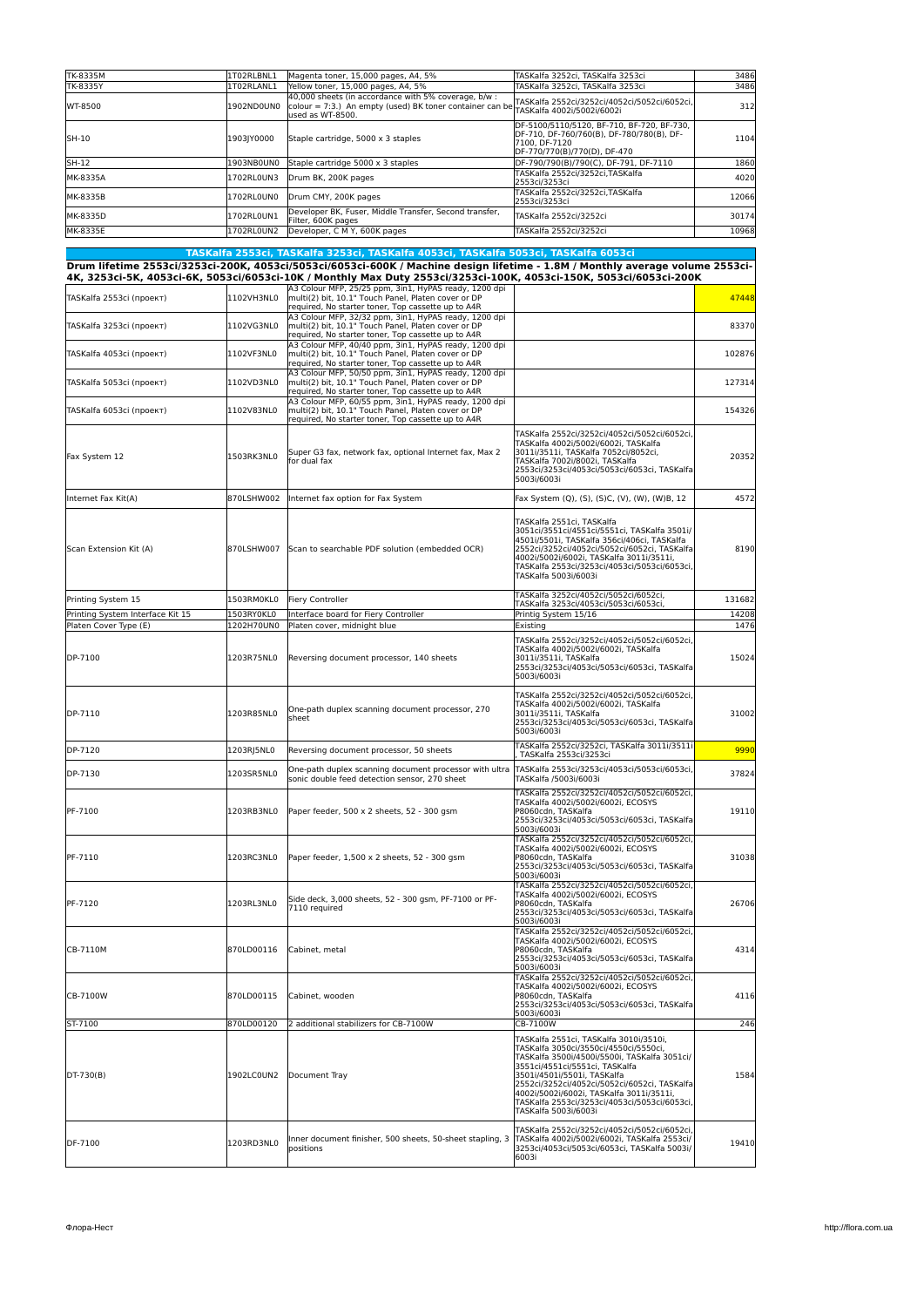| DF-7120                                                     | 1203RV3NL0               | Document finisher, 1,000 sheets, 50-sheet stapling, 3<br>positions, AK-7110 required                                                 | TASKalfa 2552ci/3252ci/4052ci/5052ci/6052ci,<br>TASKalfa 4002i/5002i/6002i, TASKalfa<br>3011i/3511i, ECOSYS P8060cdn, TASKalfa<br>2553ci/3253ci/4053ci/5053ci/6053ci, TASKalfa<br>5003i/6003i                                                                             | 23370                  |
|-------------------------------------------------------------|--------------------------|--------------------------------------------------------------------------------------------------------------------------------------|---------------------------------------------------------------------------------------------------------------------------------------------------------------------------------------------------------------------------------------------------------------------------|------------------------|
| AK-7110                                                     | 1703SZ0UN0               | Attachment kit for DF-7110, DF-7120 and DF-7130<br>100 sheets, 52 - 300g/m2 as output tray                                           | DF-7110, DF-7120, DF-7130                                                                                                                                                                                                                                                 | 2166                   |
| DF-7110                                                     | 1203RW3NL0               | Document finisher, 4,000 + 200+100 sheets, 65-sheet<br>stapling, 3 positions, AK-7110 required                                       | TASKalfa 2552ci/3252ci/4052ci/5052ci/6052ci<br>TASKalfa 4002i/5002i/6002i, TASKalfa 7052ci/<br>8052ci, TASKalfa 7002i/8002i, ECOSYS<br>P8060cdn, TASKalfa<br>2553ci/3253ci/4053ci/5053ci/6053ci, TASKalfa<br>5003i/6003i                                                  | 36714                  |
| DF-7130                                                     | 1203SW3NL0               | Document finisher, 4,000 + 200+100 sheets, 100-sheet<br>stapling, 3 positions, AK-7110 required                                      | TASKalfa 4053ci/5053ci/6053ci, TASKalfa<br>5003i/6003i, TASKalfa 9002i                                                                                                                                                                                                    | 75642                  |
| PH-7C                                                       | 1203NK3NL0               | Punch unit for DF-7110, DF-7120, DF-7130 2 or 4 hole                                                                                 | DF-770, DF-790, DF-770(B), DF-790(B), DF-<br>770(C), DF-790(C), DF-770(D), DF-791, DF-<br>7120                                                                                                                                                                            | 15390                  |
| MT-730(B)                                                   | 1203N00UN1               | Mail box sorter, 7 bins, for DF-7110                                                                                                 | DF-7110, DF-790, DF-790(B), DF-790(C), DF-<br>791                                                                                                                                                                                                                         | 17760                  |
| BF-730                                                      | 1203ND3NL0               | Booklet folding and tri-folding unit for DF-7110, 16-sheet<br>booklet (64 pages)                                                     | DF-7110, DF-790(C)                                                                                                                                                                                                                                                        | 23400                  |
| BF-9100                                                     | 1203SP5NL0               | Booklet folding and tri-folding unit for DF-7130, 16-sheet<br>booklet (64 pages)                                                     | DF-7130                                                                                                                                                                                                                                                                   | 27714                  |
| PH-7120                                                     | 1203RF3NL0               | Inner punch unit for inner finisher DF-7100                                                                                          | DF-7100                                                                                                                                                                                                                                                                   | 14928                  |
| JS-7100                                                     | 1203RN0UN0               | Job separator, 100 sheets                                                                                                            | TASKalfa 2552ci/3252ci/4052ci/5052ci/6052ci,<br>TASKalfa 4002i/5002i/6002i, ECOSYS<br>P8060cdn, TASKalfa<br>2553ci/3253ci/4053ci/5053ci/6053ci, TASKalfa<br>5003i/6003i                                                                                                   | 3882                   |
| Banner Guide 10                                             | 1203RP0UN0               | Banner paper feeding guide, 10 sheets                                                                                                | TASKalfa 2552ci/3252ci/4052ci/5052ci/6052ci<br>TASKalfa 4002i/5002i/6002i, TASKalfa 2553ci/<br>3253ci/4053ci/5053ci/6053ci, TASKalfa 5003i/<br>6003i                                                                                                                      | 4146                   |
| HD-12                                                       | 1503RS0UN0               | 320GB HDD                                                                                                                            | TASKalfa 2552ci/3252ci, TASKalfa 3011i/3511i<br>TASKalfa 2553ci/3253ci                                                                                                                                                                                                    | 5406                   |
| <b>USB IC Card Readers</b><br>Card Authentication Kit(B) AC | 870LSHW004               | Card Authentication Kit                                                                                                              | Existing<br>Existing                                                                                                                                                                                                                                                      | $\overline{0}$<br>2190 |
| <b>UG-33 AC</b>                                             | 870LSHW005               | ThinPrint support (virtual item)                                                                                                     | Existing                                                                                                                                                                                                                                                                  | 2046                   |
| <b>UG-34 AC</b>                                             | 870LSHW006               | IBM proprinter, Epson LQ-850, LinePrinter emulation                                                                                  | Existing                                                                                                                                                                                                                                                                  | 11472                  |
| Keyboard Holder 10                                          | 1709AN0UN0               | For USB keyboard                                                                                                                     | TASKalfa 2552ci/3252ci/4052ci/5052ci/6052ci,<br>TASKalfa 4002i/5002i/6002i, TASKalfa<br>3011i/3511i, TASKalfa 7052ci/8052ci,<br>TASKalfa 7002i/8002i, TASKalfa<br>2553ci/3253ci/4053ci/5053ci/6053ci, TASKalfa<br>5003i/6003i                                             | 1536                   |
| NK-7120                                                     | 1903T00UN0               | Numeric keypad                                                                                                                       | TASKalfa 2552ci/3252ci/4052ci/5052ci/6052ci,<br>TASKalfa 4002i/5002i/6002i, TASKalfa<br>3011i/3511i, TASKalfa 7052ci/8052ci,<br>TASKalfa 7002i/8002i, ECOSYS P8060cdn,<br>TASKalfa 2553ci/3253ci/4053ci/5053ci/6053ci,<br>TASKalfa 5003i/6003i                            | 1536                   |
| IB-35                                                       | 1503RR0UN0               | Direct Wi-Fi interface                                                                                                               | TASKalfa 2552ci/3252ci/4052ci/5052ci/6052ci,<br>TASKalfa 4002i/5002i/6002i, TASKalfa<br>3011i/3511i, TASKalfa<br>2553ci/3253ci/4053ci/5053ci/6053ci, TASKalfa<br>5003i/6003i                                                                                              | 5280                   |
| IB-50<br>IB-51                                              | 1505IV0UN0<br>1505J50UN0 | Network card, Giga bit Ethernet<br>Wireless LAN (802.11b/g/n)                                                                        | Existing                                                                                                                                                                                                                                                                  | 5058<br>8694           |
| <b>KPC-12</b>                                               | 870LD00118               | Paper clamp for standard cassettes, PF-7100/PF-7120                                                                                  | Existing<br>TASKalfa 2552ci/3252ci/4052ci/5052ci/6052ci,<br>TASKalfa 4002i/5002i/6002i, ECOSYS<br>P8060cdn, TASKalfa<br>2553ci/3253ci/4053ci/5053ci/6053ci, TASKalfa<br>5003i/6003i<br>TASKalfa 2552ci/3252ci/4052ci/5052ci/6052ci,<br>TASKalfa 4002i/5002i/6002i, ECOSYS | 3354                   |
| $KPC-13$                                                    | 870LD00119               | Paper Clamp only for PF-7110                                                                                                         | P8060cdn, TASKalfa<br>2553ci/3253ci/4053ci/5053ci/6053ci, TASKalfa<br>5003i/6003i                                                                                                                                                                                         | 3354                   |
| TK-8345K<br>TK-8345Y                                        | 1T02L70NL0<br>1T02L7ANL1 | Black toner, 20,000 pages, A4, 5%<br>Yellow toner, 12,000 pages, A4, 5%                                                              | TASKalfa 2552ci, TASKalfa 2553ci<br>TASKalfa 2552ci, TASKalfa 2553ci                                                                                                                                                                                                      | 1902<br>2976           |
| TK-8345M                                                    | 1T02L7BNL1               | Magenta toner, 12,000 pages, A4, 5%                                                                                                  | TASKalfa 2552ci, TASKalfa 2553ci                                                                                                                                                                                                                                          | 2976                   |
| <b>TK-8345C</b><br>TK-8335K                                 | 1T02L7CNL1<br>1T02RL0NL0 | Cyan toner, 12,000 pages, A4, 5%<br>Black toner, 25,000 pages, A4, 5%                                                                | TASKalfa 2552ci, TASKalfa 2553ci<br>TASKalfa 3252ci, TASKalfa 3253ci                                                                                                                                                                                                      | 2976<br>2076           |
| TK-8335Y                                                    | 1T02RLANL1               | Yellow toner, 15,000 pages, A4, 5%                                                                                                   | TASKalfa 3252ci, TASKalfa 3253ci                                                                                                                                                                                                                                          | 3486                   |
| TK-8335M                                                    | 1T02RLBNL1               | Magenta toner, 15,000 pages, A4, 5%<br>Cyan toner, 15,000 pages, A4, 5%                                                              | TASKalfa 3252ci, TASKalfa 3253ci                                                                                                                                                                                                                                          | 3486                   |
| TK-8335C<br>TK-8525C                                        | 1T02RLCNL1<br>1T02RMCNL1 | Cyan toner, 20,000 pages, A4, 5%                                                                                                     | TASKalfa 3252ci, TASKalfa 3253ci<br>TASKalfa 4052ci, TASKalfa 4053ci                                                                                                                                                                                                      | 3486<br>4590           |
| TK-8525K                                                    | 1T02RM0NL0               | Black toner, 30,000 pages, A4, 5%                                                                                                    | TASKalfa 4052ci, TASKalfa 4053ci                                                                                                                                                                                                                                          | 2190                   |
| TK-8525M<br>TK-8525Y                                        | 1T02RMBNL1<br>1T02RMANL1 | Magenta toner, 20,000 pages, A4, 5%<br>Yellow toner, 20,000 pages, A4, 5%                                                            | TASKalfa 4052ci, TASKalfa 4053ci<br>TASKalfa 4052ci, TASKalfa 4053ci                                                                                                                                                                                                      | 4590<br>4590           |
| TK-8515C                                                    | 1T02NDCNL1               | Cyan toner, 20,000 pages, A4, 5%, Carton Qty 12                                                                                      | TASKalfa 5052ci/6052ci, TASKalfa<br>5053ci/6053ci                                                                                                                                                                                                                         | 4440                   |
| TK-8515K                                                    | 1T02ND0NL0               | Black toner, 30,000 pages, A4, 5%, Carton Qty 12                                                                                     | TASKalfa 5052ci/6052ci, TASKalfa                                                                                                                                                                                                                                          | 2190                   |
| TK-8515M                                                    | 1T02NDBNL1               | Magenta toner, 20,000 pages, A4, 5%, Carton Qty 12                                                                                   | 5053ci/6053ci<br>TASKalfa 5052ci/6052ci, TASKalfa                                                                                                                                                                                                                         | 4440                   |
| TK-8515Y                                                    | 1T02NDANL1               | Yellow toner, 20,000 pages, A4, 5%, Carton Qty 12                                                                                    | 5053ci/6053ci<br>TASKalfa 5052ci/6052ci, TASKalfa                                                                                                                                                                                                                         | 4440                   |
| WT-8500                                                     | 1902ND0UN0               | 40,000 sheets (in accordance with 5% coverage, b/w :<br>colour = 7:3.) An empty (used) BK toner container can be<br>used as WT-8500. | 5053ci/6053ci<br>TASKalfa 2552ci/3252ci/4052ci/5052ci/6052ci,<br>TASKalfa 4002i/5002i/6002i, TASKalfa 2553ci/<br>3253ci/4053ci/5053ci/6053ci, TASKalfa 5003i/<br>6003i                                                                                                    | 312                    |
| SH-10                                                       | 1903JY0000               | Staple cartridge, 5000 x 3 staples                                                                                                   | DF-5100/5110/5120, BF-710, BF-720, BF-730,<br>DF-710, DF-760/760(B), DF-780/780(B), DF-<br>7100, DF-7120<br>DF-770/770(B)/770(D), DF-470                                                                                                                                  | 1104                   |
| SH-12                                                       | 1903NB0UN0               | Staple cartridge 5000 x 3 staples                                                                                                    | DF-790/790(B)/790(C), DF-791, DF-7110                                                                                                                                                                                                                                     | 1860                   |
| SH-14<br>MK-8335A                                           | 1903S80UN0<br>1702RL0UN3 | Staple cartridge 5000 x 5 staples for DF-7130<br>Drum BK, 200K pages                                                                 | DF-7130<br>TASKalfa 2552ci/3252ci,TASKalfa                                                                                                                                                                                                                                | 4314<br>4020           |
|                                                             |                          |                                                                                                                                      | 2553ci/3253ci<br>TASKalfa 2552ci/3252ci,TASKalfa                                                                                                                                                                                                                          |                        |
| MK-8335B                                                    | 1702RL0UN0               | Drum C M Y, 200K pages<br>Developer BK, Fuser, Middle Transfer, Second transfer,                                                     | 2553ci/3253ci<br>TASKalfa 2552ci/3252ci, TASKalfa                                                                                                                                                                                                                         | 12066                  |
| MK-8335D                                                    | 1702RL0UN1               | Filter, 600K pages                                                                                                                   | 2553ci/3253ci                                                                                                                                                                                                                                                             | 30174                  |
| MK-8335E                                                    | 1702RL0UN2               | Developer, C M Y, 600K pages                                                                                                         | TASKalfa 2552ci/3252ci,TASKalfa<br>2553ci/3253ci                                                                                                                                                                                                                          | 10968                  |
| MK-8525A                                                    | 1702V80KL0               | Drum BK, Developer BK, Fuser, Middle Transfer, Second<br>transfer, Filter, 600K pages                                                | TASKalfa 4052ci/5052ci/6052ci, ECOSYS<br>P8060cdn, TASKalfa 4053ci/5053ci/6053ci                                                                                                                                                                                          | 40236                  |
| MK-8525B                                                    | 1702V80KL1               | Drum C M Y, Developer, C M Y, 600K pages                                                                                             | TASKalfa 4052ci/5052ci/6052ci, ECOSYS<br>P8060cdn, TASKalfa 4053ci/5053ci/6053ci                                                                                                                                                                                          | 33534                  |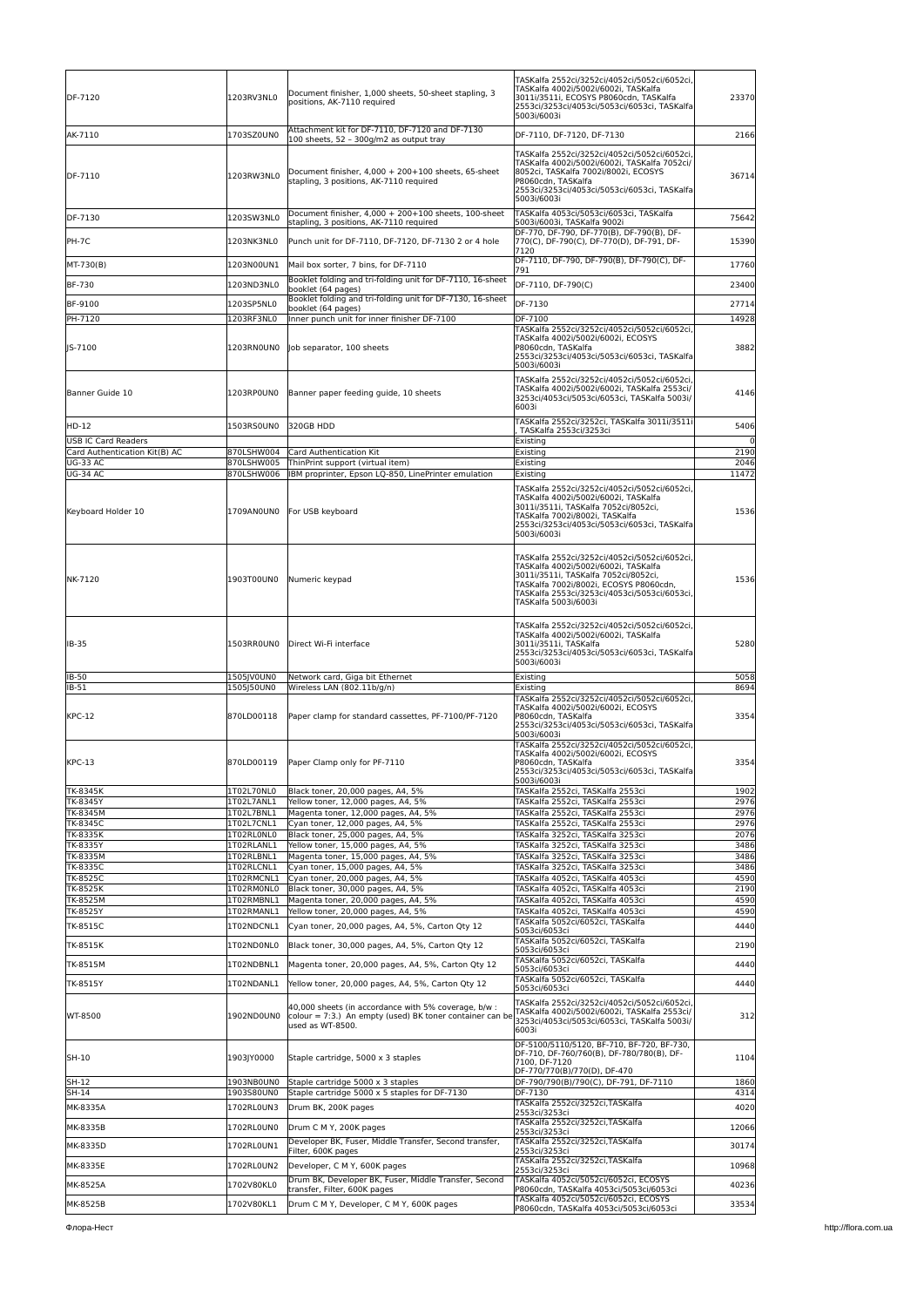|                                    |                                | TASKalfa 7052ci, TASKalfa 8052ci<br>Drum lifetime - 600K / Machine design lifetime - 4.8M / Monthly average volume -40K / Monthly Max Duty - 400K |                                                                                                                                                                                                                                                                                                                                 |               |
|------------------------------------|--------------------------------|---------------------------------------------------------------------------------------------------------------------------------------------------|---------------------------------------------------------------------------------------------------------------------------------------------------------------------------------------------------------------------------------------------------------------------------------------------------------------------------------|---------------|
| TASKalfa 7052ci                    | 1102RP3NL0                     | A3 Colour MFP, 70/65 ppm, 3in1, HyPAS ready, 1200 dpi 2-<br>bit, 9" Touch Panel, 270-sheet one-path duplex scanning<br>DP std, No starter toner   |                                                                                                                                                                                                                                                                                                                                 | 339480        |
| TASKalfa 8052ci                    | 1102NH3NL0                     | A3 Colour MFP, 80/75 ppm, 3in1, HyPAS ready, 1200 dpi<br>2-bit, 9" Touch Panel, 270-sheet one-path duplex<br>scanning DP std, No starter toner    |                                                                                                                                                                                                                                                                                                                                 | 370920        |
| Fax System 12                      | 1503RK3NL0                     | Super G3 fax, network fax, optional Internet fax, Max 2<br>for dual fax                                                                           | TASKalfa 2552ci/3252ci/4052ci/5052ci/6052ci,<br>TASKalfa 4002i/5002i/6002i, TASKalfa<br>3011i/3511i, TASKalfa 7052ci/8052ci,<br>TASKalfa 7002i/8002i                                                                                                                                                                            | 0             |
| Internet Fax Kit(A)                | 870LSHW002                     | Internet fax option for Fax System                                                                                                                | Fax System (Q), (S), (S)C, (V), (W), (W)B, 12                                                                                                                                                                                                                                                                                   | 4572          |
| Printing System 16                 | 1503RX0KL0                     | <b>Fiery Controller</b>                                                                                                                           | TASKalfa 7052ci/8052ci, TASKalfa 7002i/8002i                                                                                                                                                                                                                                                                                    | 186342        |
| Printing System Interface Kit 15   | 1503RY0KL0                     | Interface board for Fiery Controller                                                                                                              | Printig System 15/16                                                                                                                                                                                                                                                                                                            | 14208         |
| PF-730(B)                          | 1203NJ8NL1                     | Paper feeder, 500 x 2 sheets, 60 - 256 gsm, PF-7130 is<br>reguired.                                                                               | TASKalfa 3050ci/3550ci/4550ci/5550ci,<br>TASKalfa 3051ci/3551ci/4551ci/5551ci,<br>TASKalfa 3500i/4500i/5500i, TASKalfa<br>3501i/4501i/5501i, TASKalfa 6550ci/7550ci,<br>TASKalfa 6551ci/7551ci, TASKalfa<br>6500i/8000i, TASKalfa 6501i/8001i, FS-<br>C8600DN/C8650DN, TASKalfa<br>7052ci/TASKalfa 8052ci, TASKalfa 7002i/8002i | 19710         |
| PF-740(B)                          | 1203NF8NL1                     | Paper feeder, 1,500 x 2 sheets, 60 - 256 gsm, PF-7130 is<br>required.                                                                             | TASKalfa 3050ci/3550ci/4550ci/5550ci,<br>TASKalfa 3051ci/3551ci/4551ci/5551ci,<br>TASKalfa 3500i/4500i/5500i, TASKalfa<br>3501i/4501i/5501i, TASKalfa 6550ci/7550ci,<br>TASKalfa 6551ci/7551ci, TASKalfa<br>6500i/8000i, TASKalfa 6501i/8001i, FS-<br>C8600DN/C8650DN, TASKalfa<br>7052ci/TASKalfa 8052ci, TASKalfa 7002i/8002i | 32046         |
| PF-7120                            | 1203RL3NL0                     | Side deck, A4 3,000 sheets, 60 - 300 gsm                                                                                                          | TASKalfa 7052ci/8052ci, TASKalfa 7002i/8002i                                                                                                                                                                                                                                                                                    | 26706         |
| PF-7130                            | 1203S03NL0                     | Multi-media tray and paper path unit, 500 sheets, PF-<br>730(B) or PF-740(B) required                                                             | TASKalfa 7052ci/8052ci, TASKalfa 7002i/8002i                                                                                                                                                                                                                                                                                    | 10518         |
| DF-7110                            | 1203RW3NL0                     | Document finisher, 4,000 + 200+100 sheets, 65-sheet<br>stapling, 3 positions, AK-7100 required                                                    | TASKalfa 2552ci/3252ci/4052ci/5052ci/6052ci,<br>TASKalfa 4002i/5002i/6002i, TASKalfa 7052ci/<br>8052ci, TASKalfa 7002i/8002i, ECOSYS<br>P8060cdn                                                                                                                                                                                | 36714         |
| PH-7C                              | 1203NK3NL0                     | Punch unit for DF-770(D) and DF-790(C), 2 or 4 hole                                                                                               | DF-770, DF-790, DF-770(B), DF-790(B), DF-<br>770(C), DF-790(C), DF-770(D), DF-791, DF-<br>7120                                                                                                                                                                                                                                  | 15390         |
| MT-730(B)                          | 1203N00UN1                     | Mail box sorter, 7 bins, for DF-790(C)                                                                                                            | DF-7110, DF-790, DF-790(B), DF-790(C), DF-<br>791                                                                                                                                                                                                                                                                               | 17760         |
| <b>BF-730</b>                      | 1203ND3NL0                     | Booklet folding and tri-folding unit, 16-sheet booklet (64<br>pages)                                                                              | DF-7110, DF-790(C)                                                                                                                                                                                                                                                                                                              | 23400         |
| Copy tray (D)                      | 1902LF0UN1                     | Copy tray, upper tray 100 sheets, lower tray 250 sheets                                                                                           | DF-7110, DF-790(C)                                                                                                                                                                                                                                                                                                              | 1158          |
| Banner Guide (A)                   | 1202K90UN0                     | Banner paper feeding guide, 10 sheets                                                                                                             | TASKalfa 3050ci/3550ci/4550ci/5550ci,<br>TASKalfa 3051ci/3551ci/4551ci/5551ci,<br>TASKalfa 3500i/4500i/5500i, TASKalfa<br>3501i/4501i/5501i, TASKalfa 6550ci/7550ci,<br>TASKalfa 6551ci/7551ci, TASKalfa<br>6500i/8000i, TASKalfa 6501i/8001i, FS-<br>C8600DN/C8650DN                                                           | 4272          |
| Data Security Kit(E) AC            | 870LSHW003                     | Data security kit                                                                                                                                 | Existing                                                                                                                                                                                                                                                                                                                        | 8232          |
| Keyboard Holder 10                 | 1709AN0UN0                     | For USB keyboard                                                                                                                                  | TASKalfa 2552ci/3252ci/4052ci/5052ci/6052ci,<br>TASKalfa 4002i/5002i/6002i, TASKalfa<br>3011i/3511i, TASKalfa 7052ci/8052ci,<br>TASKalfa 7002i/8002i                                                                                                                                                                            | 1536          |
| Card Authentication Kit(B) AC      | 870LSHW004                     | Card Authentication Kit                                                                                                                           | Existing                                                                                                                                                                                                                                                                                                                        | 2190          |
| Card Reader Holder(E)              | 1709AD0UN1                     | Card Reader Holder                                                                                                                                | TASKalfa 2551ci, TASKalfa 3010i/3510i,<br>TASKalfa 3051ci/3551ci/4551ci/5551ci,<br>TASKalfa 3501i/4501i/5501i.<br>TASKalfa 6551ci/7551ci, TASKalfa 6501i/8001i                                                                                                                                                                  | 870           |
| <b>UG-33 AC</b><br><b>UG-34 AC</b> | 870LSHW006                     | 870LSHW005 ThinPrint support (virtual item)<br>IBM proprinter, Epson LQ-850, LinePrinter emulation                                                | Existing<br>Existing                                                                                                                                                                                                                                                                                                            | 2046<br>11136 |
| NK-7120                            | 1903T00UN0                     | Numeric keypad                                                                                                                                    | TASKalfa 2552ci/3252ci/4052ci/5052ci/6052ci,<br>TASKalfa 4002i/5002i/6002i, TASKalfa<br>3011i/3511i, TASKalfa 7052ci/8052ci,<br>TASKalfa 7002i/8002i/9002i, ECOSYS<br>P8060cdn, TASKalfa<br>2553ci/3253ci/4053ci/5053ci/6053ci, TASKalfa<br>5003i/6003i, TASKalfa 7353ci/8353ci,<br>TASKalfa 7003i/8003i/9003i,                 | 1536          |
| IB-35                              | 1503RROUNO                     | Direct Wi-Fi interface                                                                                                                            | TASKalfa 2552ci/3252ci/4052ci/5052ci/6052ci,<br>TASKalfa 4002i/5002i/6002i, TASKalfa<br>3011i/3511i                                                                                                                                                                                                                             | 5280          |
| IB-50<br>IB-51                     | 1505JV0UN0<br>1505J50UN0       | Network card, Giga bit Ethernet<br>Wireless LAN (802.11b/g/n)                                                                                     | Printers/MFPs<br>Printers/MFPs                                                                                                                                                                                                                                                                                                  | 5058<br>8694  |
| Pantone Office A4/A3               | 870LS97031                     | Pantone Office for A4 and A3 devices per PC, for colour                                                                                           |                                                                                                                                                                                                                                                                                                                                 | 4284          |
| TK-8725K                           | 1T02NH0NL0                     | matching in PPT and Word<br>Black toner, 70,000 pages, A4, 5%, Carton Qty 4                                                                       | TASKalfa 7052ci/8052ci                                                                                                                                                                                                                                                                                                          | 3774          |
| <b>TK-8725Y</b>                    | 1T02NHANL0                     | Yellow toner, 30,000 pages, A4, 5%, Carton Qty 6                                                                                                  | TASKalfa 7052ci/8052ci                                                                                                                                                                                                                                                                                                          | 6672          |
| TK-8725M<br><b>TK-8725C</b>        | 1T02NHBNL0<br>1T02NHCNL0       | Magenta toner, 30,000 pages, A4, 5%, Carton Qty 6<br>Cyan toner, 30,000 pages, A4, 5%, Carton Qty 6                                               | TASKalfa 7052ci/8052ci<br>TASKalfa 7052ci/8052ci                                                                                                                                                                                                                                                                                | 6672<br>6672  |
| WT-861                             | 1902K90UN0                     | Waste Toner Bottle 150,000 pages                                                                                                                  | Waste Toner Bottle 150,000 pages for<br>TASKalfa 6550ci/7550ci/6551ci/7551ci,<br>500,000 pages for TASKalfa<br>6500i/8000i/6501i/8001i, 600,000 pages for<br>TASKalfa 7002i/8002i                                                                                                                                               | 738           |
| SH-10                              | 1903JY0000                     | Staple cartridge, 5000 x 3 staples                                                                                                                | DF-5100/5110/5120, BF-710, BF-720, BF-730,<br>DF-710, DF-760/760(B), DF-780/780(B), DF-<br>7100, DF-7120<br>DF-770/770(B)/770(D), DF-470                                                                                                                                                                                        | 1104          |
| SH-12                              | 1903NB0UN0                     | Staple cartridge for DF-790(C)                                                                                                                    | DF-790/790(B)/790(C), DF-791, DF-7110                                                                                                                                                                                                                                                                                           | 1860          |
| MK-8725A                           | 1702NH8NL1                     | Maintenance kit, 600K pages, Drum (BK), Developer (BK)<br>Fuser unit, Transfer unit, Second transfer roller, Filter,<br>Dust filter, Feed roller  | TASKalfa 7052ci/8052ci                                                                                                                                                                                                                                                                                                          | 31272         |
| MK-8725B                           | 1702NH0UN0                     | Maintenance kit, 600K pages, Drum (CMY), Developer<br>(CMY)                                                                                       | TASKalfa 7052ci/8052ci                                                                                                                                                                                                                                                                                                          | 33384         |
| $13.0 - 4.3$                       | $EXAMPLE 1$ <b>Manufacture</b> | TASKalfa 7353ci, TASKalfa 8353ci<br>$13.6 - 4.5 -$<br>$\mathbf{A} = \mathbf{A} \mathbf{A}$                                                        | $1017 + 14 - 111 - 11$                                                                                                                                                                                                                                                                                                          | 1001          |

| TASIMITM <i>i sse</i> sti tasimitm gəssli |            |                                                                                                                                                    |  |        |
|-------------------------------------------|------------|----------------------------------------------------------------------------------------------------------------------------------------------------|--|--------|
|                                           |            | Drum lifetime - 600K / Machine design lifetime - 4.8M / Monthly average volume -40K / Monthly Max Duty - 400K                                      |  |        |
| TASKalfa 7353ci                           | 1102XP3NL0 | A3 Colour MFP, 73/65 ppm, 3in1, HyPAS ready, 1200 dpi 2-<br>bit. 10.1" Touch Panel. 270-sheet one-path duplex<br>scanning DP std, No starter toner |  | 312804 |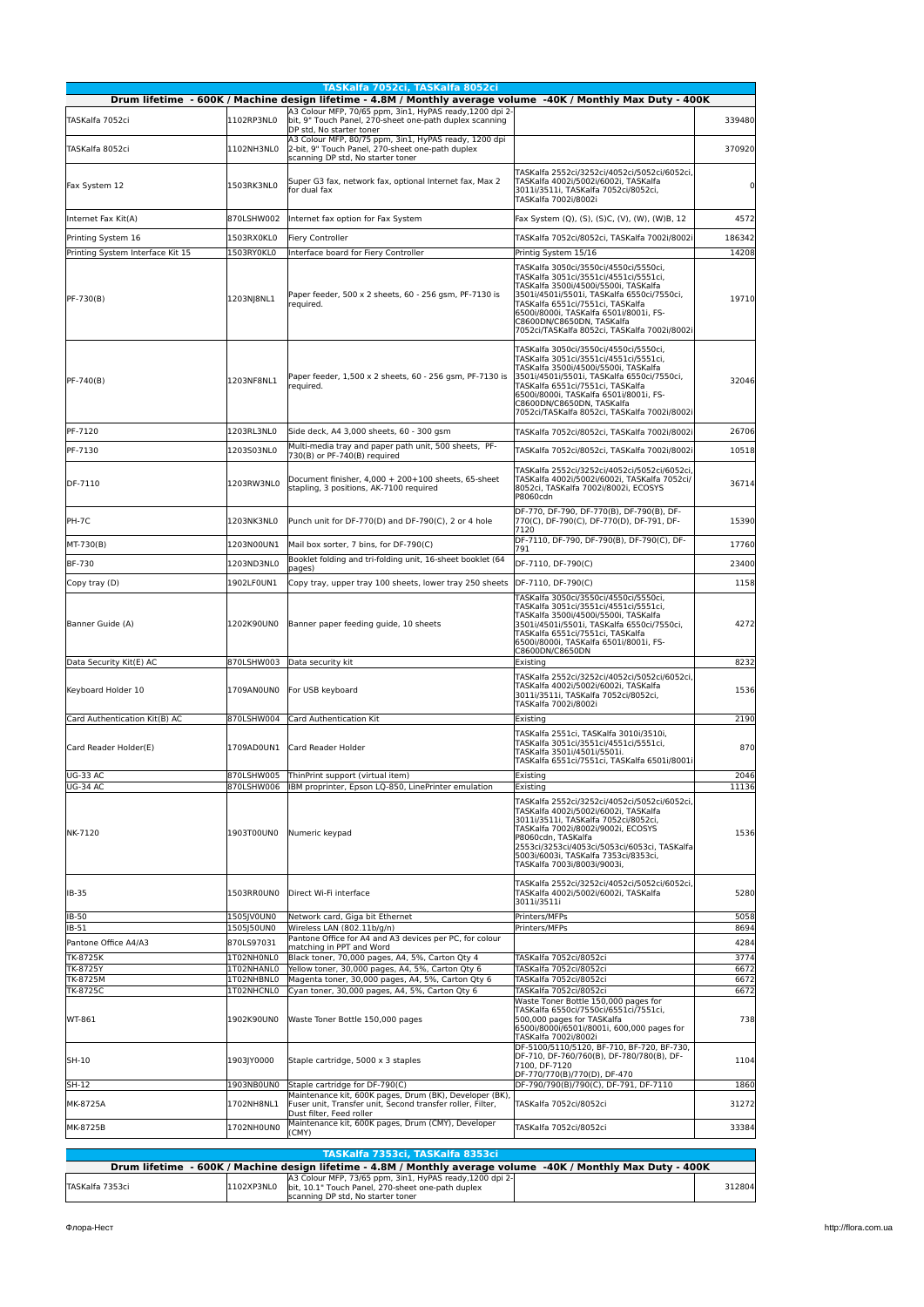| TASKalfa 8353ci                    | 1102XN3NL0               | A3 Colour MFP, 83/75 ppm, 3in1, HyPAS ready, 1200 dpi<br>2-bit, 10.1" Touch Panel, 270-sheet one-path duplex<br>scanning DP std, No starter toner |                                                                                                                                                                                                                                                                                                                                 | 341772         |
|------------------------------------|--------------------------|---------------------------------------------------------------------------------------------------------------------------------------------------|---------------------------------------------------------------------------------------------------------------------------------------------------------------------------------------------------------------------------------------------------------------------------------------------------------------------------------|----------------|
| Fax System 12                      | 1503RK3NL0               | Super G3 fax, network fax, optional Internet fax, Max 2<br>for dual fax                                                                           | TASKalfa 2552ci/3252ci/4052ci/5052ci/6052ci,<br>TASKalfa 4002i/5002i/6002i, TASKalfa<br>3011i/3511i, TASKalfa 7052ci/8052ci,<br>TASKalfa 7002i/8002i                                                                                                                                                                            | $\overline{0}$ |
| Internet Fax Kit(A)                | 870LSHW002               | Internet fax option for Fax System                                                                                                                | Fax System (Q), (S), (S)C, (V), (W), (W)B, 12                                                                                                                                                                                                                                                                                   | 4572           |
| Printing System 16                 | 1503RX0KL0               | Fiery Controller                                                                                                                                  | TASKalfa 7052ci/8052ci, TASKalfa 7002i/8002i                                                                                                                                                                                                                                                                                    | 186342         |
| Printing System Interface Kit 15   | 1503RY0KL0               | Interface board for Fiery Controller                                                                                                              | Printig System 15/16                                                                                                                                                                                                                                                                                                            | 14208          |
| PF-730(B)                          | 1203NJ8NL1               | Paper feeder, 500 x 2 sheets, 60 - 256 qsm, PF-7130 is<br>equired.                                                                                | TASKalfa 3050ci/3550ci/4550ci/5550ci,<br>TASKalfa 3051ci/3551ci/4551ci/5551ci,<br>TASKalfa 3500i/4500i/5500i, TASKalfa<br>3501i/4501i/5501i, TASKalfa 6550ci/7550ci,<br>TASKalfa 6551ci/7551ci, TASKalfa<br>6500i/8000i, TASKalfa 6501i/8001i, FS-<br>C8600DN/C8650DN, TASKalfa<br>7052ci/TASKalfa 8052ci, TASKalfa 7002i/8002i | 19710          |
| PF-740(B)                          | 1203NF8NL1               | Paper feeder, 1,500 x 2 sheets, 60 - 256 gsm, PF-7130 is<br>required.                                                                             | TASKalfa 3050ci/3550ci/4550ci/5550ci,<br>TASKalfa 3051ci/3551ci/4551ci/5551ci,<br>TASKalfa 3500i/4500i/5500i, TASKalfa<br>3501i/4501i/5501i, TASKalfa 6550ci/7550ci,<br>TASKalfa 6551ci/7551ci, TASKalfa<br>6500i/8000i, TASKalfa 6501i/8001i, FS-<br>C8600DN/C8650DN, TASKalfa<br>7052ci/TASKalfa 8052ci, TASKalfa 7002i/8002i | 32046          |
| PF-7120                            | 1203RL3NL0               | Side deck, A4 3,000 sheets, 60 - 300 gsm                                                                                                          | TASKalfa 7052ci/8052ci, TASKalfa 7002i/8002i                                                                                                                                                                                                                                                                                    | 26706          |
| PF-7130                            | 1203S03NL0               | Multi-media tray and paper path unit, 500 sheets, PF-<br>730(B) or PF-740(B) required                                                             | TASKalfa 7052ci/8052ci, TASKalfa 7002i/8002i                                                                                                                                                                                                                                                                                    | 10518          |
| DF-7110                            | 1203RW3NL0               | Document finisher. 4.000 + 200+100 sheets. 65-sheet<br>stapling, 3 positions, AK-7100 required                                                    | TASKalfa 2552ci/3252ci/4052ci/5052ci/6052ci,<br>TASKalfa 4002i/5002i/6002i, TASKalfa 7052ci/<br>8052ci. TASKalfa 7002i/8002i. ECOSYS<br>P8060cdn                                                                                                                                                                                | 36714          |
| PH-7C                              | 1203NK3NL0               | Punch unit for DF-770(D) and DF-790(C), 2 or 4 hole                                                                                               | DF-770, DF-790, DF-770(B), DF-790(B), DF-<br>770(C), DF-790(C), DF-770(D), DF-791, DF-<br>7120                                                                                                                                                                                                                                  | 15390          |
| MT-730(B)                          | 1203N00UN1               | Mail box sorter, 7 bins, for DF-790(C)                                                                                                            | DF-7110, DF-790, DF-790(B), DF-790(C), DF-<br>791                                                                                                                                                                                                                                                                               | 17760          |
| BF-730                             | 1203ND3NL0               | Booklet folding and tri-folding unit, 16-sheet booklet (64<br>pages)                                                                              | DF-7110, DF-790(C)                                                                                                                                                                                                                                                                                                              | 23400          |
| DF-7130                            | 1203SW3NL0               | Document finisher, 4,000 + 200+100 sheets, 100-sheet<br>stapling, 3 positions, AK-7110 required                                                   | TASKalfa 4053ci/5053ci/6053ci, TASKalfa<br>5003i/6003i, TASKalfa 9002i, TASKalfa 7003i/<br>8003i/9003i, TASKalfa 7353ci/8353ci                                                                                                                                                                                                  | 75642          |
| BF-9100                            | 1203SP5NL0               | Booklet folding and tri-folding unit for DF-7130, 16-sheet                                                                                        | DF-7130                                                                                                                                                                                                                                                                                                                         | 27714          |
|                                    |                          | booklet (64 pages)                                                                                                                                | TASKalfa 6550ci/7550ci, TASKalfa                                                                                                                                                                                                                                                                                                |                |
| Copy tray (D)                      | 1902LF0UN1               | Copy tray, upper tray 100 sheets, lower tray 250 sheets                                                                                           | 6551cu/7551ci, TASKalfa 6500i/8000i,<br>TASKalfa 6501i/8001i                                                                                                                                                                                                                                                                    | 1158           |
| Banner Guide(A)                    | 1202K90UN0               | Banner paper feeding guide, up to 10 sheets                                                                                                       | TASKalfa 3050ci/3550ci/4550ci/5550ci,<br>TASKalfa 3051ci/3551ci/4551ci/5551ci,<br>TASKalfa 3500i/4500i/5500i, TASKalfa<br>3501i/4501i/5501i, TASKalfa 6550ci/7550ci,<br>TASKalfa 6551ci/7551ci, TASKalfa<br>6500i/8000i, TASKalfa 6501i/8001i, FS-<br>C8600DN/C8650DN                                                           | 4272           |
| Data Security Kit                  |                          | Standard Data security (overwrite and encryption)                                                                                                 | Existing                                                                                                                                                                                                                                                                                                                        | $\overline{0}$ |
| Keyboard Holder 10                 | 1709AN0UN0               | For USB keyboard                                                                                                                                  | TASKalfa 2552ci/3252ci/4052ci/5052ci/6052ci,<br>TASKalfa 4002i/5002i/6002i, TASKalfa<br>3011i/3511i, TASKalfa 7052ci/8052ci,<br>TASKalfa 7002i/8002i                                                                                                                                                                            | 1536           |
| Card Authentication Kit(B) AC      | 870LSHW004               | Card Authentication Kit                                                                                                                           | Existing                                                                                                                                                                                                                                                                                                                        | 2190           |
| <b>UG-33 AC</b><br><b>UG-34 AC</b> | 870LSHW005<br>870LSHW006 | ThinPrint support (virtual item)<br>BM proprinter, Epson LQ-850, LinePrinter emulation                                                            | Existing<br>Existing                                                                                                                                                                                                                                                                                                            | 2046<br>11136  |
| NK-7120                            | 1903T00UN0               | Numeric keypad                                                                                                                                    | TASKalfa 2552ci/3252ci/4052ci/5052ci/6052ci.<br>TASKalfa 4002i/5002i/6002i, TASKalfa<br>3011i/3511i, TASKalfa 7052ci/8052ci,<br>TASKalfa 7002i/8002i/9002i, ECOSYS<br>P8060cdn, TASKalfa<br>2553ci/3253ci/4053ci/5053ci/6053ci, TASKalfa<br>5003i/6003i. TASKalfa 7353ci/8353ci.<br>TASKalfa 7003i/8003i/9003i,                 | 1536           |
| IB-35                              | 1503RR0UN0               | Direct Wi-Fi interface                                                                                                                            | TASKalfa 2552ci/3252ci/4052ci/5052ci/6052ci,<br>TASKalfa 4002i/5002i/6002i, TASKalfa<br>3011i/3511i                                                                                                                                                                                                                             | 5280           |
| IB-50<br>IB-51                     | 1505JV0UN0<br>1505J50UN0 | Network card, Giga bit Ethernet<br>Wireless LAN (802.11b/g/n)                                                                                     | Printers/MFPs<br>Printers/MFPs                                                                                                                                                                                                                                                                                                  | 5058<br>8694   |
| TK-8735K                           | 1T02XN0NL0               | Black toner, 85,000 pages, A4, 5%, Carton Qty 4, This will<br>replace TK-8725K (70K, 5%) around Feb/Mar 2020. TK-<br>8725K will be discontinued.  | TASKalfa 7052ci/8052ci, TASKalfa<br>7353ci/8353ci                                                                                                                                                                                                                                                                               | 4536           |
| TK-8735Y                           | 1T02XNANL0               | Yellow toner, 40,000 pages, A4, 5%, Carton Qty 6, This<br>will replace TK-8725Y (30K, 5%) around Feb/Mar 2020.<br>TK-8725Y will be discontinued.  | TASKalfa 7052ci/8052ci, TASKalfa<br>7353ci/8353ci                                                                                                                                                                                                                                                                               | 8796           |
| TK-8735M                           | 1T02XNBNL0               | Magenta toner, 40,000 pages, A4, 5%, Carton Qty 6, This<br>will replace TK-8725M (30K, 5%) around Feb/Mar 2020.<br>TK-8725M will be discontinued. | TASKalfa 7052ci/8052ci, TASKalfa<br>7353ci/8353ci                                                                                                                                                                                                                                                                               | 8796           |
| TK-8735C                           | 1T02XNCNL0               | Cyan toner, 40,000 pages, A4, 5%, Carton Qty 6, This will<br>replace TK-8725C (30K, 5%) around Feb/Mar 2020. TK-<br>8725C will be discontinued.   | TASKalfa 7052ci/8052ci, TASKalfa<br>7353ci/8353ci                                                                                                                                                                                                                                                                               | 8796           |
| WT-861                             | 1902K90UN0               | Waste Toner Bottle 150,000 pages                                                                                                                  | Waste Toner Bottle 150,000 pages for<br>TASKalfa 6550ci/7550ci/6551ci/7551ci,<br>500,000 pages for TASKalfa<br>6500i/8000i/6501i/8001i, 600,000 pages for<br>TASKalfa 7002i/8002i                                                                                                                                               | 738            |
| SH-10                              | 1903JY0000               | Staple cartridge, 5000 x 3 staples for DF-7100, DF-7120,<br>BF-730/9100                                                                           | DF-5100/5110/5120, BF-710, BF-720, BF-730,<br>BF-9100, DF-710, DF-760/760(B), DF-<br>780/780(B), DF-7100, DF-7120<br>DF-770/770(B)/770(D), DF-470                                                                                                                                                                               | 1104           |
| SH-12<br>SH-14                     | 1903NB0UN0<br>1903S80UN0 | Staple cartridge 5000 x 3 staples for DF-7110<br>Staple cartridge 5000 x 5 staples for DF-7130                                                    | DF-790/790(B)/790(C), DF-791, DF-7110<br>DF-7130                                                                                                                                                                                                                                                                                | 1860<br>4314   |
|                                    |                          | Maintenance kit, 600K pages, Drum (BK), Developer (BK)                                                                                            |                                                                                                                                                                                                                                                                                                                                 |                |
| MK-8725A<br>MK-8725B               | 1702NH8NL1<br>1702NH0UN0 | Fuser unit, Transfer unit, Second transfer roller, Filter,<br>Dust filter, Feed roller<br>Maintenance kit, 600K pages, Drum (CMY), Developer      | TASKalfa 7052ci/8052ci<br>TASKalfa 7052ci/8052ci                                                                                                                                                                                                                                                                                | 31272<br>33384 |
|                                    |                          | (CMY)                                                                                                                                             |                                                                                                                                                                                                                                                                                                                                 |                |

| <b>Расходные материалы</b> |            |                  |                              |      |
|----------------------------|------------|------------------|------------------------------|------|
|                            |            | <b>TONER KIT</b> |                              |      |
| TK-1100                    | 1T02M10NX0 |                  | Black toner, 2,100 pages, A4 | 1638 |
| TK-1115                    | 1T02M50NLV | FS-1041          | Black toner, 1,600 pages, A4 | 2160 |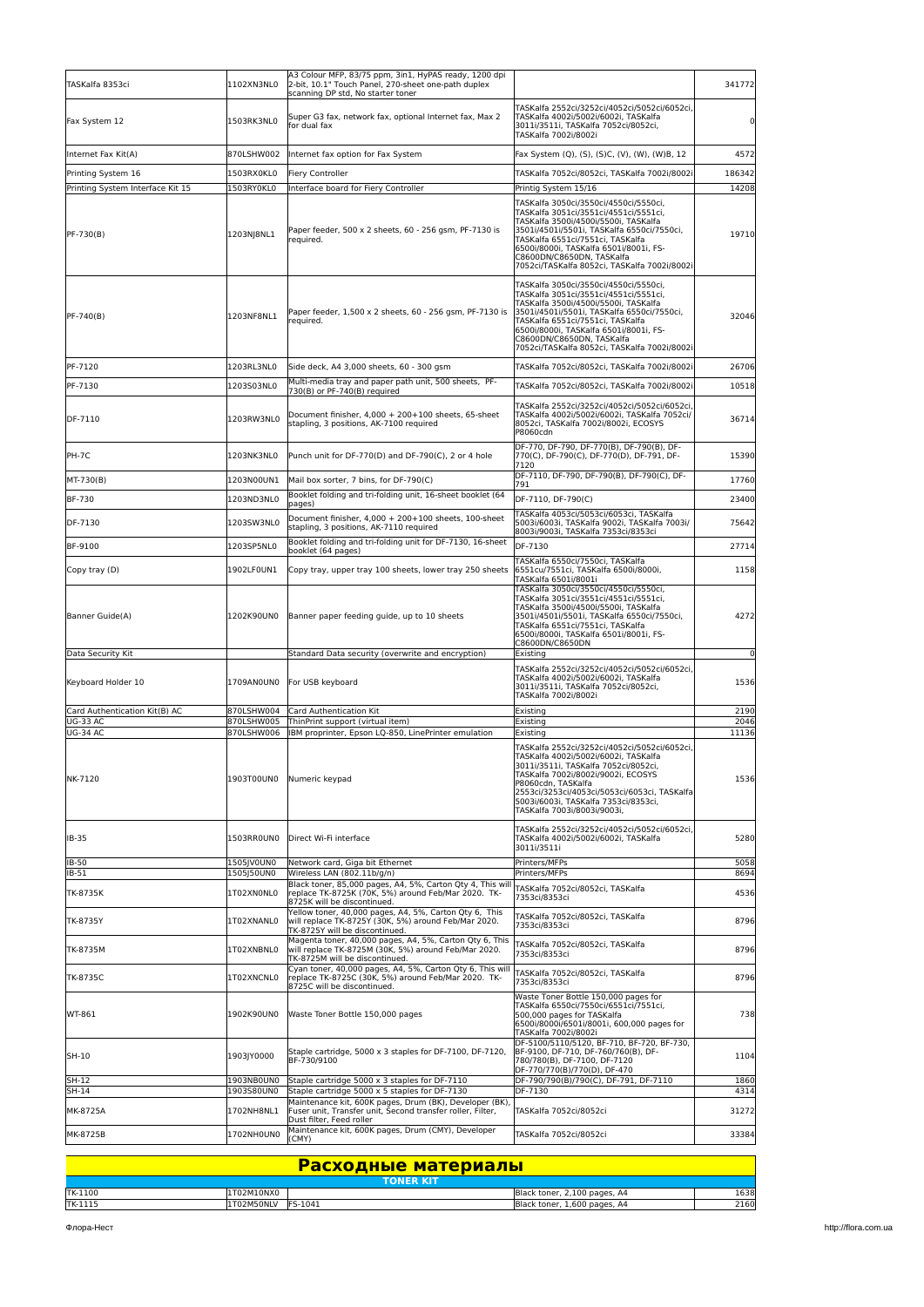| TK-1125                  | 1T02M70NLV             | <b>FS-1061DN</b>                                                                | Black toner, 2,100 pages, A4                                                  | 1860         |
|--------------------------|------------------------|---------------------------------------------------------------------------------|-------------------------------------------------------------------------------|--------------|
| TK-1110                  | 1T02M50NXV             | Black toner, 2,500 pages, A4                                                    | FS-1040, FS-1020MFP, 1120MFP                                                  | 1230         |
| TK-1120                  | 1T02M70NXV             | Black toner, 3,000 pages, A4                                                    | FS-1060DN, FS-1025MFP, 1125MFP                                                | 1266         |
| TK-1140                  | 1T02ML0NLC             | FS-1035MFP/DP, 1135MFP, ECOSYS M2035dn, M2535dn                                 | Toner Black, 7,200 pages, A4                                                  | 2922         |
|                          |                        |                                                                                 |                                                                               |              |
| TK-1130                  | 1T02MJ0NLC             | FS-1030MFP, 1030MFP/DP, 1130MFP, ECOSYS                                         | Toner Black, 3,000 pages, A4                                                  | 2424         |
|                          |                        | M2030dn(PN) ECOSYS M2530dn                                                      |                                                                               |              |
| TK-100                   | 370PU5KW               | KM-1500                                                                         | Toner kit 6,000 pages (A4, 5%)                                                | 1674         |
| TK-110                   | 1T02FV0DE0             | FS-720/820/920, FS-1016/1116MFP                                                 | Toner kit Black 6,000 pages (A4, 5%)                                          | 3186         |
| <b>TK-110E</b>           | 1T02FV0DE1             | FS-720/820/920, FS-1016/1116MFP                                                 | Toner kit Black 2,000 pages (A4, 5%)                                          | 1848         |
| TK-120                   | 1T02G60DE0             | FS-1030D/DN                                                                     | Toner kit 7,200 pages (A4, 5%)                                                | 3126         |
| TK-130                   | 1T02HS0EUC             | FS-1300D/DN,1350DN, 1028MFP,1028MFP/DP,1128MFP                                  | Toner kit Black 7,200 pages (A4, 5%)                                          | 3594         |
|                          |                        |                                                                                 |                                                                               |              |
| TK-140                   | 1T02H50EUC             | FS-1100(N)                                                                      | Toner kit 4,000 pages (A4, 5%)                                                | 2538         |
| <b>TK-150C</b>           | 1T05JKCNL0             | FS-C1020MFP/C1020MFP+                                                           | Toner kit Cyan 6,000 pages (A4, 5%)                                           | 6882         |
| <b>TK-150K</b>           | 1T05JK0NL0             | FS-C1020MFP/C1020MFP+                                                           | Toner kit Black 6,500 pages (A4, 5%)                                          | 5292         |
| <b>TK-150M</b>           | 1T05JKBNL0             | FS-C1020MFP/C1020MFP+                                                           | Toner kit Magenta 6,000 pages (A4, 5%)                                        | 6882         |
| <b>TK-150Y</b>           | 1T05JKANL0             | FS-C1020MFP/C1020MFP+                                                           | Toner kit Yellow 6,000 pages (A4, 5%)                                         | 6882         |
| <b>TK-16H</b>            | 37027016               | FS-600/680/800                                                                  | Toner Kit 10,000 pages (A4, 5%)                                               | 2412         |
| TK-17                    | 1T02BX0EU0             | FS-1000/+/1010/1050                                                             | Toner kit 6,000 pages (A4, 5%)                                                | 3018         |
| <b>TK-18</b>             | 1T02FM0EU0             | FS-1018MFP/1118MFP                                                              | Toner kit 7,200 pages (A4, 5%)                                                | 3018         |
| TK-18                    | 1T02FM0EU0             | FS-1020D/DN/FS-1018/1118MFP                                                     | Toner kit 7,200 pages (A4, 5%)                                                | 3018         |
|                          |                        |                                                                                 |                                                                               |              |
| <b>TK-20H</b>            | 37027020               | FS-1700/1700+/3700/3700+/6700/6900                                              | Toner Kit 33,000 pages (A4, 5%)                                               | 4488         |
| TK-25                    | 37027025               | FS-1200                                                                         | Toner Kit 5,000 pages (A4, 5%)                                                | 3396         |
| <b>TK-30H</b>            | 37027030               | FS-7000/7000+/9000                                                              | Toner Kit 10,000 pages (A4, 5%)                                               | 6312         |
| TK-310                   | 1T02F80EUC             | FS-2000D/DN/3900DN/4000DN                                                       | Toner kit 12,000 pages (A4, 5%)                                               | 3000         |
| TK-3110                  | 1T02MT0NLV             | FS-4100DN (FS-4200DN, 4300DN)                                                   | Black toner, 15,500 pages, A4                                                 | 3810         |
| TK-3130                  | 1T02LV0NL0             | FS-4200DN, 4300DN, ECOSYS M3550idn, M3560idn                                    | Black toner, 25,000 pages, A4                                                 | 4188         |
| TK-320                   | 1T02F90EUC             | FS-3900DN/4000DN                                                                | Toner kit 15,000 pages (A4, 5%)                                               | 3102         |
| TK-330                   | 1T02GA0EUC             | <b>FS-4000DN</b>                                                                | Toner kit 20,000 pages (A4, 5%)                                               | 3252         |
| TK-340                   | 1T02J00EUC             | FS-2020D/DN                                                                     | Toner kit Black 12,000 pages (A4, 5%)                                         | 3000         |
|                          |                        | FS-3920DN, FS-3040MFP/3140MFP,                                                  |                                                                               |              |
| <b>TK-350B</b>           | 1T02LX0NLC             | FS-3040MFP+/3140MFP+, FS-3540MFP/3640MFP                                        | Toner kit Black 15,000 pages (A4, 5%)                                         | 3228         |
| TK-360                   | 1T02J20EUC             | FS-4020DN                                                                       | Toner kit Black 20,000 pages (A4, 5%)                                         | 3252         |
| TK-400                   | 370PA0KL               | FS-6020                                                                         | Toner kit 20,000 pages (A4, 5%)                                               | 4260         |
| TK-410                   | 370AM010               | KM-1620/1635/1650/2020/2035/2050                                                | Toner kit 15,000 pages (A4, 5%)                                               | 2226         |
| TK-420                   | 370AR010               | KM-2550                                                                         |                                                                               | 1818         |
|                          |                        |                                                                                 | Toner kit 15,000 pages (A4, 5%)                                               |              |
| TK-435                   | 1T02KH0NL0             | TASKalfa 180,220,181,221                                                        | Toner kit Black 15,000 pages (A4, 5%)                                         | 2310         |
| TK-440                   | 1T02F70EU0             | FS-6950DN                                                                       | Toner kit 12,000 pages (A4, 5%)                                               | 3102         |
| TK-450                   | 1T02J50EU0             | <b>FS-6970DN</b>                                                                | Toner kit Black 15,000 pages (A4, 5%)                                         | 3624         |
| TK-475                   | 1T02K30NL0             | Black toner 15,000 pages, A4, ISO/IEC 19752, Carton Qty                         | FS-6025MFP, 6025MFP/B, FS-6030MFP, FS-                                        | 3090         |
|                          |                        |                                                                                 | 6525MFP, FS-6530MFP                                                           |              |
| <b>TK-500C</b>           | 370PD5KW               | FS-C5016N                                                                       | Toner kit Cyan 8,000 pages (A4, 5%)                                           | 4806         |
| <b>TK-500K</b>           | 370PD0KW               | FS-C5016N                                                                       | Toner kit Black 8,000 pages (A4, 5%)                                          | 3174         |
| <b>TK-500M</b>           | 370PD4KW               | FS-C5016N                                                                       | Toner kit Magenta 8,000 pages (A4, 5%)                                        | 4806         |
| <b>TK-500Y</b>           | 370PD3KW               | FS-C5016N                                                                       | Toner kit Yellow 8,000 pages (A4, 5%)                                         | 4806         |
| <b>TK-50H</b>            | 370QA0KX               | FS-1900                                                                         | Toner kit 15,000 pages (A4, 5%)                                               | 4698         |
| <b>TK-510C</b>           | 1T02F3CEU0             | FS-C5025N/C5030N/FS-C5020N                                                      | Toner kit Cyan 8,000 pages (A4, 5%)                                           | 5238         |
| <b>TK-510K</b>           | 1T02F30EU0             | FS-C5025N/C5030N/FS-C5020N                                                      | Toner kit Black 8,000 pages (A4, 5%)                                          | 3438         |
| <b>TK-510M</b>           | 1T02F3BEU0             | FS-C5025N/C5030N/FS-C5020N                                                      | Toner kit Magenta 8,000 pages (A4, 5%)                                        | 5238         |
| TK-510Y                  | 1T02F3AEU0             | FS-C5025N/C5030N/FS-C5020N                                                      | Toner kit Yellow 8,000 pages (A4, 5%)                                         | 5238         |
| <b>TK-5135C</b>          | 1T02PACNL0             | TASKalfa 265ci TASKalfa 266ci                                                   | Toner kit Cyan 5,000 pages (A4, 5%)                                           | 2412         |
|                          |                        |                                                                                 |                                                                               | 2490         |
| TK-5135K                 | 1T02PA0NL0             | TASKalfa 265ci TASKalfa 266ci                                                   | Toner kit Black 10,000 pages (A4, 5%)                                         |              |
| TK-5135M                 | 1T02PABNL0             | TASKalfa 265ci TASKalfa 266ci                                                   | Toner kit Magenta 5,000 pages (A4, 5%)                                        | 2412         |
| TK-5135Y                 | 1T02PAANL0             | TASKalfa 265ci TASKalfa 266ci                                                   | Toner kit Yellow 5,000 pages (A4, 5%)                                         | 2412         |
| <b>TK-520C</b>           | 1T02HJCEU0             | FS-C5015N                                                                       | Toner kit Yellow 4,000 pages (A4, 5%)                                         | 3468         |
| <b>TK-520K</b>           | 1T02HJ0EU0             | <b>FS-C5015N</b>                                                                | Toner kit Black 6,000 pages (A4, 5%)                                          | 3468         |
| <b>TK-520M</b>           | 1T02HJBEU0             | FS-C5015N                                                                       | Toner kit Magenta 4,000 pages (A4, 5%)                                        | 3468         |
| <b>TK-520Y</b>           | 1T02HJAEU0             | <b>FS-C5015N</b>                                                                | Toner kit Cyan 4,000 pages (A4, 5%)                                           | 3468         |
| TK-5305K                 | 1T02VM0NL0             | TASKalfa 350ci                                                                  | Black toner: 12,000 pages A4, 5%                                              | 1944         |
| TK-5305C                 | 1T02VMCNL0             | TASKalfa 350ci                                                                  | Cyan toner: 6,000 pages A4, 5%                                                | 2568         |
| TK-5305M                 | 1T02VMBNL0             | TASKalfa 350ci                                                                  | Magenta toner: 6,000 pages A4, 5%                                             | 2568         |
| TK-5305Y                 | 1T02VMANL0             | TASKalfa 350ci                                                                  | Yellow toner: 6,000 pages A4, 5%                                              | 2568         |
| <b>TK-540C</b>           | 1T02HLCEU0             | <b>FS-C5100DN</b>                                                               | Toner kit Yellow 4,000 pages (A4, 5%)                                         | 4470         |
|                          |                        |                                                                                 |                                                                               | 2820         |
| <b>TK-540K</b>           | 1T02HL0EU0             | <b>FS-C5100DN</b>                                                               | Toner kit Black 5,000 pages (A4, 5%)                                          |              |
| TK-540M                  | 1T02HLBEU0             | <b>IFS-C5100DN</b>                                                              | Toner kit Magenta 4,000 pages (A4, 5%)                                        | 44 7 C       |
| <b>TK-540Y</b>           | 1T02HLAEU0             | <b>FS-C5100DN</b>                                                               | Toner kit Cyan 4,000 pages (A4, 5%)                                           | 4470         |
| <b>TK-55</b>             | 370QC0KX               | FS-1920                                                                         | Toner kit 15,000 pages (A4, 5%)                                               | 3606         |
| <b>TK-550C</b>           | 1T02HMCEU0             | <b>FS-C5200DN</b>                                                               | Toner kit Yellow 6,000 pages (A4, 5%)                                         | 4962         |
| <b>TK-550K</b>           | 1T02HM0EU0             | FS-C5200DN                                                                      | Toner kit Black 7,000 pages (A4, 5%)                                          | 3642         |
| <b>TK-550M</b>           | 1T02HMBEU0             | <b>FS-C5200DN</b>                                                               | Toner kit Magenta 6,000 pages (A4, 5%)                                        | 4962         |
| <b>TK-550Y</b>           | 1T02HMAEU0             | <b>FS-C5200DN</b>                                                               | Toner kit Cyan 6,000 pages (A4, 5%)                                           | 4962         |
| <b>TK-560C</b>           | 1T02HNCEU0             | FS-C5300DN, FS-C5350DN, ECOSYS P6030cdn                                         | Toner kit Cyan 10,000 pages (A4, 5%)                                          | 6300         |
| <b>TK-560K</b>           | 1T02HN0EU0             | FS-C5300DN, FS-C5350DN, ECOSYS P6030cdn                                         | Toner kit Black 12,000 pages (A4, 5%)                                         | 5010         |
| <b>TK-560M</b>           | 1T02HNBEU0             | FS-C5300DN, FS-C5350DN, ECOSYS P6030cdn                                         | Toner kit Magenta 10,000 pages (A4, 5%)                                       | 6300         |
| <b>TK-560Y</b>           | 1T02HNAEU0             | FS-C5300DN, FS-C5350DN, ECOSYS P6030cdn                                         | Toner kit Yellow 10,000 pages (A4, 5%)                                        | 6300         |
| <b>TK-570C</b>           | 1T02HGCEU0             | FS-C5400DN, ECOSYS P7035cdn                                                     | Toner kit Cyan 12,000 pages (A4, 5%)                                          | 5556         |
| <b>TK-570K</b>           | 1T02HG0EU0             | FS-C5400DN, ECOSYS P7035cdn                                                     | Toner kit Black 16,000 pages (A4, 5%)                                         | 5118         |
|                          | 1T02HGBEU0             |                                                                                 |                                                                               |              |
| <b>TK-570M</b>           | 1T02HGAEU0             | FS-C5400DN, ECOSYS P7035cdn                                                     | Toner kit Magenta 12,000 pages (A4, 5%)                                       | 5556         |
| <b>TK-570Y</b>           |                        | FS-C5400DN, ECOSYS P7035cdn                                                     | Toner kit Yellow 12,000 pages (A4, 5%)                                        | 5556         |
| <b>TK-580K</b>           | 1T02KT0NL0             | FS-C5150DN, ECOSYS P6021cdn                                                     | Black toner, 3,500 pages, A4                                                  | 1734         |
| <b>TK-580C</b>           | 1T02KTCNL0             | FS-C5150DN, ECOSYS P6021cdn                                                     | Cyan toner, 2,800 pages A4                                                    | 2748         |
| <b>TK-580M</b>           | 1T02KTBNL0             | FS-C5150DN. ECOSYS P6021cdn                                                     | Magenta toner, 2,800 pages A4                                                 | 2748         |
| <b>TK-580Y</b>           |                        |                                                                                 |                                                                               | 2748         |
|                          | 1T02KTANL0             | FS-C5150DN, ECOSYS P6021cdn                                                     | Yellow toner, 2,800 pages A4                                                  |              |
| TK-590K                  |                        | FS-C2x26MFP, FS-C2x26MFP+, FS-C2526MFP, FS-                                     |                                                                               |              |
|                          | 1T02KV0NL0             | C2626MFP, FS-C5150DN, FS-C5250DN, ECOSYS P6021dn,                               | Black toner: 7,000 pages A4                                                   | 3282         |
|                          |                        | ECOSYS P6026cdn, ECOSYS M6x26cdn                                                |                                                                               |              |
|                          |                        | FS-C2x26MFP, FS-C2x26MFP+, FS-C2526MFP, FS-                                     |                                                                               |              |
| <b>TK-590C</b>           | 1T02KVCNL0             | C2626MFP, FS-C5150DN, FS-C5250DN, ECOSYS P6021dn, Cyan toner: 5,000 pages A4    |                                                                               | 3738         |
|                          |                        | ECOSYS P6026cdn, ECOSYS M6x26cdn                                                |                                                                               |              |
|                          |                        | FS-C2x26MFP, FS-C2x26MFP+, FS-C2526MFP, FS-                                     |                                                                               |              |
| <b>TK-590M</b>           | 1T02KVBNL0             | C2626MFP, FS-C5150DN, FS-C5250DN, ECOSYS P6021dn,                               | Magenta toner: 5,000 pages A4                                                 | 3738         |
|                          |                        | ECOSYS P6026cdn, ECOSYS M6x26cdn<br>FS-C2x26MFP, FS-C2x26MFP+, FS-C2526MFP, FS- |                                                                               |              |
| <b>TK-590Y</b>           | 1T02KVANL0             | C2626MFP, FS-C5150DN, FS-C5250DN, ECOSYS P6021dn,                               | Yellow toner: 5,000 pages A4                                                  | 3738         |
|                          |                        | ECOSYS P6026cdn, ECOSYS M6x26cdn                                                |                                                                               |              |
| TK-60                    | 37027060               | FS-1800/+/3800                                                                  | Toner kit 20,000 pages (A4, 5%)                                               | 4398         |
|                          |                        |                                                                                 |                                                                               |              |
| TK-6305                  | 1T02LH0NL1             | TASKalfa 3500i/4500i/5500i, TASKalfa 3501i/4501i/5501i                          | Black toner, 35,000 pages, A4, 6%                                             | 3924         |
| TK-65                    | 370QD0KX               | FS-3820N/3830N                                                                  | Toner kit 20,000 pages (A4, 5%)                                               | 5010         |
| TK-655                   | 1T02FB0EU0             | KM-6030/8030                                                                    | Toner kit 47,000 pages (A4, 5%)                                               | 3036         |
| TK-665                   | 1T02KP0NL0             | TASKalfa 620/820                                                                | Toner kit Black 55,000 pages (A4, 5%)                                         | 3570         |
|                          |                        |                                                                                 |                                                                               |              |
| TK-675                   | 1T02H00EU0             | KM-2540/2560/3040/3060                                                          | Toner kit Black 20,000 pages (A4, 5%)                                         | 2994         |
| TK-685                   | 1T02K50NL0             | TASKalfa 300i                                                                   | Toner kit Black 20,000 pages (A4, 5%)                                         | 2550         |
| TK-70                    | 370AC010               | FS-9100DN/9500DN/9120DN/9520DN                                                  | Toner kit 40,000 pages (A4, 5%)                                               | 5532         |
| TK-715                   | 1T02GR0EU0             | KM-3050/4050/5050                                                               | Toner kit 34,000 pages (A4, 5%)                                               | 4230         |
| TK-725<br><b>TK-800C</b> | 1T02KR0NL0<br>370PB5KL | TASKalfa 420i/520i<br>FS-C8008N/DN                                              | Toner kit Black 34,000 pages (A4, 5%)<br>Toner kit Cyan 10,000 pages (A4, 5%) | 4434<br>5952 |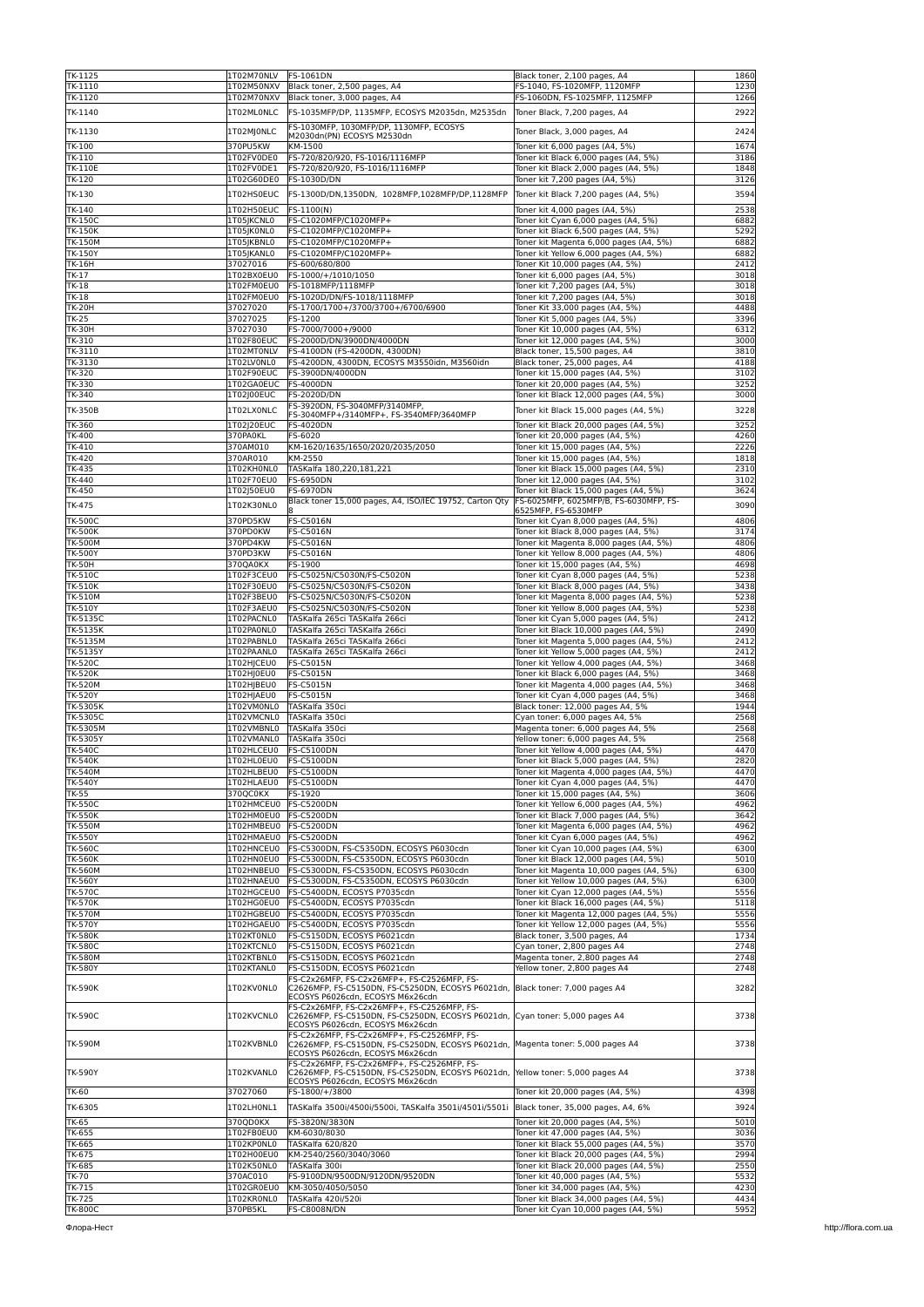| <b>TK-800K</b>              | 370PB0KL   | <b>FS-C8008N/DN</b>                            | Toner kit Black 25,000 pages (A4, 5%)                 | 5190         |
|-----------------------------|------------|------------------------------------------------|-------------------------------------------------------|--------------|
| TK-800M                     | 370PB4KL   | <b>FS-C8008N/DN</b>                            | Toner kit Magenta 10,000 pages (A4, 5%)               | 5952         |
| <b>TK-800Y</b>              | 370PB3KL   | <b>FS-C8008N/DN</b>                            | Toner kit Yellow 10,000 pages (A4, 5%)                | 5952         |
| <b>TK-805C</b>              | 370AL510   | KM-C850/C850D                                  | Toner kit 10,000 pages (A4, 5%)                       | 5622         |
| <b>TK-805K</b>              | 370AL010   | KM-C850/C850D                                  | Toner kit 25,000 pages (A4, 5%)                       | 4914         |
| TK-805M                     | 370AL410   | KM-C850/C850D                                  | Toner kit 10,000 pages (A4, 5%)                       | 5622         |
| <b>TK-805Y</b>              | 370AL310   | KM-C850/C850D                                  | Toner kit 10,000 pages (A4, 5%)                       | 5622         |
| <b>TK-810C</b>              | 370PC5KL   | FS-C8026N                                      | Toner kit Cyan 20,000 pages (A4, 5%)                  | 9156         |
| TK-810K                     | 370PC0KL   | <b>FS-C8026N</b>                               | Toner kit Black 20,000 pages (A4, 5%)                 | 5622         |
| <b>TK-810M</b>              | 370PC4KL   | FS-C8026N                                      | Toner kit Magenta 20,000 pages (A4, 5%)               | 9156         |
| TK-810Y                     | 370PC3KL   | FS-C8026N                                      | Toner kit Yellow 20,000 pages (A4, 5%)                | 9156         |
| <b>TK-815C</b>              | 370AN510   | KM-C2630/C2630D                                | Toner kit 20,000 pages (A4, 5%)                       | 9474         |
| TK-815K                     | 370AN010   | KM-C2630/C2630D                                | Toner kit 20,000 pages (A4, 5%)                       | 2724         |
| TK-815M                     | 370AN410   | KM-C2630/C2630D                                | Toner kit 20,000 pages (A4, 5%)                       | 9474         |
| TK-815Y                     | 370AN310   | KM-C2630/C2630D                                | Toner kit 20,000 pages (A4, 5%)                       | 9474         |
| <b>TK-820C</b>              | 1T02HPCEU0 | <b>FS-C8100DN</b>                              | Toner kit Yellow 7,000 pages (A4, 5%)                 | 3810         |
| TK-820K                     | 1T02HP0EU0 | <b>FS-C8100DN</b>                              | Toner kit Black 15,000 pages (A4, 5%)                 | 4050         |
| <b>TK-820M</b>              | 1T02HPBEU0 | <b>FS-C8100DN</b>                              | Toner kit Magenta 7,000 pages (A4, 5%)                | 3810         |
| <b>TK-820Y</b>              | 1T02HPAEU0 | <b>FS-C8100DN</b>                              | Toner kit Cyan 7,000 pages (A4, 5%)                   | 381C         |
| <b>TK-825C</b>              | 1T02FZCEU0 | KM-C2520/C3225/C3232/C2525E/C3232E/C4035E      | Toner kit 7,000 pages (A4, 5%)                        | 2778         |
| TK-825K                     | 1T02FZ0EU0 | KM-C2520/C3225/C3232/C2525E/C3232E/C4035E      | Toner kit 15,000 pages (A4, 5%)                       | 2034         |
| TK-825M                     | 1T02FZBEU0 | KM-C2520/C3225/C3232/C2525E/C3232E/C4035E      | Toner kit 7,000 pages (A4, 5%)                        | 2778         |
| TK-825Y                     | 1T02FZAEU0 | KM-C2520/C3225/C3232/C2525E/C3232E/C4035E      | Toner kit 7,000 pages (A4, 5%)                        | 2778         |
|                             | 1T02LK0NLC | TASKalfa 3050ci/3550ci, TASKalfa 3051ci/3551ci |                                                       | 2502         |
| TK-8305K                    |            |                                                | Black toner, 25,000 pages, A4, 5%                     |              |
| TK-8305Y                    | 1T02LKANL0 | TASKalfa 3050ci/3550ci, TASKalfa 3051ci/3551ci | Yellow toner, 15,000 pages, A4, 5%                    | 3678         |
| TK-8305M                    | 1T02LKBNL0 | TASKalfa 3050ci/3550ci, TASKalfa 3051ci/3551ci | Magenta toner, 15,000 pages, A4, 5%                   | 3678         |
| TK-8305C<br><b>TK-8505K</b> | 1T02LKCNL0 | TASKalfa 3050ci/3550ci, TASKalfa 3051ci/3551ci | Cyan toner, 15,000 pages, A4, 5%                      | 3678<br>3000 |
|                             | 1T02LC0NLC | TASKalfa 4550ci/5550ci, TASKalfa 4551ci/5551ci | Black toner, 30,000 pages, A4, 5%                     |              |
| TK-8505Y                    | 1T02LCANL0 | TASKalfa 4550ci/5550ci, TASKalfa 4551ci/5551ci | Yellow toner, 20,000 pages, A4, 5%                    | 4758         |
| TK-8505M                    | 1T02LCBNL0 | TASKalfa 4550ci/5550ci, TASKalfa 4551ci/5551ci | Magenta toner, 20,000 pages, A4, 5%                   | 4758         |
| TK-8505C                    | 1T02LCCNL0 | TASKalfa 4550ci/5550ci, TASKalfa 4551ci/5551ci | Cyan toner, 20,000 pages, A4, 5%                      | 4758         |
| TK-8315C                    | 1T02MVCNL0 | TASKalfa 2550ci                                | Toner kit Cyan 6,000 pages (A4, 5%)                   | 1410         |
| TK-8315K                    | 1T02MV0NL0 | TASKalfa 2550ci                                | Toner kit Black 12,000 pages (A4, 5%)                 | 1350         |
| <b>TK-8315M</b>             | 1T02MVBNL0 | TASKalfa 2550ci                                | Toner kit Magenta 6,000 pages (A4, 5%)                | 1410         |
| TK-8315Y                    | 1T02MVANL0 | TASKalfa 2550ci                                | Toner kit Yellow 6,000 pages (A4, 5%)                 | 1410         |
| <b>TK-8325K</b>             | 1T02NP0NL0 | TASKalfa 2551ci                                | Black toner, 18,000 pages, A4, 5%                     | 2106         |
| TK-8325Y                    | 1T02NPANL0 | TASKalfa 2551ci                                | Yellow toner, 12,000 pages, A4, 5%                    | 2940         |
| TK-8325M                    | 1T02NPBNL0 | TASKalfa 2551ci                                | Magenta toner, 12,000 pages, A4                       | 2940         |
| TK-8325C                    | 1T02NPCNL0 | TASKalfa 2551ci                                | Cyan toner, 12,000 pages, A4, 5%                      | 2940         |
| <b>TK-855C</b>              | 1T02H7CEU0 | TASKalfa 400ci/500ci/552ci                     | Toner kit Cyan 18,000 pages (A4, 5%)                  | 4986         |
| TK-855K                     | 1T02H70EU0 | TASKalfa 400ci/500ci/552ci                     | Toner kit Black 25,000 pages (A4, 5%)                 | 3438         |
| <b>TK-855M</b>              | 1T02H7BEU0 | TASKalfa 400ci/500ci/552ci                     | Toner kit Magenta 18,000 pages (A4, 5%)               | 4986         |
| TK-855Y                     | 1T02H7AEU0 | TASKalfa 400ci/500ci/552ci                     | Toner kit Yellow 18,000 pages (A4, 5%)                | 4986         |
| <b>TK-865C</b>              | 1T02JZCEU0 | TASKalfa 250ci/300ci                           | Toner kit Cyan 12,000 pages (A4, 5%)                  | 3444         |
| TK-865K                     | 1T02JZ0EU0 | TASKalfa 250ci/300ci                           | Toner kit Black 20,000 pages (A4, 5%)                 | 2748         |
| TK-865M                     | 1T02JZBEU0 | TASKalfa 250ci/300ci                           | Toner kit Magenta 12,000 pages (A4, 5%)               | 3444         |
| <b>TK-865Y</b>              | 1T02JZAEU0 | TASKalfa 250ci/300ci                           | Toner kit Yellow 12,000 pages (A4, 5%)                | 3444         |
| <b>TK-880C</b>              | 1T02KACNL0 | <b>FS-C8500DN</b>                              | Toner kit Cyan 18,000 pages (A4, 5%)                  | 8406         |
| <b>TK-880K</b>              | 1T02KA0NL0 | <b>FS-C8500DN</b>                              | Toner kit Black 25,000 pages (A4, 5%)                 | 5790         |
| <b>TK-880M</b>              | 1T02KABNL0 | <b>FS-C8500DN</b>                              | Toner kit Magenta 18,000 pages (A4, 5%)               | 8406         |
| <b>TK-880Y</b>              | 1T02KAANL0 | <b>FS-C8500DN</b>                              | Toner kit Yellow 18,000 pages (A4, 5%)                | 8406         |
| TK-950                      | 1T05H60N20 | KM-3650w                                       | 2,400 meters (5%) 2,000 meters (6%) with 2<br>bottles | 7158         |
| TK-960                      | 1T05JG0NL0 | KM-4800w, TASKalfa 4820w                       | 2,400 meters (6%) with 2 bottles                      | 8046         |
| TK-980                      | 1T05J00NL0 | TASKalfa 2420w                                 | 1,190 meters (5%) with 2 bottles                      | 3234         |
| Toner DC-A0/DR-3010/3020    | 37045010   | DR-3010/3020                                   | 1,000(A1 size)                                        | 1122         |
| Toner for KM-1510/1810      | 1T02A20NL0 | KM-1505/1510/1810                              | Toner kit 7,000 pages (A4, 5%)                        | 1338         |
| Toner for KM-1530           | 1T02AV0NL0 | KM-1525/1530/2030                              | Toner kit 11,000 pages (A4, 5%)                       | 1248         |
| Toner for KM-2530/3530      | 370AB000   | KM-2530/3035/3530/4030/4035/5035               | Toner kit 34,000 pages (A4, 5%)                       | 3606         |
| Toner KM-4850W/P4850W       | 370AD000   | KM-4850W/P4845W/P4850W                         | 1,500 m                                               | 4506         |
|                             |            |                                                |                                                       |              |

|                |            | <b>MAINTENANCE KIT (РЕМКОМПЛЕКТ)</b>                                       |                                                                                                                                                                                                         |       |
|----------------|------------|----------------------------------------------------------------------------|---------------------------------------------------------------------------------------------------------------------------------------------------------------------------------------------------------|-------|
| MK-1110        | 1702M75NX1 | FS-1041, 1061DN, 1040, 1060DN                                              | 100000                                                                                                                                                                                                  | 1872  |
| MK-1140        | 1702ML0NL0 | FS-1035MFP/DP. 1135MFP. ECOSYS M2035dn. M2535dn                            | 100000                                                                                                                                                                                                  | 4206  |
| MK-1130        | 1702MJ0NL0 | FS-1030MFP. 1030MFP/DP. 1130MFP. ECOSYS<br>M2030dn(PN) ECOSYS M2530dn      | 100000                                                                                                                                                                                                  | 4206  |
| MK-130         | 1702H98EU0 | FS-1028MFP, FS-1028MFP/DP,FS-1128MFP                                       | 100000                                                                                                                                                                                                  | 4206  |
| <b>MK-160</b>  | 1702LY8NL0 | <b>FS-1120D/DN</b>                                                         | 100000                                                                                                                                                                                                  | 4182  |
| $MK-20$        | 2B993470   | FS-1700                                                                    |                                                                                                                                                                                                         | 19086 |
| MK-21          | 2CA93260   | FS-3700/3700+                                                              |                                                                                                                                                                                                         | 22626 |
| $MK-24$        | 2B693090   | FS-3750                                                                    |                                                                                                                                                                                                         | 22626 |
| <b>MK-25</b>   | 2B593180   | FS-6700                                                                    |                                                                                                                                                                                                         | 27336 |
| <b>MK-27</b>   | 2B293240   | FS-6900                                                                    |                                                                                                                                                                                                         | 27336 |
| MK-30          | 2CW93300   | <b>FS-7000</b>                                                             |                                                                                                                                                                                                         | 35850 |
| MK-310         | 1702F88EU0 | FS-2000D/DN                                                                |                                                                                                                                                                                                         | 15174 |
| MK-3100        | 1702MS8NLV | FS-2100D/DN, ECOSYS M3x40dn                                                | 300000                                                                                                                                                                                                  | 6564  |
| MK-3130        | 1702MT8NLV | FS-4100DN, 4200DN, 4300DN, ECOSYS M3550idn,<br>M3560idn                    | 500000                                                                                                                                                                                                  | 7086  |
| MK-320         | 1702F98EU0 | FS-3900DN/4000DN                                                           |                                                                                                                                                                                                         | 15636 |
| <b>MK-33</b>   | 2B493180   | FS-7000+                                                                   |                                                                                                                                                                                                         | 20730 |
| <b>MK-340</b>  | 1702108EU0 | <b>FS-2020D/DN</b>                                                         | 300000                                                                                                                                                                                                  | 6342  |
| <b>MK-35</b>   | 2B393190   | <b>FS-9000</b>                                                             |                                                                                                                                                                                                         | 20730 |
| <b>MK-350B</b> | 1702LX8NL0 | FS-3920DN, FS-3040MFP/3140MFP.<br>FS-3040MFP+/3140MFP+, FS-3540MFP/3640MFP | 300000                                                                                                                                                                                                  | 6750  |
| MK-360         | 1702J28EU0 | <b>FS-4020DN</b>                                                           | 300000                                                                                                                                                                                                  | 6750  |
| MK-370B        | 1702LX0UN0 | FS-3040MFP/3140MFP, FS-3040MFP+/3140MFP+, FS-<br>3540MFP/3640MFP           | 300000                                                                                                                                                                                                  | 2052  |
| <b>MK-410</b>  | 2C982010   | KM-1620/1635/1650/2020/2035/2050                                           | 150000                                                                                                                                                                                                  | 4008  |
| <b>MK-420</b>  | 1702FT8NL0 | KM-2550                                                                    | 300000                                                                                                                                                                                                  | 8022  |
| MK-440         | 1702F78EU0 | <b>FS-6950DN</b>                                                           |                                                                                                                                                                                                         | 22218 |
| <b>MK-450</b>  | 1702J58EU0 | <b>FS-6970DN</b>                                                           | 300000                                                                                                                                                                                                  | 22650 |
| <b>MK-460</b>  | 1702KH0UN0 | TASKalfa 180.220.181.221                                                   | 150000                                                                                                                                                                                                  | 4242  |
| MK-470         | 1703M80UN0 | FS-6025MFP, 6025MFP/B, FS-6030MFP, FS-6525MFP, FS-<br>6530MFP              | Maintenance kit for DP, 300K pages, Feed<br>roller, Retard quide, Retard roller                                                                                                                         | 918   |
| MK-475         | 1702K38NL0 | FS-6025MFP. 6025MFP/B. FS-6030MFP. FS-6525MFP. FS-<br>6530MFP              | Maintenance kit. 300K pages. Drum unit.<br>Development unit, Fixing unit, Transfer unit,<br>Paper feeding coil (MP tray), Primary paper<br>feed unit, Separation pad (MP tray),<br>Registration cleaner | 9168  |
| <b>MK-500</b>  | 2D993010   | <b>FS-C5016N</b>                                                           |                                                                                                                                                                                                         | 25968 |
| <b>MK-510</b>  | 1702F33E20 | <b>FS-C5020N</b>                                                           |                                                                                                                                                                                                         | 24870 |
| MK-5155        | 1702NS8NL1 | ECOSYS M6x35cidn. TASKalfa 350ci                                           | 200000                                                                                                                                                                                                  | 16872 |
| MK-520         | 1702F43E20 | <b>FS-C5030N</b>                                                           |                                                                                                                                                                                                         | 24870 |
| <b>MK-540</b>  | 1702HK3EU0 | <b>FS-C5025N</b>                                                           |                                                                                                                                                                                                         | 22788 |
| <b>MK-550</b>  | 1702HM3EU0 | FS-C5200DN                                                                 |                                                                                                                                                                                                         | 18066 |
| MK-560         | 1702HN3EU0 | <b>FS-C5300DN</b>                                                          |                                                                                                                                                                                                         | 18066 |